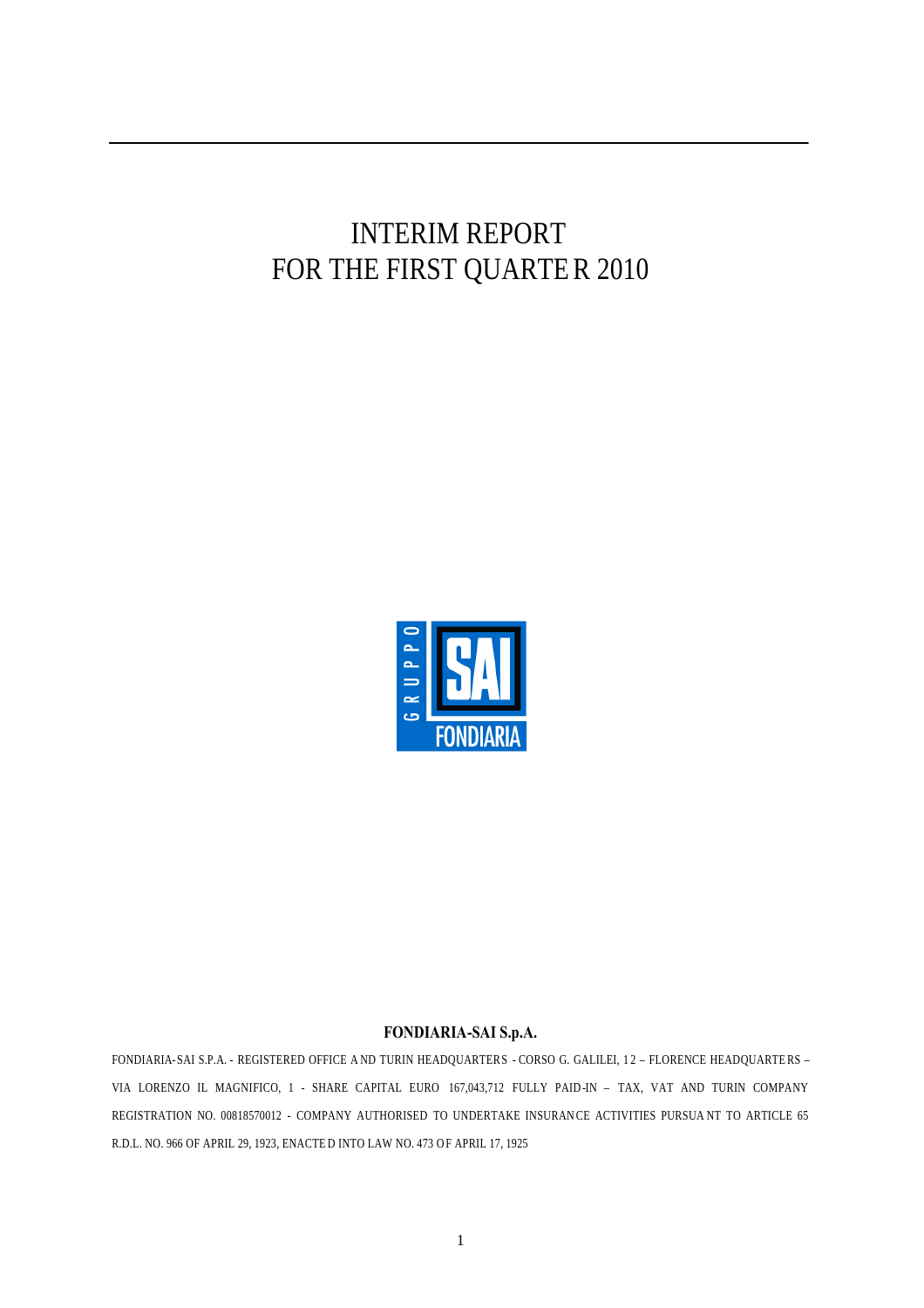# **CORPORATE BOARDS FONDIARIA-SAI S.p.A.**

# **BOARD OF DIRECTORS**

Jonella Ligresti\* *Chairman* Giulia Maria Ligresti \* *Vice Chairman* Massimo Pini \* *Vice Chairman* Antonio Talarico \* *Vice Chairman* Andrea Broggini Maurizio Comoli Francesco Corsi Carlo d'Urso Vincenzo La Russa\* Gioacchino Paolo Ligresti \* Lia Lo Vecchio Valentina Marocco Enzo Mei Giuseppe Morbidelli Cosimo Rucellai Salvatore Spiniello Sergio Viglianisi Graziano Visentin

Salvatore Ligresti *Honorary Chairman*

Fausto Marchionni \* *Chief Executive Officer - General Manager*

Alberto Marras *Secretary of the Board and the Executive Committee*

# **BOARD OF STATUTORY AUDITORS**

Benito Giovanni Marino *Chairman* Marco Spadacini *Statutory Auditor* Antonino D'Ambrosio *Statutory Auditor* Maria Luisa Mosconi *Alternate Auditor* Alessandro Malerba *Alternate Auditor* Rossella Porfido *Alternate Auditor*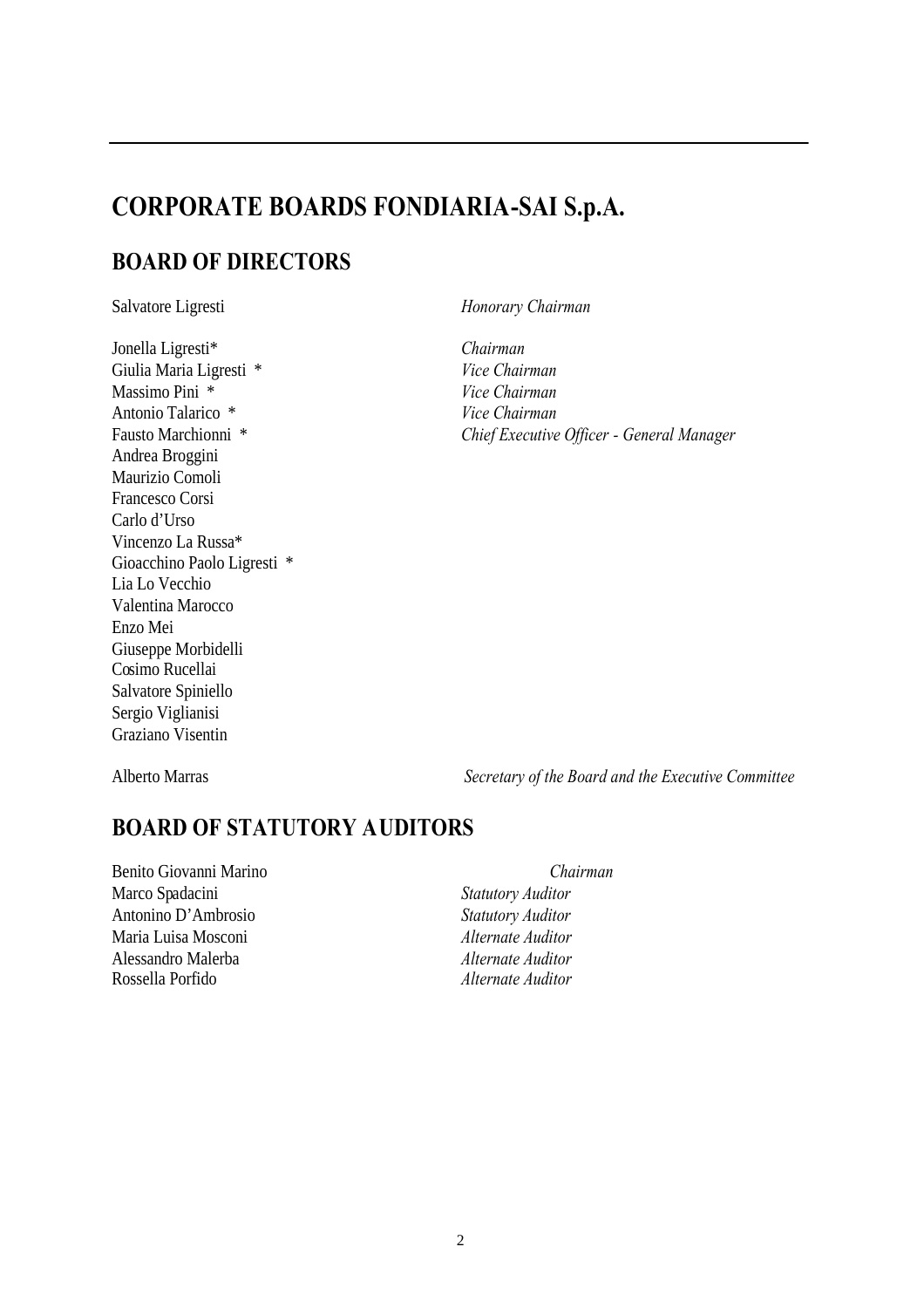# **INDEPENDENT AUDITOR**

RECONTA ERNST  $&$  YOUNG S.P.A.

# **GENERAL REPRESENTATIVE OF THE SAVINGS SHAREHOLDERS**

Sandro Quagliotti

# **GENERAL MANAGER**

Fausto Marchionni

# **EXECUTIVE RESPONSIBLE**

*for the preparation of the corporate accounting documents* Pier Giorgio Bedogni

*\* Members of the Executive Committee*

The Chairman, Ms. Jonella Ligresti, and the Chief Executive Officer, Prof. Fausto Marchionni are the representatives of the company pursuant to article 21 of the Company By-Laws and have all ordinary and extraordinary administrative powers with all rights thereto, to be exercised in single signature and with possibility to confer mandates and proxies, with the exclusive exception of the following powers:

-sale and/or purchase of property above the value of Euro 15 million for each operation;

-sale and/or purchase of investments of a value above Euro 30 million for each operation and, in any case, of controlling interests;

- obtaining of loans above Euro 50 million for each operation;

- provision of non-insurance guarantees in favour of third parties.

The Chairman and the Chief Executive Officer report to the Executive Committee or to the Board of Directors in each meeting in relation to the exercise of the above powers, with particular regard to atypical, unusual or operations with related parties (where not reserved to the Board) and, in general, on the most significant operations

The Executive Committee has all the powers not already attributed to the Chairman and to the Chief Executive Officer, except for those which for law or the company by-laws are the exclusive competence of the Board of Directors, while providing that - in accordance with the principles of correct conduct in relation to inter-group transactions and those with related parties approved by the Board of Directors' meeting of December 16, 2009 - the exclusive compet ence to the Board of all deliberations in relation to inter-group transactions and those with related parties which for subject, payment, terms, conditions and time period may have effects on the safeguarding of the company assets or on the completeness and correctness of the information, including accounting, relating to the issuer, with the exclusion of the operations made between subsidiary companies and subsidiary companies with associated companies. The attribution of exclusive duties to the Executive Committee in relation to specific types of operations or operations with limited amount does not exist. The Committee reports to the Board of Directors at each meeting on the exercise of its powers.

The Board of Directors was appointed by the Shareholders' Meeting of April 24, 2009. The Shareholders' Meeting of April 23, 2010 appointed Mr. Graziano Visentin as a director in replacement of Mr. Oscar Zannoni who has passed away.

The Board will expire, together with the Board of Statutory Auditors, with the shareholders' meeting for the approval of the financial statements for 2011.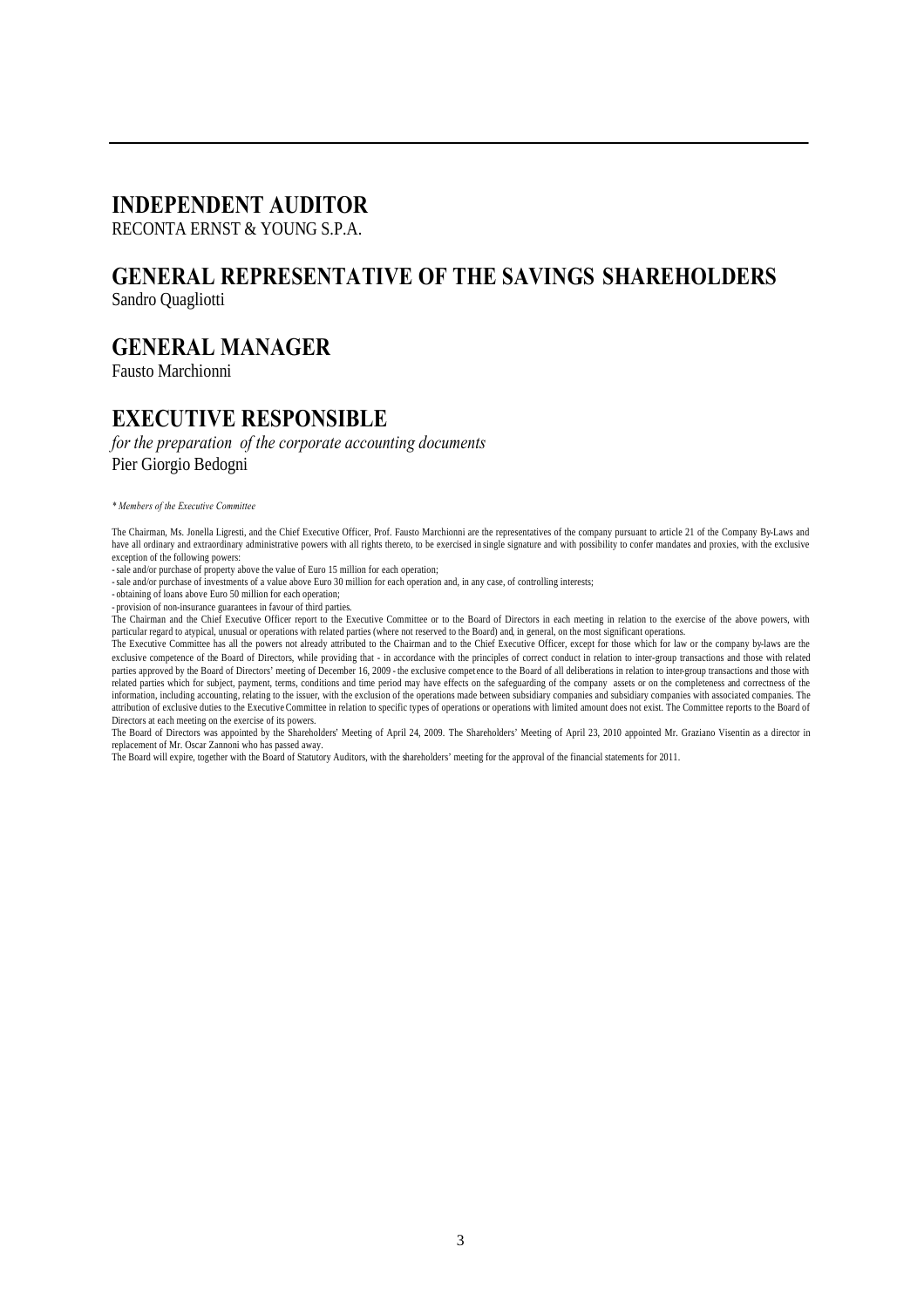| INTRODUCTION $\ldots$ $\ldots$ $\ldots$ $\ldots$ $\ldots$ $\ldots$ $\ldots$ $\ldots$ $\ldots$ $\ldots$ $\ldots$ |
|-----------------------------------------------------------------------------------------------------------------|
| ECONOMIC OVERVIEW AND THE INSURANCE MARKET 7                                                                    |
|                                                                                                                 |
|                                                                                                                 |
|                                                                                                                 |
|                                                                                                                 |
|                                                                                                                 |
|                                                                                                                 |
|                                                                                                                 |
|                                                                                                                 |
|                                                                                                                 |
| - MANAGEMENT OF THE INVESTMENTS  29                                                                             |
|                                                                                                                 |
| - TREASURY SHARES, SHARES OF THE HOLDING                                                                        |
| COMPANY AND ITS SUBSIDIARIES  34                                                                                |
|                                                                                                                 |
| SIGNIFICANT EVENTS                                                                                              |
|                                                                                                                 |
|                                                                                                                 |
|                                                                                                                 |
| DECLARATION OF THE EXECUTIVE RESPONSIBLE.  40                                                                   |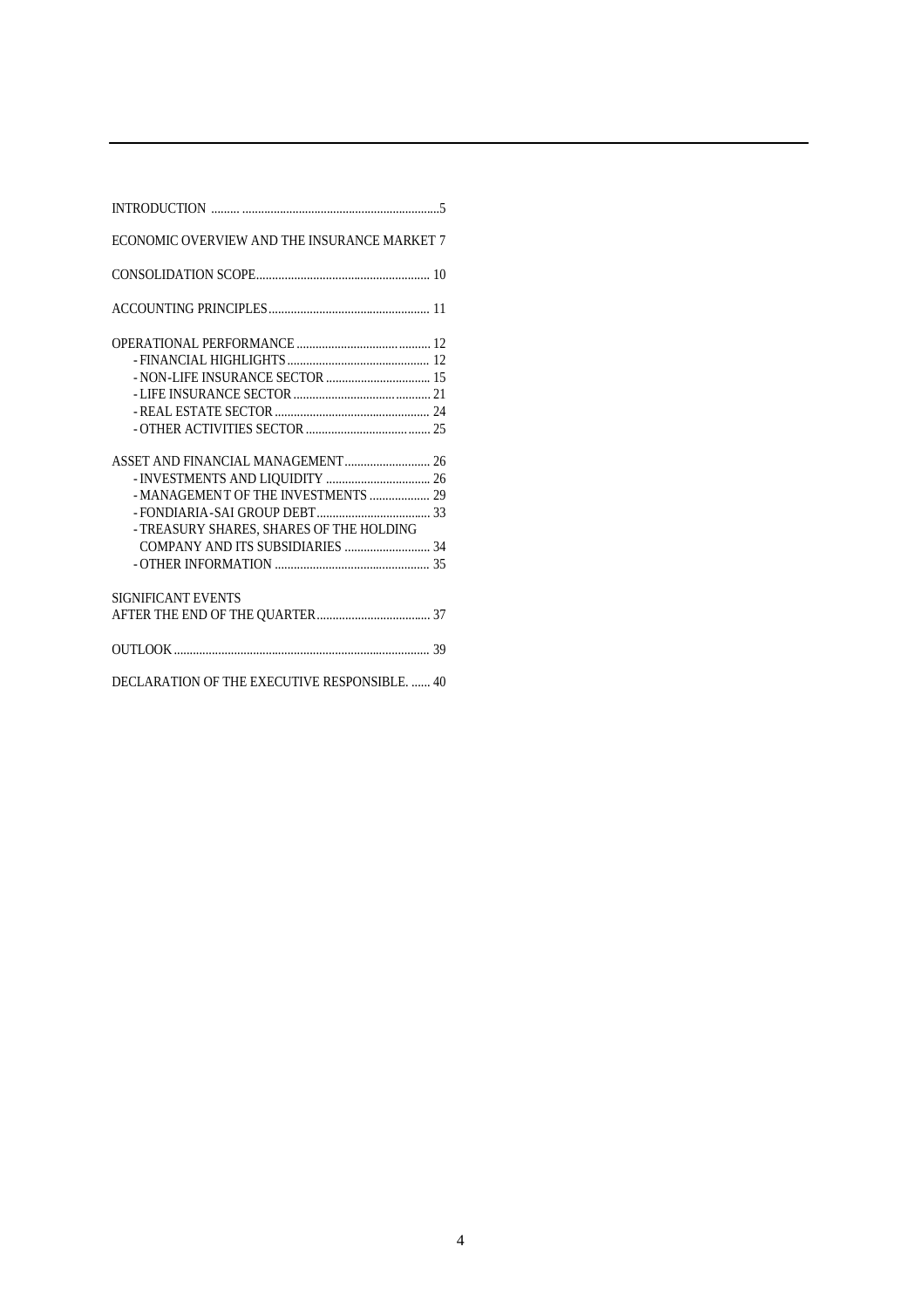# **INTRODUCTION**

The report of the Fondiaria SAI Group at March 31, 2010 was prepared in accordance with the provisions of article 154-ter of Legislative Decree No. 58/98, as amended by Legislative Decree No. 195/2007 (the socalled Transparency Decree).

The most appropriate technical form of the quarterly reports which concerns the provision of information and disclosures on the balance sheet and the results for the period is an issue still open to debate.

In this regard and in line with the principal European model, a so-called "operational" approach is illustrated, whereby the operational performance is highlighted through specific performance indicators rather than by the "accounting" result. In fact, the particular nature and the cycles within the insurance sector, which occur over longer time periods, may not render the first quarter data fully representative of the full year performance.

In particular:

- in the preparation of the Income Statement and Net Financial Position, consideration was taken of the instructions for the format of the consolidated financial statements as per Isvap Regulations No. 7/2007;
- all the data and accounting statements are prepared on a consolidated basis. The income statement data is compared with the relative data of the same period of the previous year; the balance sheet and financial position data are compared with the end of the previous quarter and the previous year.

In order to facilitate comparison, the same accounting principles were utilised as for the last consolidated financial statements. The present report was prepared in accordance with International Accounting Standards IAS/IFRS issued by the IASB, approved by the European Union, and on the current interpretation by the official organisations.

The quarterly financial statements have not been audited.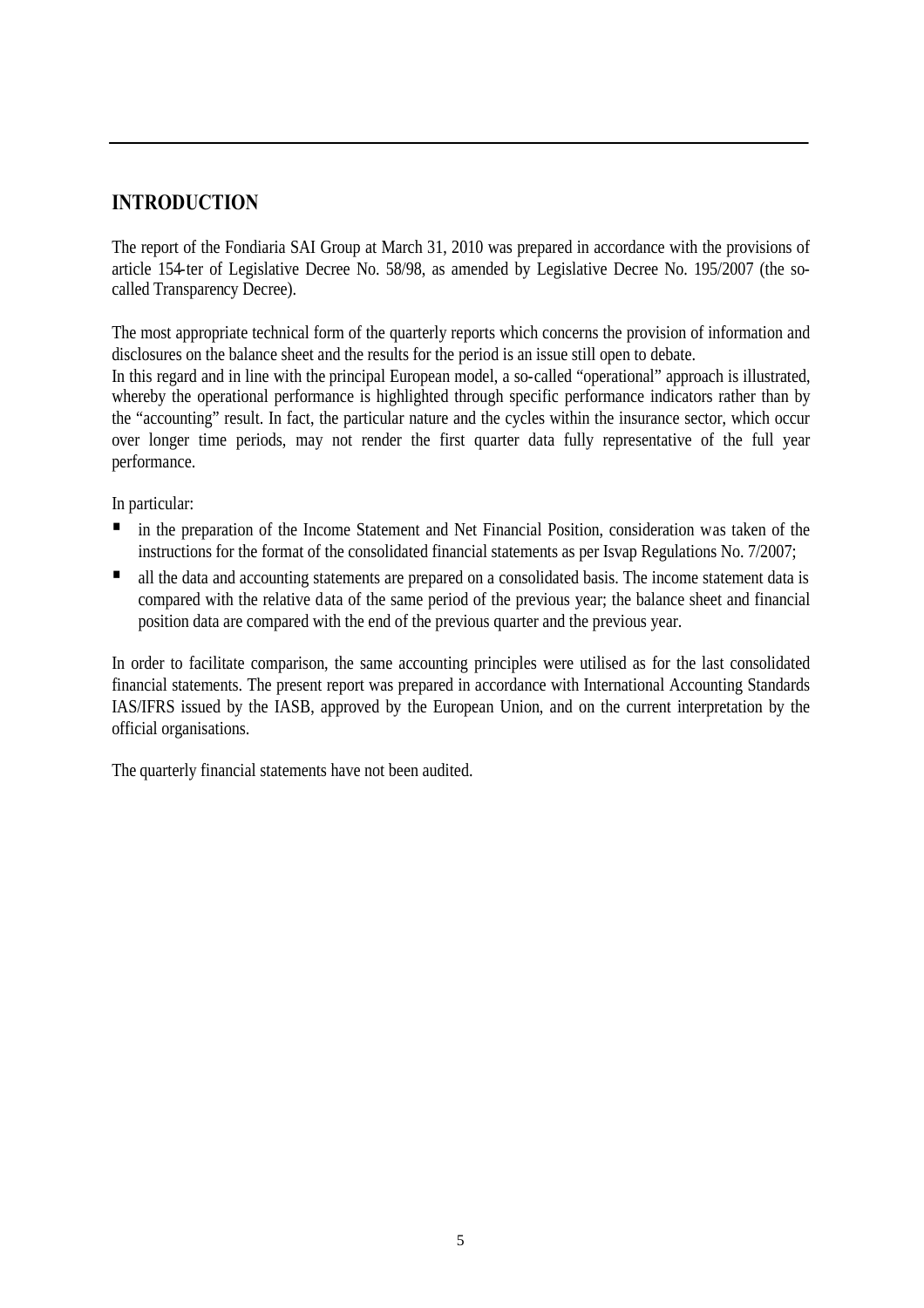# **Key Group data**

| (in Euro millions)                           | Q1 2010    | Q1 2009    |
|----------------------------------------------|------------|------------|
| Net profit/ $\left(\text{loss}\right)^{(*)}$ | (104)      | 31         |
| Total Gross premiums written<br>of which:    | 3,496      | 2,560      |
| Gross Non-Life premiums written              | 1,767      | 1,813      |
| Gross Life premiums written                  | 1,729      | 747        |
| Investment policies written                  | 18         | 17         |
| $APE$ <sup>**</sup>                          | 152        | 65         |
| Combined ratio – Non-Life sector             | 106.9      | 96.2       |
| Expense ratio of the Non-Life sector         | 20.7       | 20.9       |
| Expense ratio of the Life sector             | 3.2        | 5.3        |
| (in Euro millions)                           | 31/03/2010 | 31/12/2009 |
|                                              |            |            |
| Investments                                  | 36,104     | 34,216     |
| Net technical reserves - Non-Life division   | 10,890     | 10,978     |
| Net technical reserves - Life division       | 21,446     | 19,870     |
| (8)                                          |            |            |

*(\*) The result includes the minority interest share.*

*(\*\*) Sum of the first premiums of the new annual premium contracts, plus one tenth of the new single premium contracts.*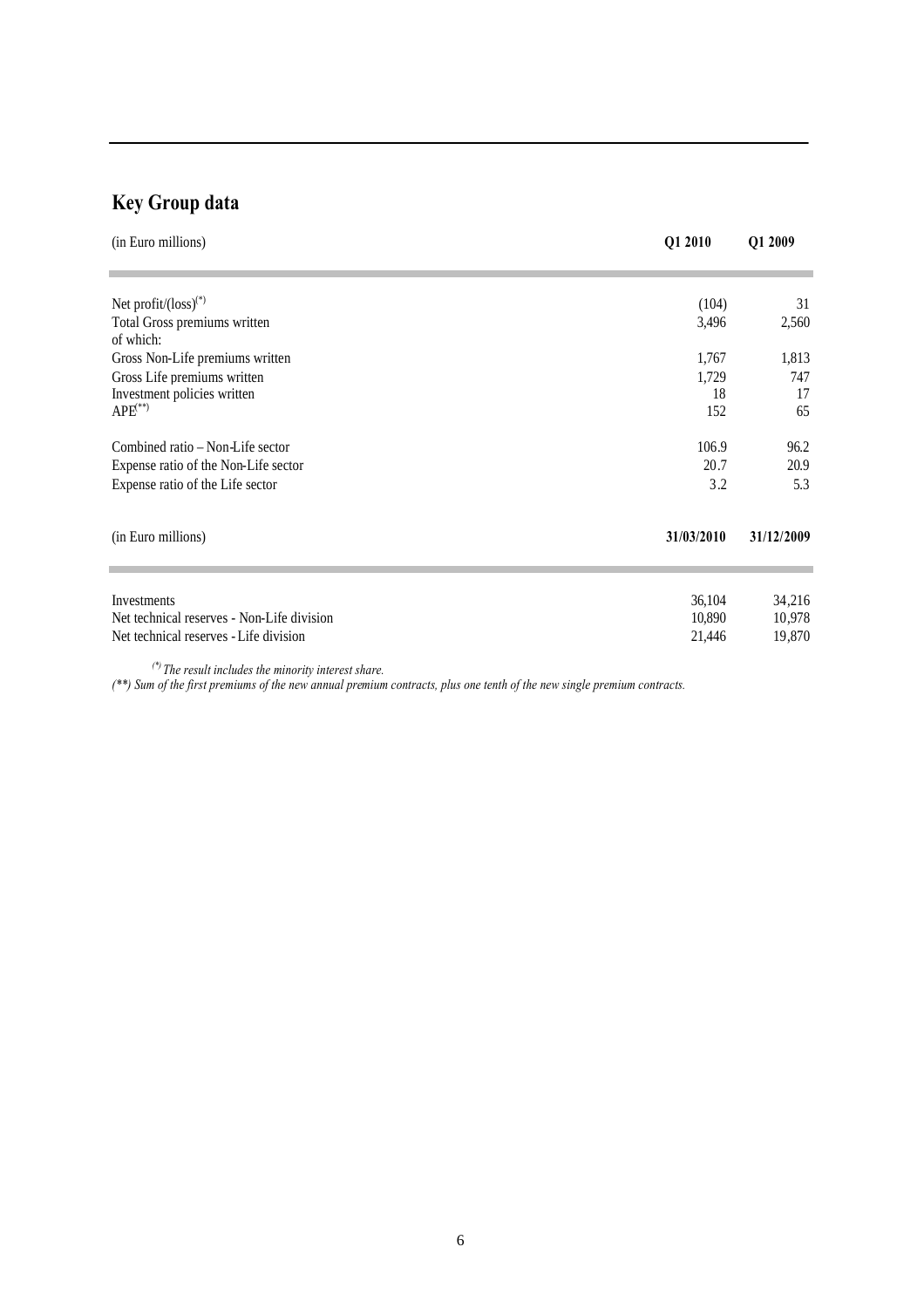# **ECONOMIC OVERVIEW AND THE INSURANCE MARKET**

# **International economic overview**

The latest International Monetary Fund report estimates global economic growth in 2010 of 4.2% and of 4.3% in 2011. However great disparities in development will be evident as while in some areas such as China and the other Emerging Countries the rate of development will be particularly strong, in the United States growth will remain moderate, while in the other advanced Economies (as the case in Europe) slower growth will be experienced.

#### **United States**

The economic data for April is strong, indicating the continuance of the recovery. Sales in March grew by 1.6% on the previous month, net of vehicle sales (+ 0.6%). In the same period industrial production remained relatively stable, growing 0.1% and with expansion also of the production capacity (for the ninth consecutive month) from 72.7% to 73.2%.

In the same period the US created 162,000 new jobs, highlighting a stabilisation in the job market after over two years of continuous contraction.

The unemployment rate therefore stood at 9.7%. The consumer price index in March increased from 2.1% to 2.3% in the previous month, principally due to the increase in energy commodity prices. The manufacturing activity index in March increased from 56.5 to 59.6, while the services index increased from 53 to 55.4, confirming the sustenance of recovery.

#### **Asia and Japan**

In Japan the recovery continued in the final quarter of 2009, led both by foreign demand and an upturn in internal demand. In February the consumer price index continued to decrease but with the rate reducing slightly from -1.3% in January to -1.1% in February.

In the emerging Asian economies, growth continued at sustained levels, almost returning to those seen precrisis. In China, industrial production in the first months of the year increased by 20.7% on Q1 2009 and 17.9% on the final quarter of 2009.

In many countries, including China and India in particular, a return to increasing consumer prices was also seen, principally due to food price rises. In China, property speculation fed into these increases with house and accommodation costs continuing to rise, particularly in urban areas, however checked through the introduction of regulatory provisions. Fiscal and monetary policy has therefore begun to become more restrictive to curtail the possibility of an inflationary spiral.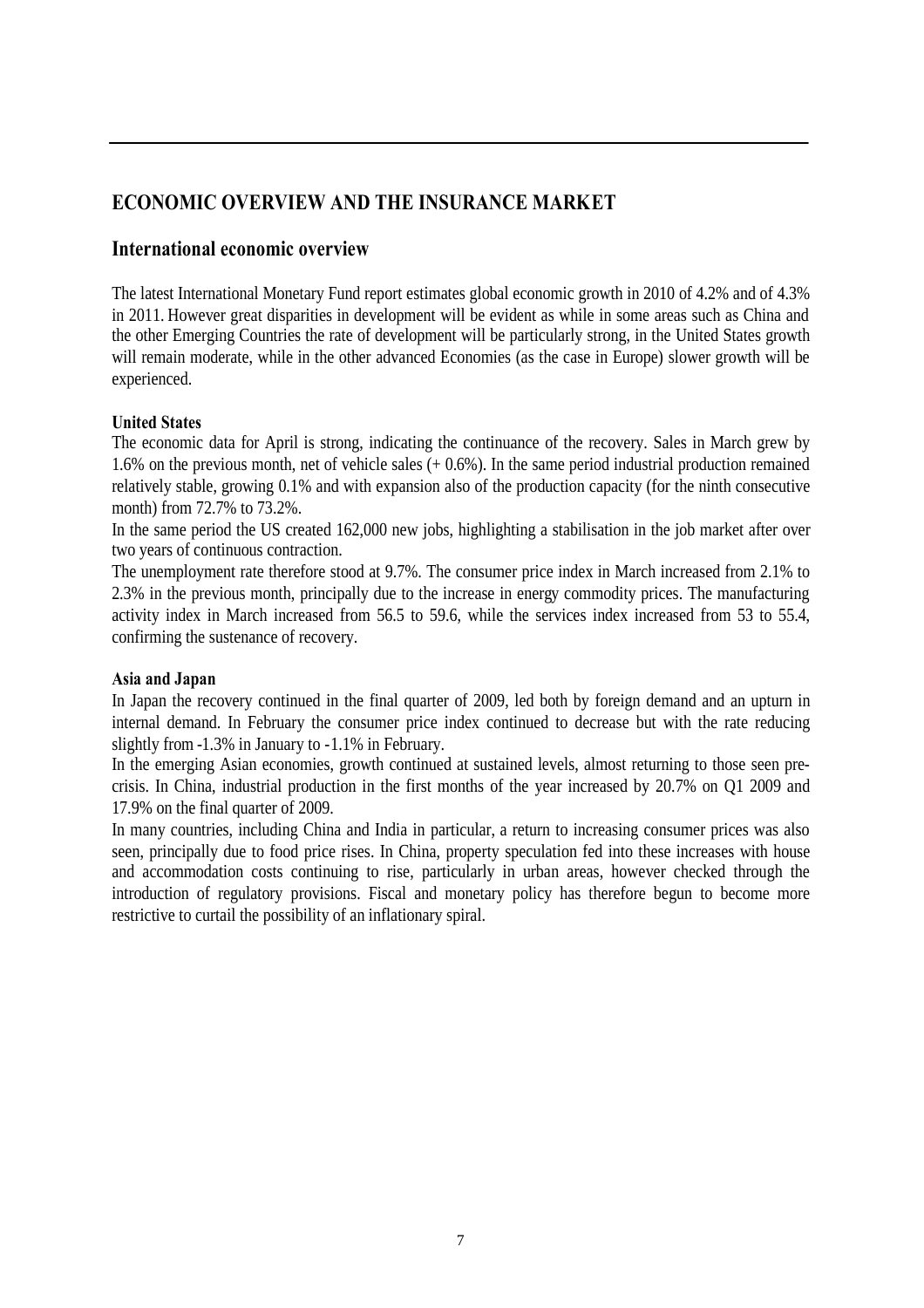# **The European and Italian markets**

Italy is placed at the lower end of the European estimates, slightly above Greece. Italian growth is forecast at 0.8% in 2010 and 1.2% in 2011.

Standard & Poor's estimates are less optimistic, predicting Italian GDP growth of 0.5% in 2010. According to the agency, although Italian long-term debt has a "A+" rating with a stable outlook, the country will lose competitivity. The agency considers that the Italian economy suffers from structural weaknesses related to low productivity growth and weakened international competitivity. However some positive factors are highlighted such as the low private sector debt and the resistance of the real estate market compared to other countries in the Eurozone. The levers which will lift the country out of crisis are those of consumption, investment and foreign trade.

The Eurozone may perform better, with estimated growth in the year of 1.2%.

At the time of writing, after Portugal (from A+/A-1 to A-/A-2 with negative outlook) and Greece (a public debt reduced to junk bond status), the Standard & Poor's rating agency cut also the Spanish credit rating to AA from AA+. The outlook for the Spanish rating is negative and therefore may incur a further downgrade. The Spanish downgrade the end of April 2010 heightens uncertainty within the overall European context.

#### **The insurance sector**

In 2009, total premiums written by insurance companies amounted to Euro 117.9 billion, nominal growth of 28.1% on 2008. The performance is a result of strong increases in Life sector premiums (+48.7%) and a decrease in Non-Life sector premiums (-1.9%).

In comparison to the difficulties being experienced in some countries, the state of the insurance sector in Italy is good. Due to particularly stringent investment regulations, the balance sheets of Italian companies are significantly stronger than other countries.

Therefore, the Italian insurance industry appears to have overcome the turbulence in the financial markets, although continuing to suffer from structural problems relating to compulsory insurance. In Italy insurance coverage continues to be undersubscribed by households, professionals and businesses. With little over 1% in Italy, more than double in France, and nearly three times in Germany and Great Britain, the ratio between insurance premiums and GDP confirms the chronic under insurance in Italy.

In 2010, the industry association predicts a slight recovery in premiums, with the Life division growing by between 5% and 10% and the Non-Motor Non-Life division between 1% and 2%, thanks to a gradual recovery in the economy. With regard to compulsory insurance, premium should increase by between 1% and 2%.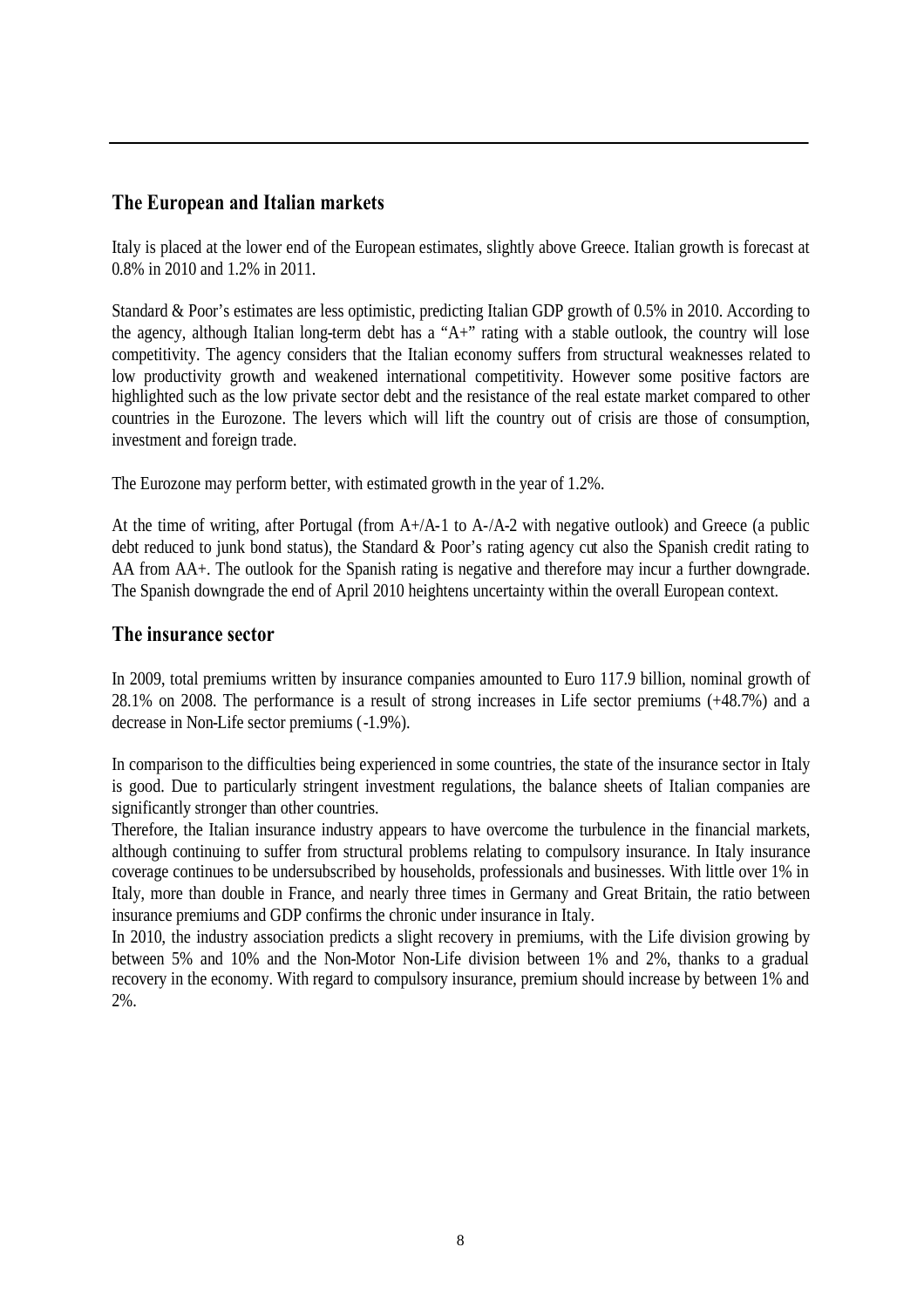#### **Non-Life Division**

In 2009, Non-Life premiums amounted to Euro 36.7 billion, a decrease of 1.9% on 2008, following a contraction of 3.4% in the Motor TPL Class premiums (-3.3% in 2008) and in the Other Motor Class Premiums (-2.1%). The Classes however which grew in 2009 were the Accident and Health classes (+0.3%) and the General TPL class (+0.7%). The percentage of Non-Life premiums to GDP amounted to 2.4%, substantially in line with 2008.

After years of positive technical performances, in the Motor TPL sector the company has begun to record losses due both to higher claims costs and an increase in fraud, a recurring problem in times of recession.

The imbalances evident in the 2009 accounts are related on the one hand to the significant drop in premiums (over 3%) for three consecutive years, while on the other a significant increase in physical injury claims costs. This phenomenon is abundantly evident in the latest data to the end of 2008 which reports physical injury claims of 21.6% in Italy compared to a European average of 10%: in some Italian regions the percentage has grown to above 40%. In relation to the frequency of accidents, after years of slow but continuous contraction, the last two years have seen an increase.

Strong tariff competition between companies in the insurance sector is currently being experienced. Overall the industry association has established a tariff requirement of between 5% and 8%. Intervention is necessary in relation to the very high claims frequency in some areas, not justified by external data and with an excessive amount of physical injury claims. The review of the amendments introduced to the bonus-malus laws is another priority to be highlighted, which has resulted in an increase in the tariff requirements.

Within the Italian insurance sector there is a will to find a means to act to ensure that the requirement is not increased further so as to stabilise prices.

#### **Life Division**

The Life Sector premiums written in 2009 amounted to Euro 81.1 billion, growth of 48.7% on 2008. The increase reflects the rise in premiums which offer the policyholder a guaranteed minimum return and the reduction in the sales of predominantly financially-based policies.

Class I (Human life) premiums amount to Euro 65 billion, more than doubling on 2008, while Class V premiums (Securitisation) recorded an increase of approx. 60%. For the Class III policies (Linked) the total of Euro 9.7 billion contracted significantly due principally to the turbulence on the financial markets which increased the risk aversion of policyholders. The Class VI premiums (Pension Funds) grew by 13.5% to Euro 1.5 billion. In contrast to the Non-Life sector, the percentage of the premiums written in the Life sector on the Gross Domestic Product rose - to 5.3% in 2009 from 3.5% in 2008.

In March 2010 the new individual policy premiums of the Life division amounted to over Euro 8 billion, strong growth (+58.4%) on the same month of 2009.

In Q1 2010 premiums exceeded Euro 21 billion, an increase of 74.7% on the same period of the previous year.

The Italian and non EU companies recorded new policy premiums principally through the banking and postal channels: with premiums exceeding Euro 6 billion, growth of 41.5% on the same month of 2009.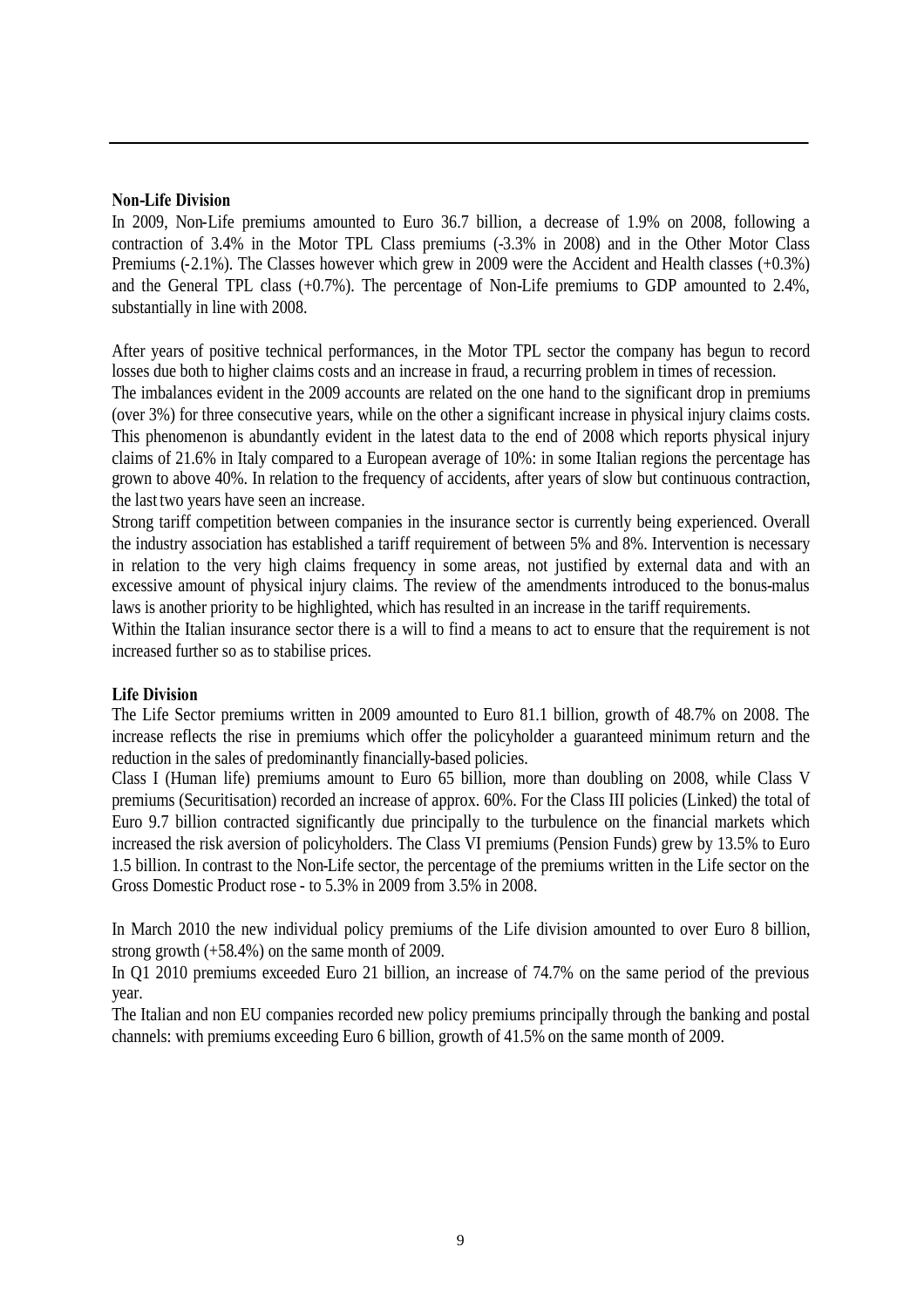In relation to the problems concerning the management and performance of pension funds and complementary pensions, the number of subscribers to complementary pensions at December 31, 2009 amounted to approx. 5.1 million, an increase of 4.7% on the previous year - 22% of the number of workers and self-employed persons currently in active employment.

In particular, subscription to collective pension funds in 2009 decreased by 0.2%, while open pension funds increased by 1.2% and newly constituted individual pension plans grew by 9.3% (no data is available for the PIP's created before the reform and relating to the so-called pre-existing pension funds).

Two years on it is evident that the positive effects from 2007 have at this point diminished significantly when employees, following the introduction of the reform, were called to decide whether to confer the employee leaving indemnity matured to an integrated pension. Based on the rate of the past two years, it would require a couple of decades until two thirds of workers would enjoy a basic integrated pension.

Pension fund income in 2009 benefited from the financial markets recovery. Overall the complementary pension schemes recorded increased income of 8.5% against an increase in the employee leaving indemnity of 2.0%. The equity segments recorded the best results, enjoying the benefits of improved share prices, with returns ranging from 16.1% for the traded pension funds to 23.3% for the PIP's. The bonds and guaranteed sectors recorded positive returns and better than that relating to the employee leaving indemnity.

### **CONSOLIDATION SCOPE**

At 31/03/2010, the Fondiaria-SAI Group, including the Parent Company, was made up of 124 Companies, of which 20 operated in the insurance sector, 2 in the banking sector, 49 in the real estate and agricultural sector and 21 in the financial services sector; the remaining companies are various service companies. The company has 22 overseas offices.

The total number of subsidiaries fully consolidated is 88 and the number of companies consolidated under the Net Equity method is 21, while the remaining companies are consolidated under the proportional method or maintained at carrying value given their insignificant amount to the Group.

There are 97 subsidiary companies, of which 34 are controlled directly by the Parent Company.

Excluded are the subsidiaries which due to their size or nature of activities are not significant for the purposes of a true and fair representation of the present quarterly accounts.

During the first quarter of 2010, the consolidation scope of the Fondiaria-SAI Group did not change significantly. However the incorporation of the financial company SAI NETWORK S.p.A. is noted.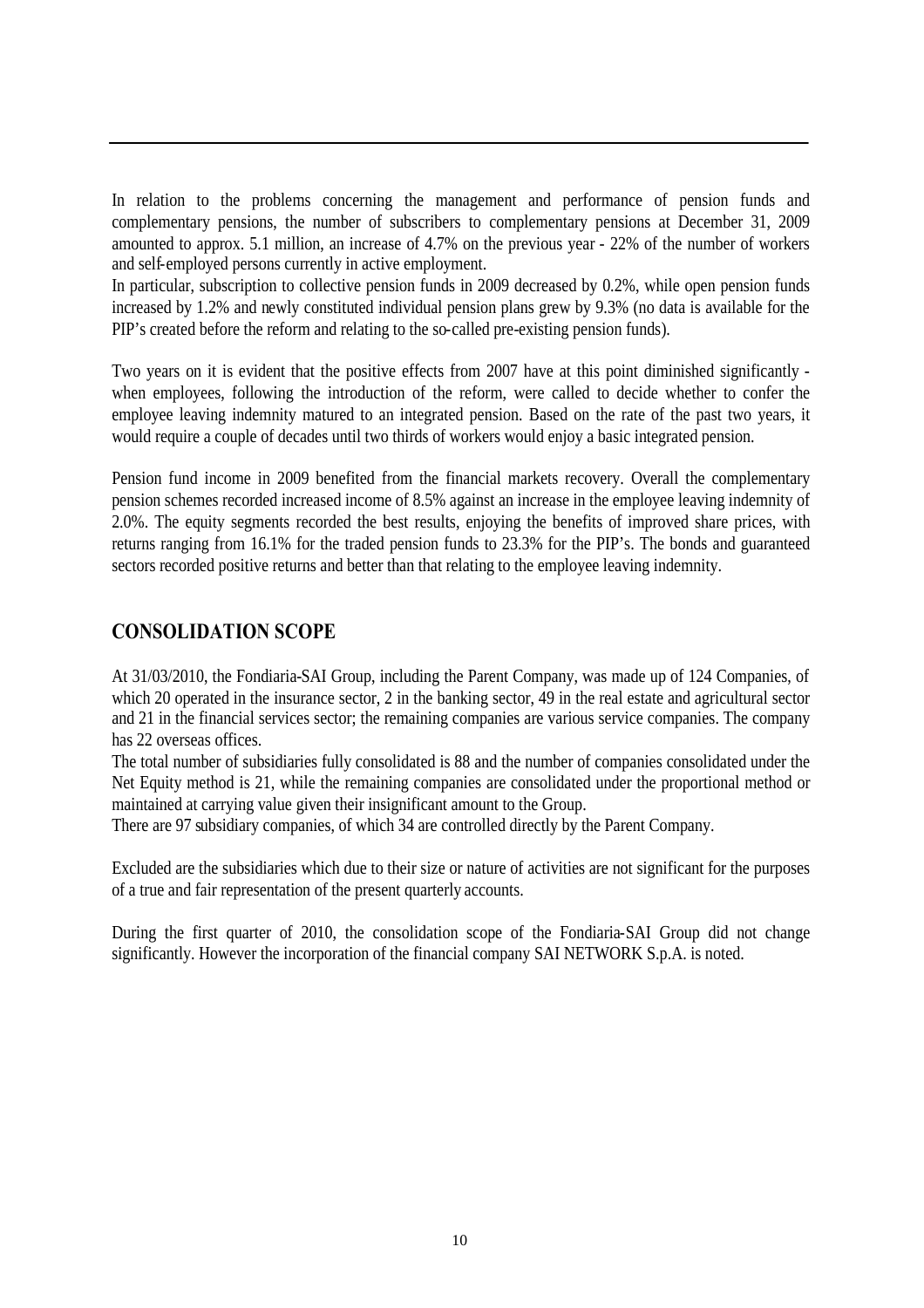# **ACCOUNTING PRINCIPLES**

The quarterly report applied the IAS/IFRS accounting standards utilised for the preparation of the consolidated financial statements for the year ended 31/12/2009.

For detailed information on the accounting principles utilised, reference should be made to the consolidated financial statements at 31/12/2009.

However, the quarterly report is reflected by a more evaluative approach and includes the use of greater estimates and simplifications, whilst ensuring the correct application of the accounting principles.

It is also reported that some valuation processes, such as those utilised to determine any losses in value (impairment) of financial assets available-for-sale, are - given their complexity - generally made in the preparation of the annual and half-year financial statements.

Consequently in this quarterly report, also due to the limited availability of all the necessary information, the losses in value of "AFS" financial instruments recorded due to the application of the automatic criteria as illustrated in the consolidated financial statements of 31/12/2009 were recorded in the income statement.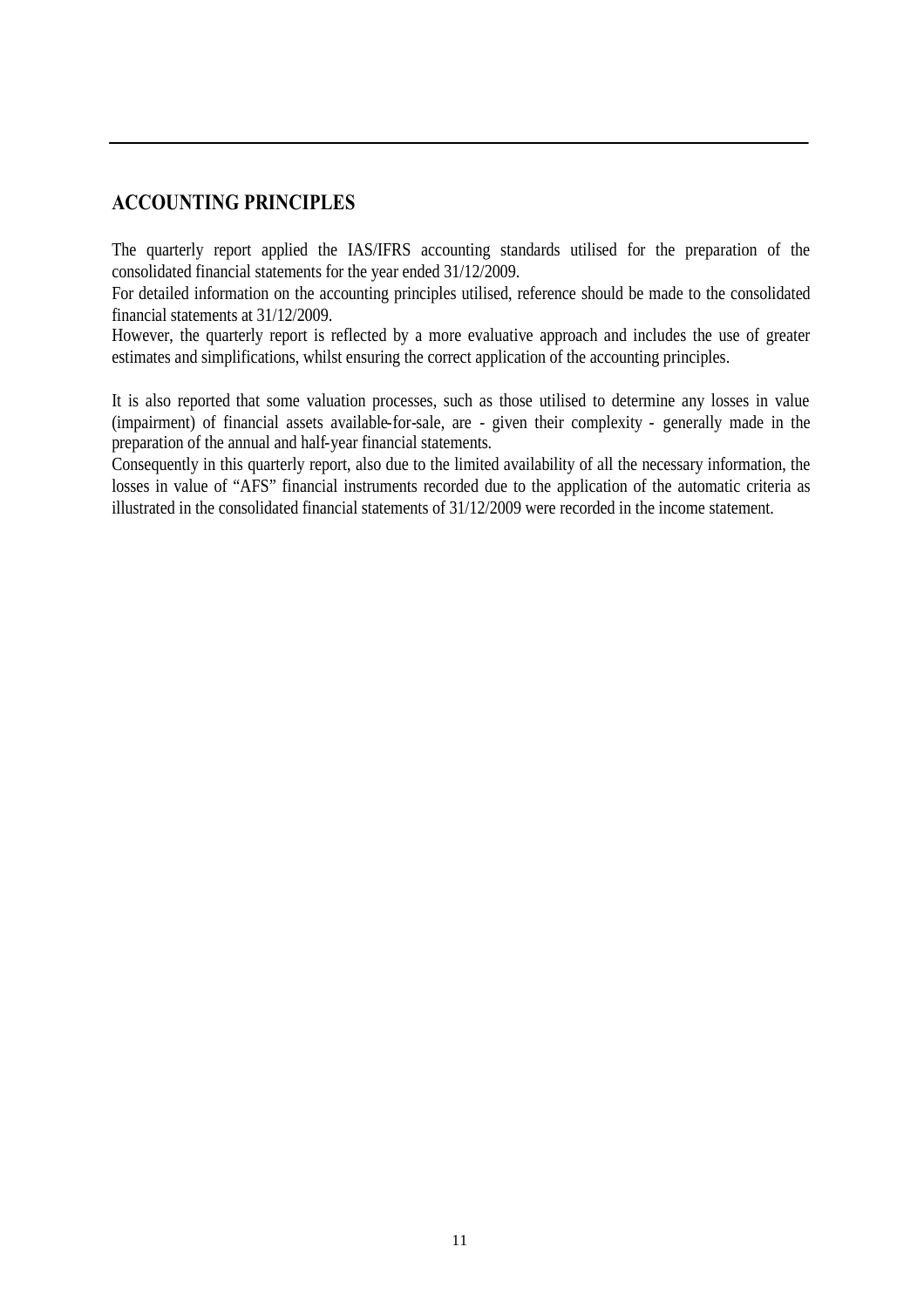# **OPERATIONAL PERFORMANCE**

# **INCOME STATEMENT**

The operational performance for the quarter compared to the same quarter of the previous year is shown below.

| (in Euro thousands)                                                                 | Q1 2010     | Q1 2009                  | FY 2009                      |
|-------------------------------------------------------------------------------------|-------------|--------------------------|------------------------------|
| Net premiums                                                                        | 3,501,295   | 2,507,216                | 11,888,742                   |
| Commission income                                                                   | 14,883      | 23,843                   | 70,686                       |
| Net Income from financial instruments recorded at fair value through profit or loss | 191,388     | 18,690                   | 906,125                      |
| Income from investments in subsidiaries, associates and joint ventures              |             |                          | 14,212                       |
| Income from other financial instruments and property investments                    | 301,682     | 313,411                  | 1,130,956                    |
| - Interest income                                                                   | 171,939     | 217,071                  | 765,794                      |
| - Other income                                                                      | 38,537      | 43,207                   | 159,180                      |
| - Profits realised                                                                  | 90,561      | 53,068                   | 201,391                      |
| - Valuation gains                                                                   | 645         | 65                       | 4,591                        |
| Other revenues                                                                      | 97,102      | 211,604                  | 682,277                      |
| <b>TOTAL REVENUES</b>                                                               | 4,106,350   | 3,074,764                | 14,692,998                   |
|                                                                                     |             |                          |                              |
| Net charges relating to claims                                                      | (3,371,156) |                          | $(2,156,568)$ $(11,872,025)$ |
| Commission expenses                                                                 | (10, 806)   | (18, 654)                | (38,261)                     |
| Charges from investments in subsidiaries, associates and joint ventures             | (1,287)     | (1,311)                  | (83,540)                     |
| Charges from other financial instruments and property investments                   | (101, 722)  | (183, 602)               | (498, 384)                   |
| - Interest expense                                                                  | (20, 344)   | (39,050)                 | (102, 652)                   |
| - Other expenses                                                                    | (15,892)    | (29, 432)                | (65, 698)                    |
| -Losses realised                                                                    | (21, 410)   | (41,059)                 | (110, 428)                   |
| - Valuation losses                                                                  | (44,076)    | (74,061)                 | (219,606)                    |
| Management expenses:                                                                | (460, 273)  | (449,710)                | (1,910,631)                  |
| - Commissions and other acquisition expenses on insurance contracts                 | (351, 945)  | (338, 713)               | (1,458,127)                  |
| - Investment management charges                                                     | (2,529)     | (3,297)                  | (12, 458)                    |
| - Other administration expenses                                                     | (105,799)   | (107,700)                | (440, 046)                   |
| Other costs                                                                         | (272,700)   | (210, 850)               | (815,292)                    |
| <b>TOTAL COSTS</b>                                                                  | (4,217,944) | (3,020,695)              | (15, 218, 133)               |
| PROFIT/(LOSS) BEFORE TAXES                                                          | (111,594)   | 54,069                   | (525, 135)                   |
| Income tax                                                                          | 10,300      | (22, 870)                | 132,940                      |
| <b>NET PROFIT/(LOSS)</b>                                                            | (101, 294)  | 31,199                   | (392, 195)                   |
| PROFIT/(LOSS) FROM DISCONTINUED OPERATIONS                                          | (3,069)     | $\overline{\phantom{a}}$ | 682                          |
| <b>CONSOLIDATED PROFIT/(LOSS)</b>                                                   | (104, 363)  | 31,199                   | (391, 513)                   |
| <b>GROUP NET PROFIT/(LOSS)</b>                                                      | (92, 281)   | 20,964                   | (342, 593)                   |
| <b>MINORITY INTEREST SHARE</b>                                                      | (12,082)    | 10,235                   | (48,920)                     |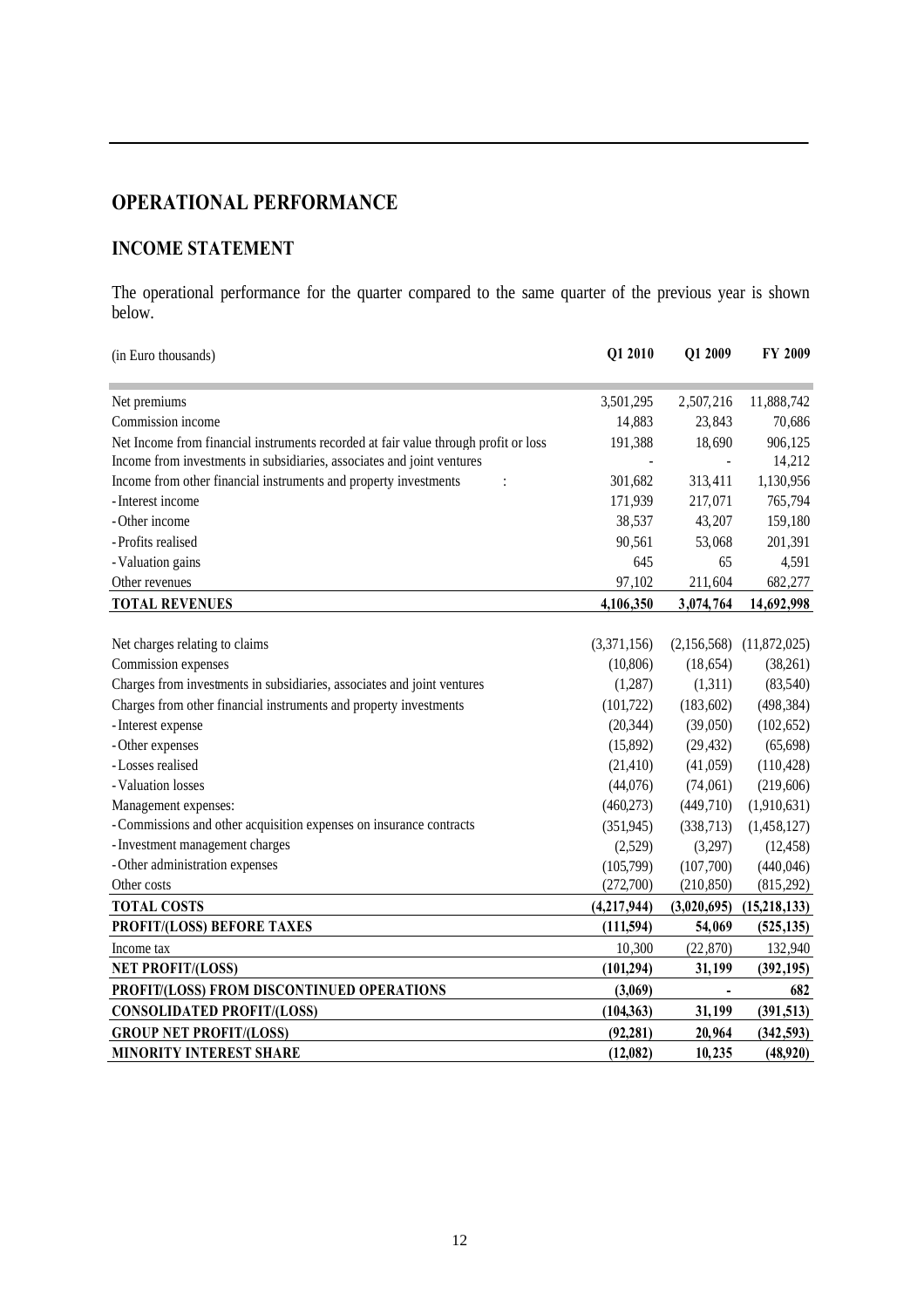The key financial results for the first quarter of 2010 are as follows:

- The **consolidated result** was a loss of Euro 104 million compared to a profit of Euro 31 million in the first three months of 2009. The result for the period was heavily influenced by the uncertainties affecting the Non-Life division performance. The division in fact, although operating in an environment which has seen encouraging signals in terms of frequency, and of claims, and therefore of the current generation claim premium ratio, was affected by an unfavourable previous generation claims performance. This was not offset by the financial sector due both to the particularly volatile market and the exceptionally low levels of interest rates;
- The **Non-Life Insurance Division** reported a decrease of approx. 2.5% in premiums and a pre-tax loss of Euro 118 million (profit of Euro 84 million in Q1 2009). The technical performance was affected by the decrease in premiums written by the Motor TPL class following the discontinuation and cancelation policy of poorly performing policies, a factor not yet offset by the tariff increase introduced at the end of 2009. The performance of the previous generation claims was also poor, characterised by negative reversals, with a consequent necessity to strengthen the residual load - also due to the progressive introduction of new physical injury tables.

The turnaround in the Land Vehicle Classes was significant – an area which remained unaffected by the generalised increase in claims throughout 2009. In relation to the General Classes, the confirmation of the prudent criteria adopted at the end of 2009 in establishing the claims cost reserve did not enable, given also the limited time period of a quarter, the recording of significant economic benefits;

 The **Life Insurance Division** reports an increase in premiums of 131%, principally due to the significant contribution from the bancassurance channel which in the first quarter of 2009 was affected by the uncertainties related to the financial crisis. Premiums written through agency networks of traditional products also reported positive results.

The sector recorded a pre-tax profit of Euro 27 million (loss of Euro 18 million in Q1 2009), although affected for Euro 14 million (Euro 39 million in Q1 2009) by the reduction in value of financial instruments available for sale recorded through profit and loss in portfolio;

- The **Real Estate sector** recorded a pre-tax loss of approx. Euro 10 million (loss of Euro 8 million in Q1 2009) as the structural costs were not offset by significant operational gains. However from the present year the properties in the sector, held by Immobiliare Lombarda, are valued at cost according to the criteria of IAS 40 with consequent recording of the related depreciation;
- The **Other Activities sector,** which includes the companies operating in the financial, asset management and hotel sectors, report a pre-tax loss of Euro 10 million (loss of Euro 4 million in Q1 2009). The loss is principally due to the Atahotels Group which has been affected by the seasonality of the activities carried out and the charges related to the restructuring in progress;
- **Management expenses** amount to Euro 460 million (Euro 450 million in Q1 2009), an increase of 2.3% due principally to acquisition commissions paid for Life Division premiums;
- Excluding the contribution of the financial instruments recorded at fair value through profit or loss, the **total net income from investments** amounted to Euro 200 million (Euro 130 million in Q1 2009). This amount consists of Euro 172 million of interest income, Euro 22 million of net income and net profits to be realised on real estate and securities of Euro 69 million. Net valuation gains and losses reported a loss of approx. Euro 43 million. **Interest expense** amounting to approx. Euro 20 million (Euro 39 million in the first quarter of 2009) refers almost entirely to financial debt;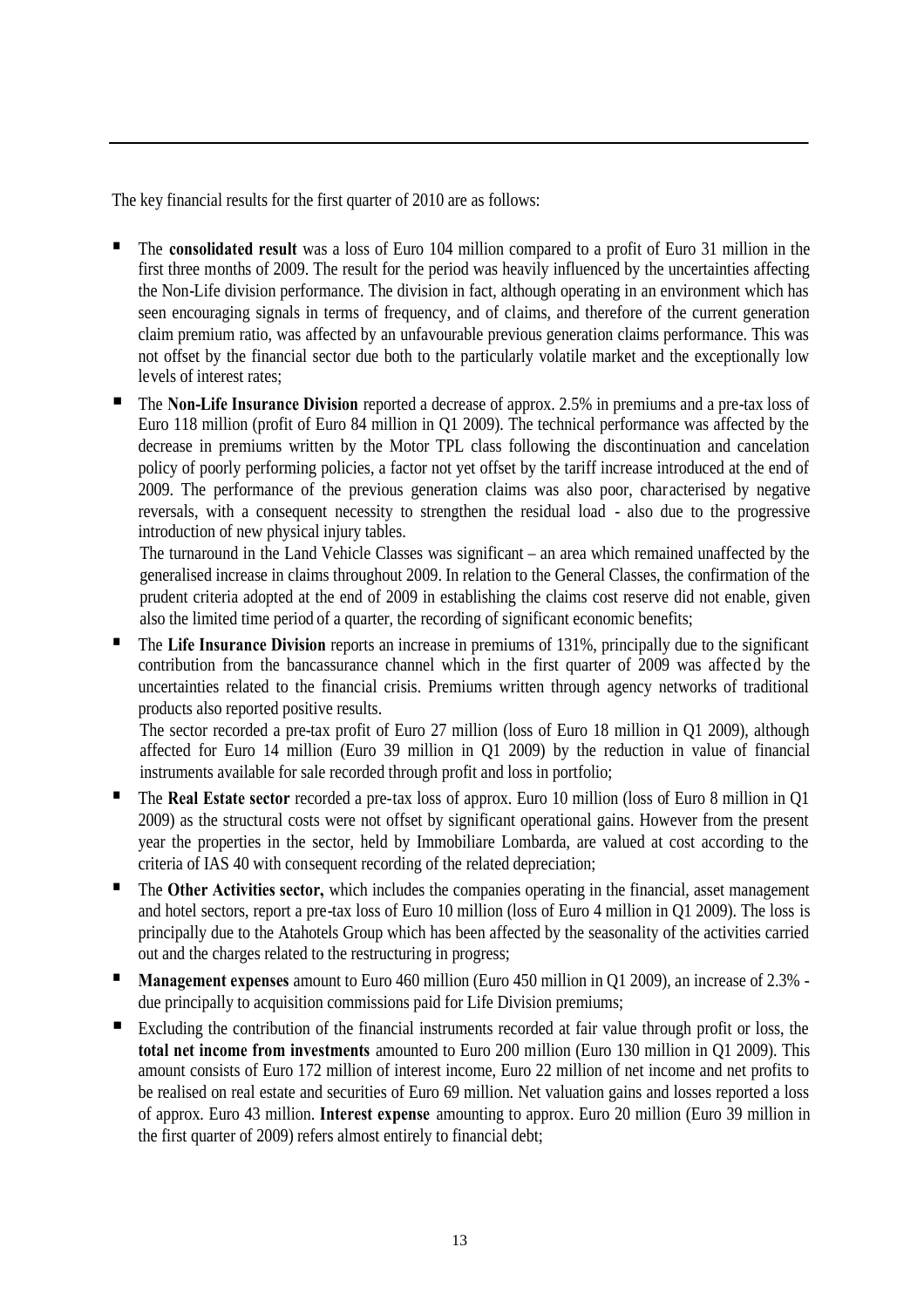- **Financial instruments recorded at fair value through profit or loss** amounted to a profit of Euro 191 million (Euro 19 million in Q1 2009). This account includes the net income from financial assets where the risk is borne by the policyholders (positive for Euro 187 million although offset by the correlated increase in net charges relating to Life Division claims) as well as the adjustment to the fair value of financial instruments belonging to the sector;
- **The net income (charge) from investments in subsidiaries, associates and joint ventures** was a charge of Euro 1.3 million, unchanged on Q1 2009;
- **Other revenues and costs** amounted to a net charge of Euro 175.6 million (substantially in line with 2009). This amount includes technical and non-technical income and charges not classified elsewhere, in addition to depreciation other than on investment properties, over and under accruals and provisions for risks and charges. Amortisation and depreciation of intangible and tangible fixed assets in this account totalled Euro 19 million. The change is due to the utilisation, during Q1 2009 of Euro 150 million, relating to the provision made in 2008 by the subsidiary Popolare Vita against restructuring charges of the index linked policies with underlying securities of Lehman Brothers;
- The **tax rate** is not fully representative as it does not include the fiscal benefits deriving from the impairment of exempt equity securities, as well as unrealised tax savings on some loss making investments.

| (in Euro thousands)                                                  | Non-Life    | Life                              | <b>Real Estate</b> | <b>Others</b><br>Activitie<br>S | Inter-<br><b>Sector</b> | Total                    | <b>Total</b><br>31/03/2010 31/03/2009 |
|----------------------------------------------------------------------|-------------|-----------------------------------|--------------------|---------------------------------|-------------------------|--------------------------|---------------------------------------|
| Net premiums                                                         |             | 1,778,676 1,722,619<br>(1,955,50) |                    |                                 |                         | 3,501,295<br>(3,371,156) | 2,507,216                             |
| Net charges relating to claims                                       | (1,415,649) | 7)                                |                    |                                 |                         |                          | (2,156,568)                           |
| Net commissions<br>Net income from subsidiary and associated         |             | (3,184)                           |                    | 7,802                           | (541)                   | 4,077                    | 5,189                                 |
| companies                                                            |             |                                   | (1,230)            | (57)                            |                         | (1,287)                  | (1,311)                               |
| Net income from investments<br>Net Income from financial instruments | 44,799      | 150,475                           | (5,454)            | 10,140                          |                         | 199,960                  | 129,809                               |
| recorded at fair value through profit or loss                        | (804)       | 191,245                           | (643)              | 1,590                           |                         | 191,388                  | 18,690                                |
| Management expenses                                                  | (384, 434)  | (56,173)                          | (46)               | (72,061)                        | 52,441                  | (460, 273)               | (449, 710)                            |
| Other income and charges                                             | (140, 546)  | (22, 349)                         | (3,100)            | 42,297                          | (51,900)                | (175,598)                | 754                                   |
| Profit (loss) before taxes                                           | (117,958)   | 27,126                            | (10, 473)          | (10, 289)                       |                         | (111, 594)               | 54,069                                |
| Income taxes                                                         |             |                                   |                    |                                 |                         | 10,300                   | (22, 870)                             |
| Net Profit/(loss)                                                    |             |                                   |                    |                                 |                         | (101, 294)               | 31,119                                |
| Loss from discontinued operations                                    |             |                                   |                    |                                 |                         | (3,069)                  |                                       |
| Consolidated profit/(loss)                                           |             |                                   |                    |                                 |                         | (104, 363)               | 31,199                                |
| Minority interest profit/(loss)                                      |             |                                   |                    |                                 |                         | (12,082)                 | 10,235                                |
| Group profit/(loss)                                                  |             |                                   |                    |                                 |                         | (92, 281)                | 20,964                                |
| Pre tax result 3M 2009                                               | 84,068      | (18, 288)                         | (7, 895)           | (3, 816)                        |                         |                          | 54,069                                |

The table below shows the profit before taxes in each sector: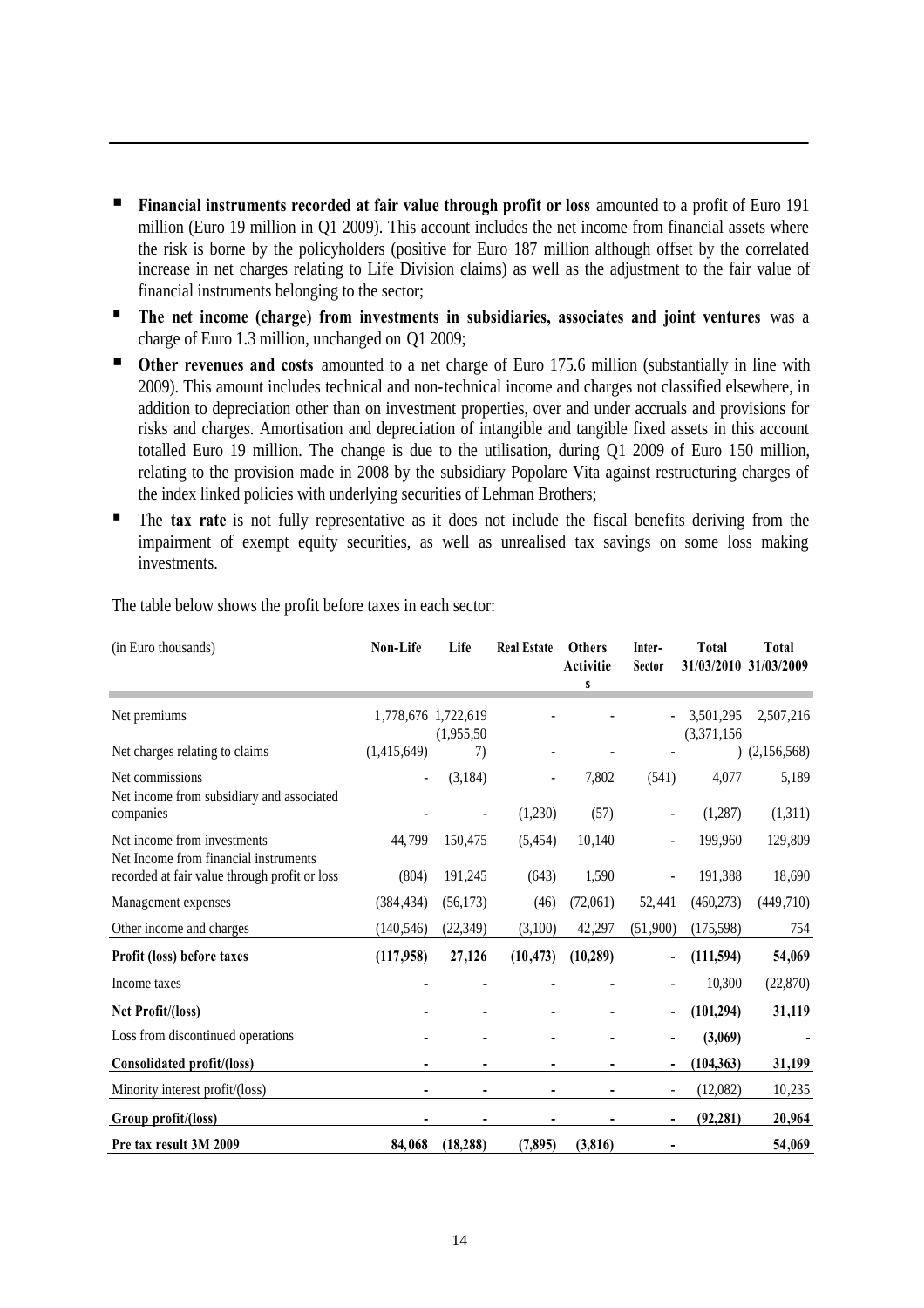#### **NON-LIFE INSURANCE SECTOR**

The Fondiaria-SAI Group in the first quarter of 2010 recorded premiums of Euro 1,767 million (-2.51% on Q1 2009). The breakdown by Class is shown in detail in the following table:

| (in Euro thousands)                      | Q1 2010   | Q1 2009   | Cge. $%$ |
|------------------------------------------|-----------|-----------|----------|
| <b>NON-LIFE DIVISION</b>                 |           |           |          |
| Accident & Health                        | 159,695   | 183,017   | (12.74)  |
| Marine, aviation and transport insurance | 52,116    | 57,568    | (9.47)   |
| Fire and other property damage           | 213,727   | 199,526   | 7.12     |
| General TPL                              | 118,893   | 139,595   | (14.83)  |
| Credit & Bonds                           | 24,360    | 23,690    | 2.83     |
| General pecuniary losses                 | 7,811     | 8,891     | (12.15)  |
| Legal expenses                           | 4,947     | 4,927     | 0.41     |
| Assistance                               | 13,825    | 12,600    | 9.72     |
| TOTAL OTHER NON-LIFE DIVISION            | 595,374   | 629,814   | (5.47)   |
| Land vehicle TPL                         | 991,500   | 997,717   | (0.62)   |
| Motor vehicles – other classes           | 178,186   | 183,385   | (2.84)   |
| <b>TOTAL MOTOR</b>                       | 1,169,686 | 1,181,102 | (0.97)   |
| <b>TOTAL DIRECT PREMIUMS</b>             | 1,765,060 | 1,810,916 | (2.53)   |
| <b>INDIRECT PREMIUMS</b>                 | 1,958     | 1,663     | 17.74    |
| <b>TOTAL NON-LIFE DIVISION</b>           | 1,767,018 | 1,812,579 | (2.51)   |

The contraction in Motor Class premiums continued in the first quarter of 2010 (-0.97%).

This performance is due to the extensive renewal of portfolios in regions with particularly negative technical performances, which has not yet been offset by tariff increases introduced at the end of 2009.

The decrease in the Land Motor classes is due to the current economic crisis, which creates difficulties in selling accessory guarantees on Motor contracts, and the sales policies of the motor manufacturers which offer insurance packages with fire, theft and assistance guarantees built into the purchase price of the vehicle.

In relation to the General Classes the decrease in premiums of 5.5% is due to the greater prudency in the underwriting of corporate risk.

The Parent Company in the first quarter of 2009 recorded total direct premiums of Euro 882.4 million (- 3.57%), of which 603.1 million (-0.11%) in the Motor Classes.

The subsidiary Milano Assicurazioni S.p.A. contributed premiums at group level of Euro 808 million, recording a decrease of 1.4% in the Motor Classes and of 0.3% in the other Non-Life Classes.

The claims paid of the direct business in the first quarter of 2010 amounted to Euro 1,373 million (+2.3%), of which Euro 758 million related to the Parent Company (+1.9% on the first quarter of 2009).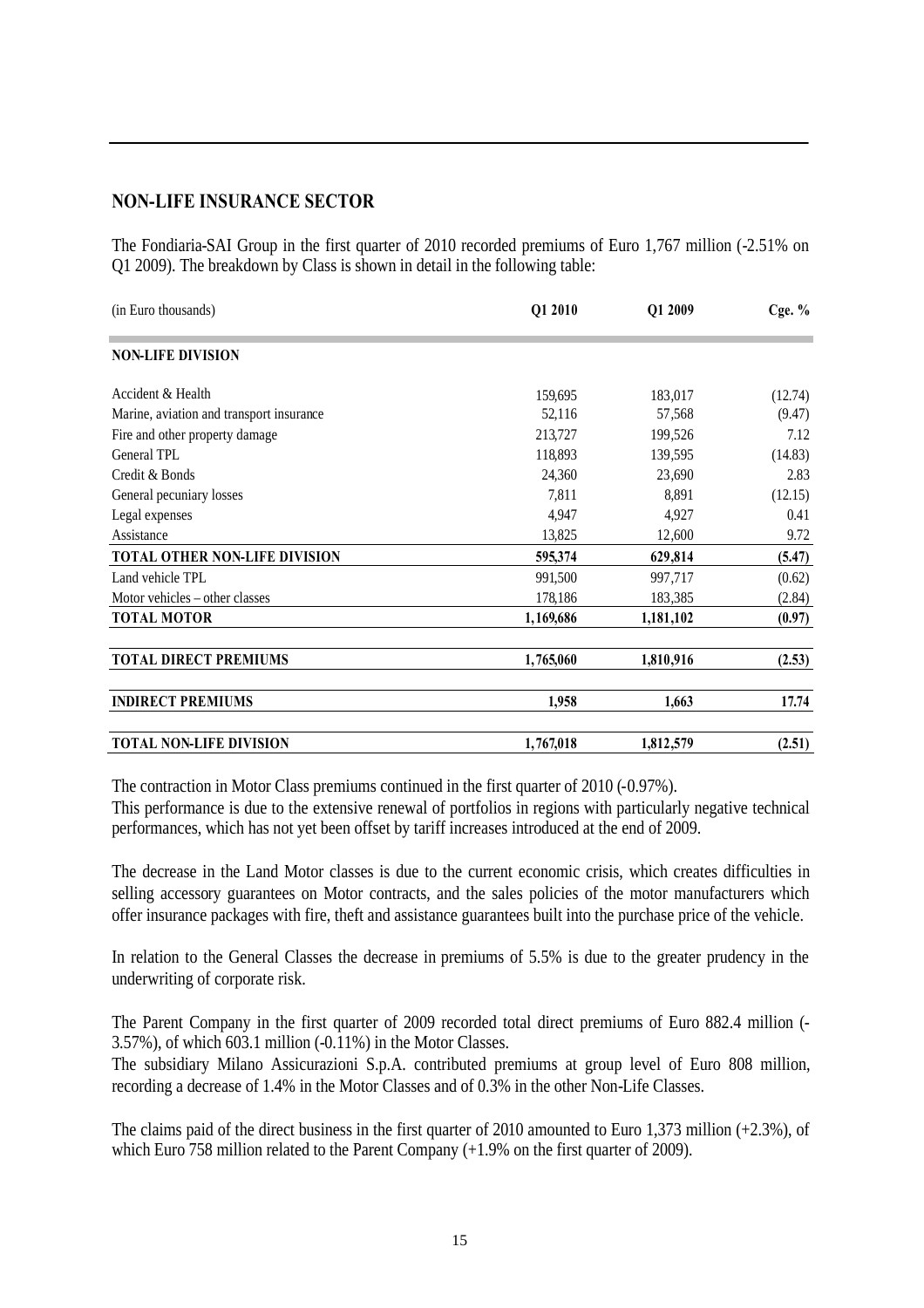# **Claims paid and reported**

A breakdown of the claims reported and paid on direct Italian business, including the expenses directly attributable to the claim and indirect expenses relating to the settlement structure are shown below:

|                                                                                   | (in Euro thousands)<br>Number |                           |                           |                         |                         |                           | Claims paid<br>Claim reported |  |  |  |  |  |  |
|-----------------------------------------------------------------------------------|-------------------------------|---------------------------|---------------------------|-------------------------|-------------------------|---------------------------|-------------------------------|--|--|--|--|--|--|
|                                                                                   | Q12010                        | Q1 2009                   | Cge. $%$                  | Q1 2010                 | Q1 2009                 | Cge. $%$                  |                               |  |  |  |  |  |  |
| Accident                                                                          | 58,918                        | 59,090                    | (0.29)                    | 23,318                  | 27,322                  | (14.65)                   |                               |  |  |  |  |  |  |
| Health                                                                            | 48,821                        | 45,459                    | 7.40                      | 70,407                  | 61,517                  | 14.45                     |                               |  |  |  |  |  |  |
| Railway                                                                           |                               |                           |                           |                         |                         |                           |                               |  |  |  |  |  |  |
| Aviation                                                                          | 1,623                         | 30                        |                           | 3                       | 5                       | (40.00)                   |                               |  |  |  |  |  |  |
| Maritime                                                                          | 2,166                         | 3,563                     | (39.21)                   | 129                     | 119                     | 8.40                      |                               |  |  |  |  |  |  |
| Merchandise transport<br>Fire and other natural elements<br>Other property damage | 1,464<br>63,172<br>70,507     | 4,783<br>67,867<br>68,232 | (69.39)<br>(6.92)<br>3.33 | 598<br>15,620<br>42,928 | 614<br>19,353<br>41,484 | (2.61)<br>(19.29)<br>3.48 |                               |  |  |  |  |  |  |
| <b>Aviation TPL</b>                                                               | 176                           | 13                        |                           | 9                       | 5                       | 80.00                     |                               |  |  |  |  |  |  |
| Maritime TPL                                                                      | 314                           | 370                       | (15.13)                   | 56                      | 69                      | (18.84)                   |                               |  |  |  |  |  |  |
| General TPL                                                                       | 91,004                        | 96,444                    | (5.64)                    | 27,607                  | 28,219                  | (2.17)                    |                               |  |  |  |  |  |  |
| Credit                                                                            | 100                           | 128                       | (21.88)                   |                         | 1                       | (100.00)                  |                               |  |  |  |  |  |  |
| <b>Bonds</b>                                                                      | 15,998                        | 12,551                    | 27.46                     | 485                     | 377                     | 28.65                     |                               |  |  |  |  |  |  |
| Pecuniary losses                                                                  | 2,873                         | 2,807                     | 2.35                      | 1,031                   | 860                     | 19.88                     |                               |  |  |  |  |  |  |
| Legal expenses                                                                    | 430                           | 519                       | (17.15)                   | 422                     | 464                     | (9.05)                    |                               |  |  |  |  |  |  |
| Assistance                                                                        | 5,039                         | 5,492                     | (8.25)                    | 27,430                  | 19,981                  | 37.28                     |                               |  |  |  |  |  |  |
| TOTAL OTHER NON-LIFE DIVISION                                                     | 362,605                       | 367,355                   | (1.29)                    | 210,043                 | 200,390                 | 4.82                      |                               |  |  |  |  |  |  |
| Motor TPL                                                                         | 890,595                       | 857,006                   | 3.92                      | 230,006                 | 243,761                 | (5.64)                    |                               |  |  |  |  |  |  |
| Land vehicles                                                                     | 119,981                       | 118,045                   | 1.64                      | 86,558                  | 86,585                  | (0.03)                    |                               |  |  |  |  |  |  |
| <b>TOTAL MOTOR</b>                                                                | 1,010,576                     | 975,051                   | 3.64                      | 316,564                 | 330,346                 | (4.17)                    |                               |  |  |  |  |  |  |
| <b>TOTAL NON-LIFE DIVISION</b>                                                    | 1,373,181                     | 1,342,406                 | 2.29                      | 526,607                 | 530,736                 | (0.78)                    |                               |  |  |  |  |  |  |

*(\*) The table excludes the data of DDOR Novi Sad*

The table below shows the principal technical indicators in the first quarters of 2010 and 2009:

| <b>TECHNICAL RATIOS (%)</b> | Q1 2010 | Q12009 |
|-----------------------------|---------|--------|
|                             |         |        |
| Loss ratio                  | 79.6    | 69.2   |
| Expense ratio               | 20.7    | 20.9   |
| Combined operating ratio    | 100.3   | 90.1   |
| OTI ratio $(*)$             | 6.6     | 6.1    |
| <b>Combined ratio</b>       | 106.9   | 96.2   |

*(\*) Includes the balance of the other technical accounts.*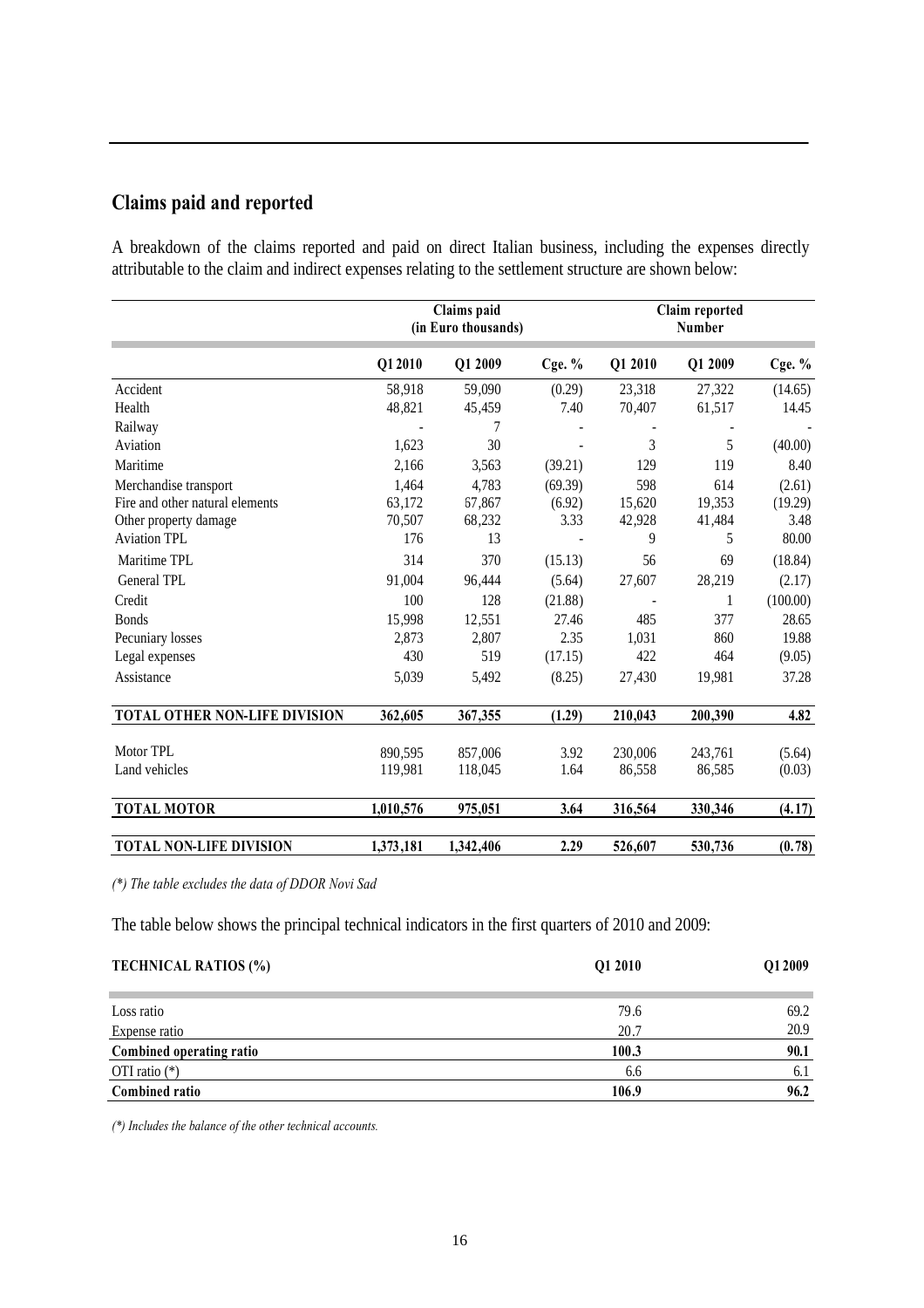The current generation Motor TPL contracts recorded an improved performance on the end of 2009, in part due to the application of the new tariff at the end of the last year, however the introduction of the new physical injury tables requires an extremely prudent reservation policy.

The return to a positive technical performance by the Land Motor class is highlighted. The General Classes report substantially break-even results. However the short duration of the period under examination entails that seasonal issues can greatly influence the results: it is therefore necessary to await a longer time period in order to allow a more accurate analysis of the technical performances.

The number of claims of the **Parent Company Fondiaria-SAI** recorded in the period was 119,550, a decrease of 3.9%. The number of claims paid was 111,720 (-4.3%).

For the Motor TPL class, the claims/premiums ratio, net of the costs for the Guarantee Fund for Road Victims, was 78.8% for the current quarter and 89.4% at global level.

The speed of settlement of the current generation on the claims managed (No Card Claim + Managed Card Claims) was 45% for the claims in the first three months and 45% for the claims in previous years.

On the claims caused, the speed of settlement was 42.8% for the current quarter and 35% for the previous years.

In the first quarter of 2010, the claims reported and accepted from our policyholders (including late claims) within the new compensation regime (so-called CARD Managed claims system) amounted to 86,203, of which 43,254 were fully paid.

The reported claims from the clearing houses with CONSAP, in relation to the claims in which our policyholders were in full or in part responsible (so-called CARD Debtor) amounted to 79,714 - of which 36,728 gave rise to the full payment of the indemnity and 42,986 resulted in the recording of a reserve.

For accounting purposes, up to March 31, 2010 recharges were received for a value of Euro 156 million from the clearing house. The amount of the credits received was Euro 147 million.

With reference to the Non-Motor Classes of the Parent Company the direct Italian premiums written amounted to Euro 279 million, a decrease of 10.3% compared to the first quarter of 2009. The number of claims reported increased by approx. 2.59% while the number of claims paid decreased by 0.45% on the previous year. The Fire Class (affected greatly by the high number of natural events in the first months of 2009) saw a significant decrease both in the number of claims paid (-28%) and the number of claims reported (-22%).

Overall, the technical performance of the Non-Motor Non-Life classes deteriorated compared to the first quarter of 2009, although the limited period does not permit the use of this data as a projection for the full year.

In relation to the **Milano Assicurazioni Group** direct premiums written in the first three months totalled Euro 964.0 million compared to Euro 816.2 million in the previous year on like-for-like consolidation scope  $(+18.1\%)$ .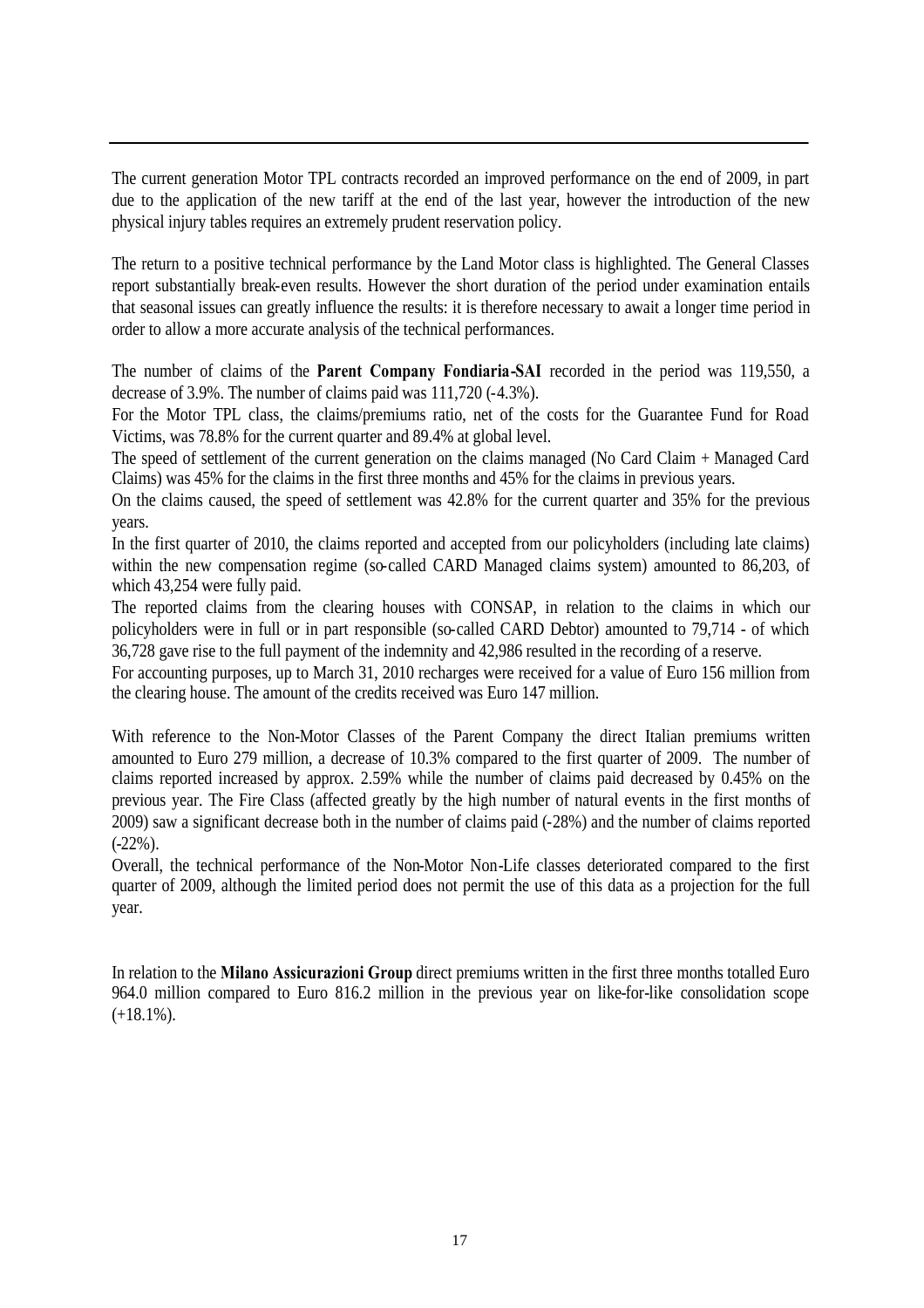In particular:

- Premiums written in the Non-Life Division amounted to Euro 807.6 million (-0.9% on Q1 2009), of which Euro 553.9 million relate to the motor classes  $(-1.4%)$  and Euro 253.7 million relate to the other classes - which recorded an increase of 0.2%. Motor premiums, in addition to the difficult economic conditions, have been affected by the actions undertaken to recover satisfactory technical margins particularly the cancelation of poorly performing contracts and an underwriting policy which through the new tariff launched at the end of 2009 ensures the application of correct technical parameters, limiting the use of discounts;
- In the Life division, premiums written amount to Euro 156.4 million and increased by 30.6% due to the strong performance of class I products by the agencies and of the securitisation contracts centrally managed.

The Motor TPL class again reports a negative technical performance but an improved combined ratio on the full year 2009. Concern continues to arise in relation to contracts written in previous years, particularly in certain regions of Centre-South Italy, with a higher amount of physical injury claims and claims which - due to the manner of the claim and the occurrence of the incident - have raised suspicions of fraud against the company. The current generation claims improved significantly due to the new Motor TPL tariff introduced at the end of 2009 and also the new underwriting policy which, despite the strong price competition still within the market, limits the recourse to discounts. The increased adoption of the new physical injury compensation tables, originally adopted by the Milan Court, necessitates the maintenance of a particularly prudent reservation policy.

The Land Motor class records a positive result, substantially in line with Q1 2009.

The Other Non-Life Classes also reported a positive technical balance.

In relation to the telephone and internet channels, the premiums written in Q1 2010 by **Dialogo Assicurazioni S.p.A.** (controlled by Milano Assicurazioni for 99.85%) amounted to Euro 8 million, an increase of 22.3% on Euro 6.6 million in Q1 2009.

As established in the industrial plan, at the beginning of the year a new advertising campaign was launched, with reduced costs than those previously incurred (Euro 1.1 million compared to Euro 1.8 million in Q1 2009), entirely expensed to the income statement.

The contribution of the company to the consolidated results was a loss of Euro 2.5 million (a loss of Euro 3.2 million in Q1 2009) due to the performance of the Motor TPL class, significantly the largest part of the portfolio. The higher amount of physical injury claims and the increase in average costs, also due to the application of the new compensation tables by the courts, affected the combined ratio which remains negative although an improvement on the full year 2009.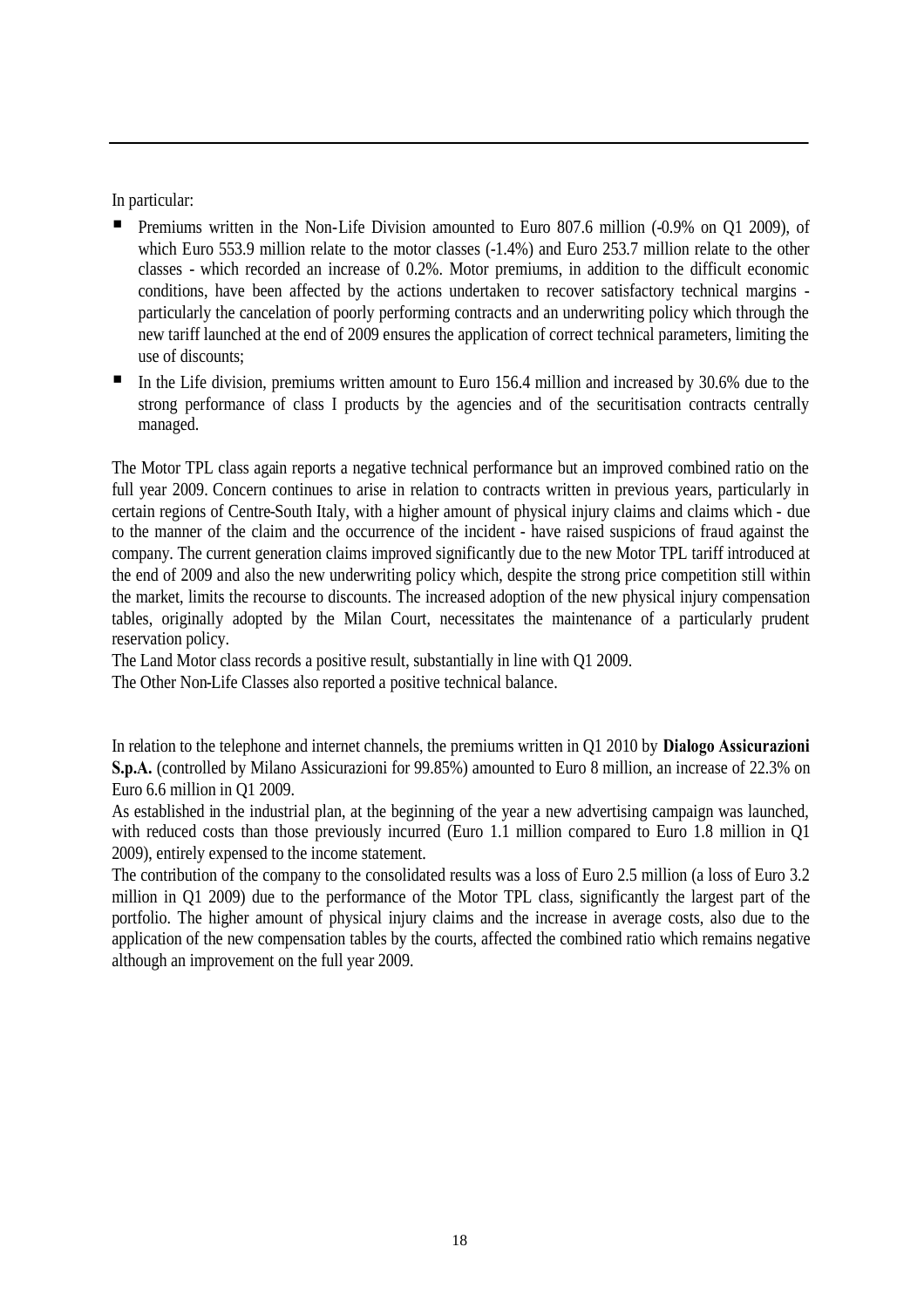The subsidiary **SIAT** recorded a negative technical balance (from Euro 842 thousand to Euro 346 thousand) principally due to the Land Motor class, which recorded higher claims on Q1 2009.

In relation to the performance of the "Transport" market, the "Vehicle" class did not report significant changes on the previous year: in fact, although the decline seems to have come to an end, the prices have not yet shown any signs of recovery with price rises only recorded for fleets with negative performances. There was substantial stability within insurance values (which in 2009 recorded significant reductions).

In relation to the "Goods" sector, the market reports the same difficulties which characterised 2009. Competition continues to be intense, traffic has not recovered and the prices of raw materials continue to remain low.

The premiums written amounted overall to approx. Euro 45.4 million – stabile compared to the same period of the previous year.

They were marginally affected by the small depreciation recorded in the US Dollar (the currency in which a large part of the Transport business is undertaken, particularly in the "Vehicles" class) against the Euro.

The claims reported in the Transport Classes did not include any particularly serious claims.

Overall administration expenses remain stable.

In relation to the outward reinsurance, there were no changes from the recent past, with the continued interest of the professional operators in the technical value of the policies underwritten.

The subsidiary **DDOR Novi Sad** in the first quarter of 2010 recorded a profit of RSD 382 million as per IAS/IFRS accounting standards.

In Q1 2010, premiums decreased by 11% due to the slow rate of economic recovery and the portfolio maintenance policy adopted by the company: this contraction was seen across the Non-Life Classes and in particular in the Motor TPL class (-22.4%), affected also by strong competition on the market. The Life Division premiums written recorded good growth (+4.7).

The reduction in number of claims settled (-18%) was particularly evident in the Motor TPL class (-27%). Management expenses also decreased significantly (-15.9% on Q1 2009).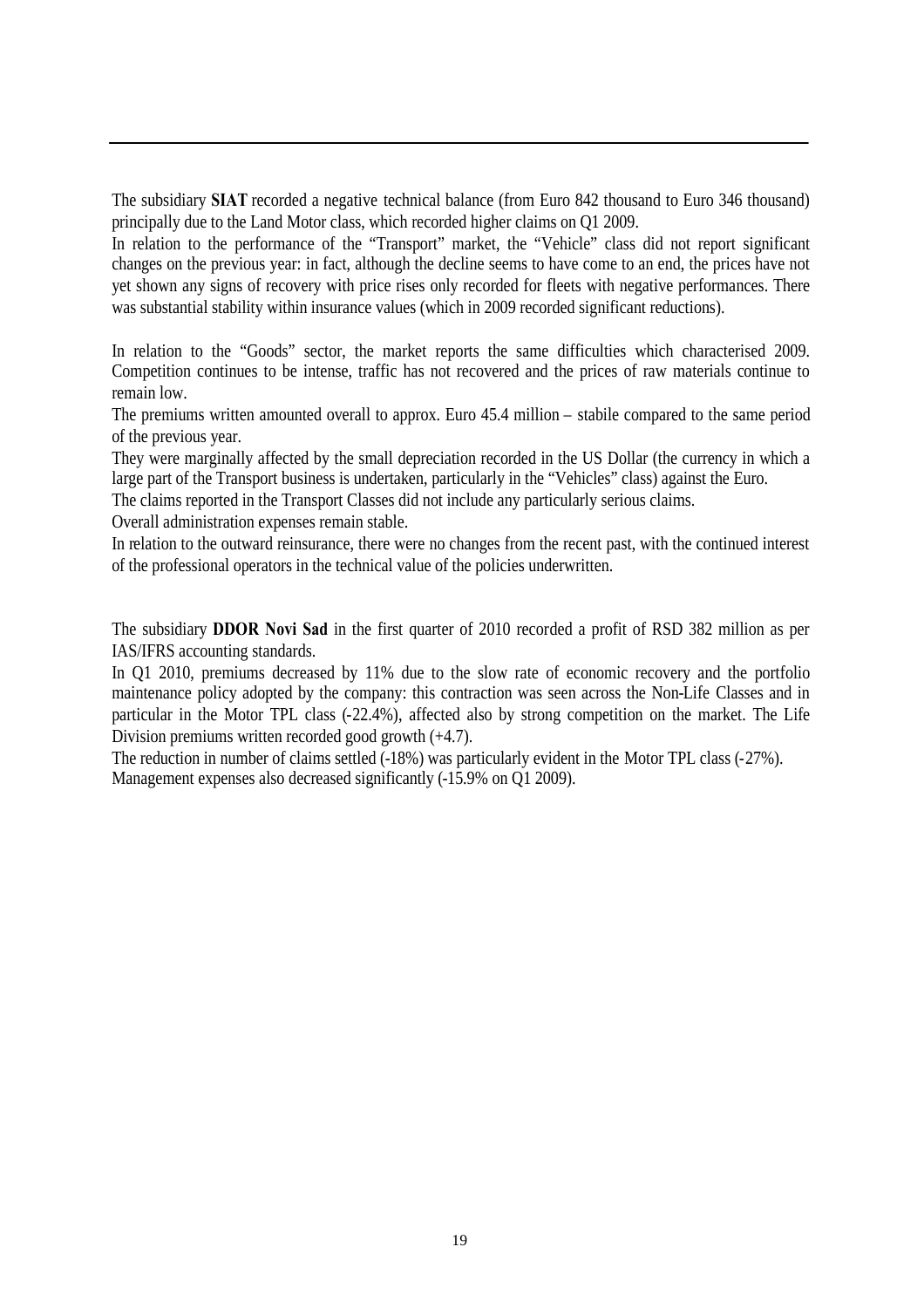# **Auto Presto&Bene**

Fondiaria-SAI today views the motor car as a treasured asset and as leader in the Motor insurance market, protects it in all aspects. Therefore Auto Presto&Bene was created, the company of Fondiaria SAI Group formed in order to guarantee the insured party, in the case of claims, maximum reliability and efficiency in the repairs to damage of their vehicles. Auto Presto&Bene, with over 36,000 claims managed in 2009, operates throughout Italy with approximately 1,400 workshops.

The over 9 million clients of the Fondiaria-SAI Group, a quarter of the motor insurance sector, can avail of an innovative and particularly efficient service, made possible thanks to the exclusive availability of original spare parts and guaranteed repair for life, through a network of repair centres, carefully selected by Auto Presto&Bene based on highly selective requirements (the ability to carry out high quality repairs in the shortest time possible).

The types of claims currently covered by the Presto&Bene service are for all of the claims included in the direct indemnity and direct risks procedure (Land Vehicles), with savings in the order of approx. Euro 300 for the Motor TPL Division and approx. Euro 250 for the other Non-Life Classes.

Auto Presto&Bene assists the Policyholders through two types of intervention:

- 1. vehicles able to move automatically: the Agency or the consultant who responds to the free telephone number provides the details of the Auto Presto&Bene repair centre where the insured party can arrange an appointment. The specialised personnel of the centre, already alerted by the Auto Presto&Bene operating system, will provide a check of the vehicle and will carry out the repair, supplying where necessary a replacement car;
- 2. vehicle immobilised as a consequence of the claim: the recovery service is available free, throughout Italy, for vehicles involved in accidents immobilised, organised by the consultants at the free telephone number. Once the vehicle reaches the Auto Presto&Bene repair centre and has been checked in, the client can receive the Auto Presto&Bene courtesy car until completion of repairs to the vehicle.

The average repair time of the Auto Presto&Bene centres is 5 working days, taking into account that this statistic includes some very significant claims and complex repairs.

For even greater care to the client, in the coming months Auto Presto&Bene Centres will be opened in the principal Italian cities. Here the insured party may directly take the vehicle involved in the accident (obviously in the case in which it is possible to move the vehicle), make the claim, wait in a comfortable environment for the immediate repair of minor damage, utilise a courtesy vehicle and pick up the repaired vehicle on return.

In 2010, in Turin the first of these Centres will be opened, located in the ex Pininfarina Technical Centre, where in addition to the headquarters of Auto Presto&Bene and the workshop, a technical centre for the training of operators of the Auto Presto&Bene repair centres will be located.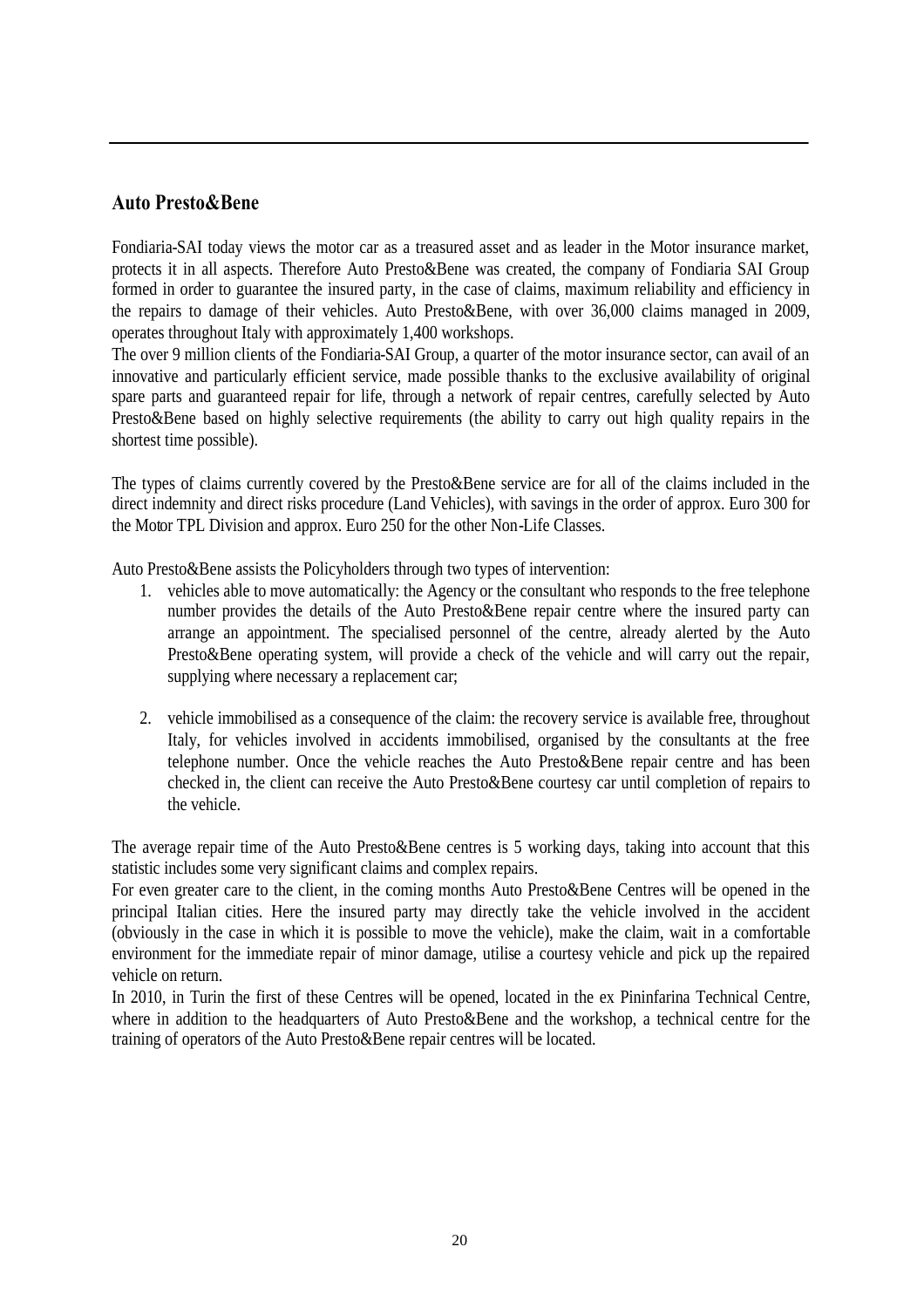#### **LIFE INSURANCE SECTOR**

The premiums written in the Life Division amounted to Euro 1,728.6 million, an increase of 131.3% on Q1 2009. In accordance with IFRS 5, Bipiemme Vita is considered a discontinued operation held for sale. Consequently the Q1 2010 data of this company was not fully consolidated.

The breakdown by category of activity is shown below:

| (in Euro thousands)                                             | Q1 2010   | Q1 2009 | Cge. $%$ |
|-----------------------------------------------------------------|-----------|---------|----------|
| <b>LIFE DIVISION</b>                                            |           |         |          |
| II – Insurance on human life expectancy                         | 926,335   | 525,920 | 76.14    |
| III - Insurance as per points I and II                          |           |         |          |
| linked to investment funds                                      | 636,518   | 124,596 | 410.87   |
| IV - Health insurance as per art. 1 letter d) EU Dir. 79/267    | 24        | 20      | 20.00    |
| $V$ – Securitisations as per art. 40, legislative decree 174/95 | 165,422   | 96,555  | 71.32    |
| <b>TOTAL</b>                                                    | 1,728,299 | 747,091 | 131.34   |
| <b>INDIRECT PREMIUMS</b>                                        | 327       | 437     | (25.17)  |
| <b>TOTAL</b>                                                    | 1,728,626 | 747,528 | 131.25   |

The excellent performance of the bancassurance companies contributed to this result, which in the first three months of 2010 recorded premiums of Euro 1,259 million (Euro 374 million in Q1 2009).

As reported, Bipiemme Vita did not contribute to premiums written in Q1 2010: on like-for-like terms the increase would have therefore been 178.3%.

Class I premiums through the agency network also recorded a strong performance.

The total premiums, including the investment contracts of the Life Division, amounted to Euro 1,746.7 million, an increase of 128.5%.

A breakdown by Class and type of the sums paid in the direct Life segment is shown below:

| (in Euro millions)                                                                |          | Claims Redemption<br>S | <b>Maturity</b>                  | Total at<br>31/03/2010 | Total at<br>31/03/2009 |
|-----------------------------------------------------------------------------------|----------|------------------------|----------------------------------|------------------------|------------------------|
| II – Insurance on human life expectancy<br>III - Insurance as per points I and II | 16.0     | 121.0                  | 184.4                            | 321.4                  | 416.6                  |
| linked to investment funds<br>IV - Health insurance                               | 7.4<br>٠ | 77.4<br>٠              | 15.3<br>$\overline{\phantom{a}}$ | 100.1<br>٠             | 226.6                  |
| $V -$ Securitisations as per art. 40, Legislative decree<br>174/95                | 0.5      | 54.3                   | 24.4                             | 79.2                   | 129.5                  |
| <b>Total</b>                                                                      | 23.9     | 252.7                  | 224.1                            | 500.7                  | 772.7                  |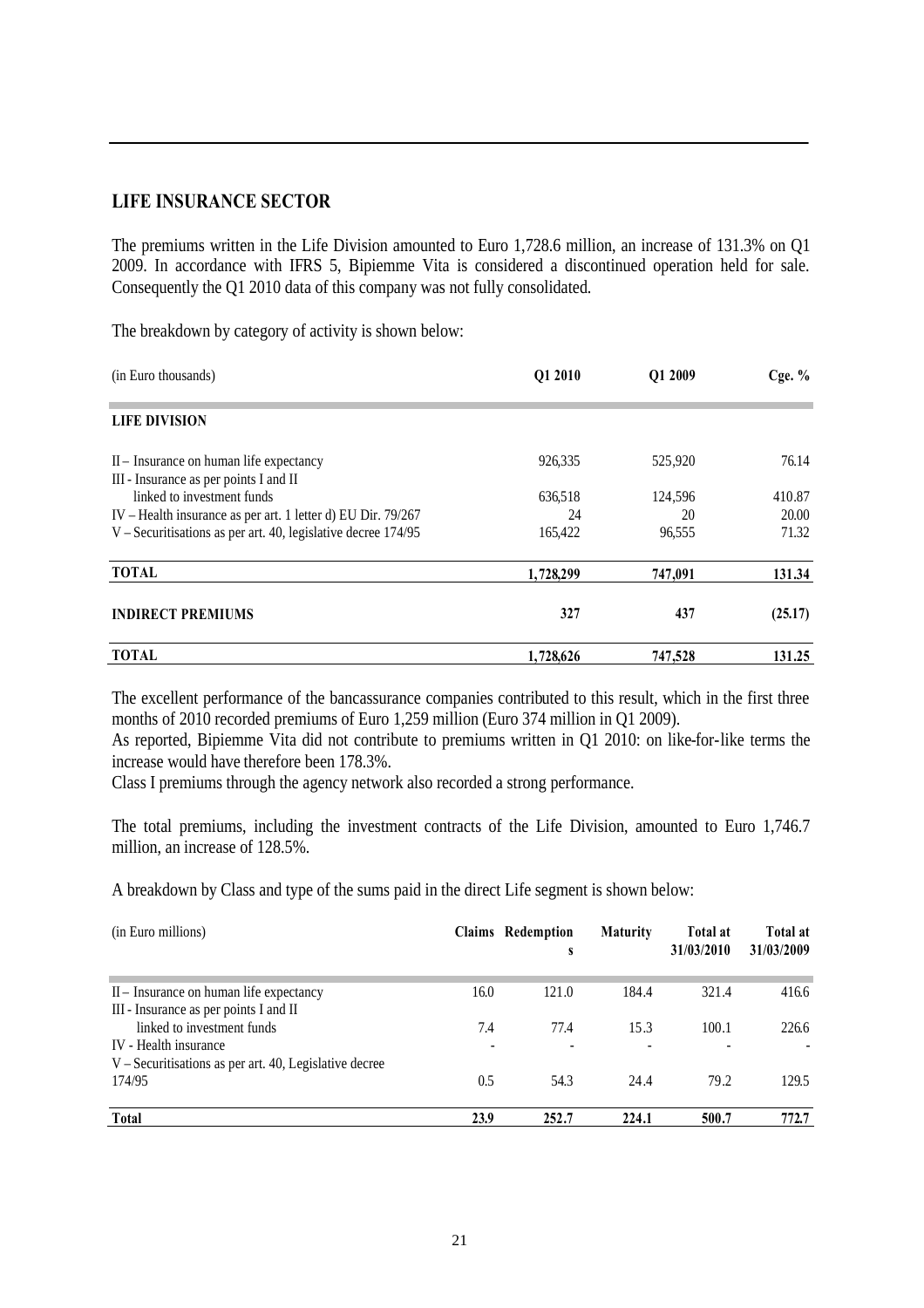The direct premiums written by the Parent Company in the first quarter of 2010 amount to approx. Euro 298 million (+18%). The increase was due to the recovery in traditional type premiums (Class I), improving 17.7%.

The life sector recorded a pre-tax profit of Euro 27.1 million, a significant turnaround from Q1 2009 (a loss of Euro 18 million). The sector benefitted in particular from higher investment profits, following improvements on the financial markets which, although not reassuming normal operating conditions, rewarded the strategic asset allocation and provided trading opportunities.

#### **Annual Premium Equivalent and New business**

New premiums written in terms of equivalent annual premiums (Annual Premium Equivalent, APE), is calculated based on the sum of the new business annual premiums and 10% of the single premiums. For the Fondiaria SAI Group, this is calculated both under the IAS/IFRS criteria, excluding therefore the contracts treated under the "deposit accounting" method, and under Local criteria taking into consideration all new premiums in the sector, including investment contracts not within the application of IFRS 4. The results of the above-mentioned valuations are reported below.

| (in Euro millions)        | Q1 2010 | Q1 2009 | $Cge\%$ |
|---------------------------|---------|---------|---------|
| <b>IAS/IFRS</b> standards |         |         |         |
| Traditional products      | 34,428  | 24,134  | 42.65   |
| Bancassurance             | 117,833 | 41,034  | 187.16  |
| <b>Local GAAP</b>         |         |         |         |
| Traditional products      | 34,766  | 24,173  | 43.82   |
| Bancassurance             | 118,102 | 41,090  | 187.42  |

In the first quarter of 2010, the Individual Life policies underwritten by the distribution network was primarily focussed on the Separated Management products characterised by minimum guaranteed returns and capital protection:

- in the single premium form, with particular attention to the life capital maturity segment and securitisation policies;
- **for the recurring premiums (in March the new OPEN GOLD product was launched and the restyling of** the OPEN RISPARMIO with a decrease in the loading) which recorded a significant increase in new business;
- for the constant annual premiums (particularly positive results for the product dedicated to young persons OPEN BRAVO, launched in Q1 2009, and the OPEN ASSICURATO product, a new Mixed product launched in Q4 2009).

In the quarter, as already stated, the new OPEN GOLD product was launched, a recurring premium without proportional loading on entry, which has been particularly successful with the distribution networks.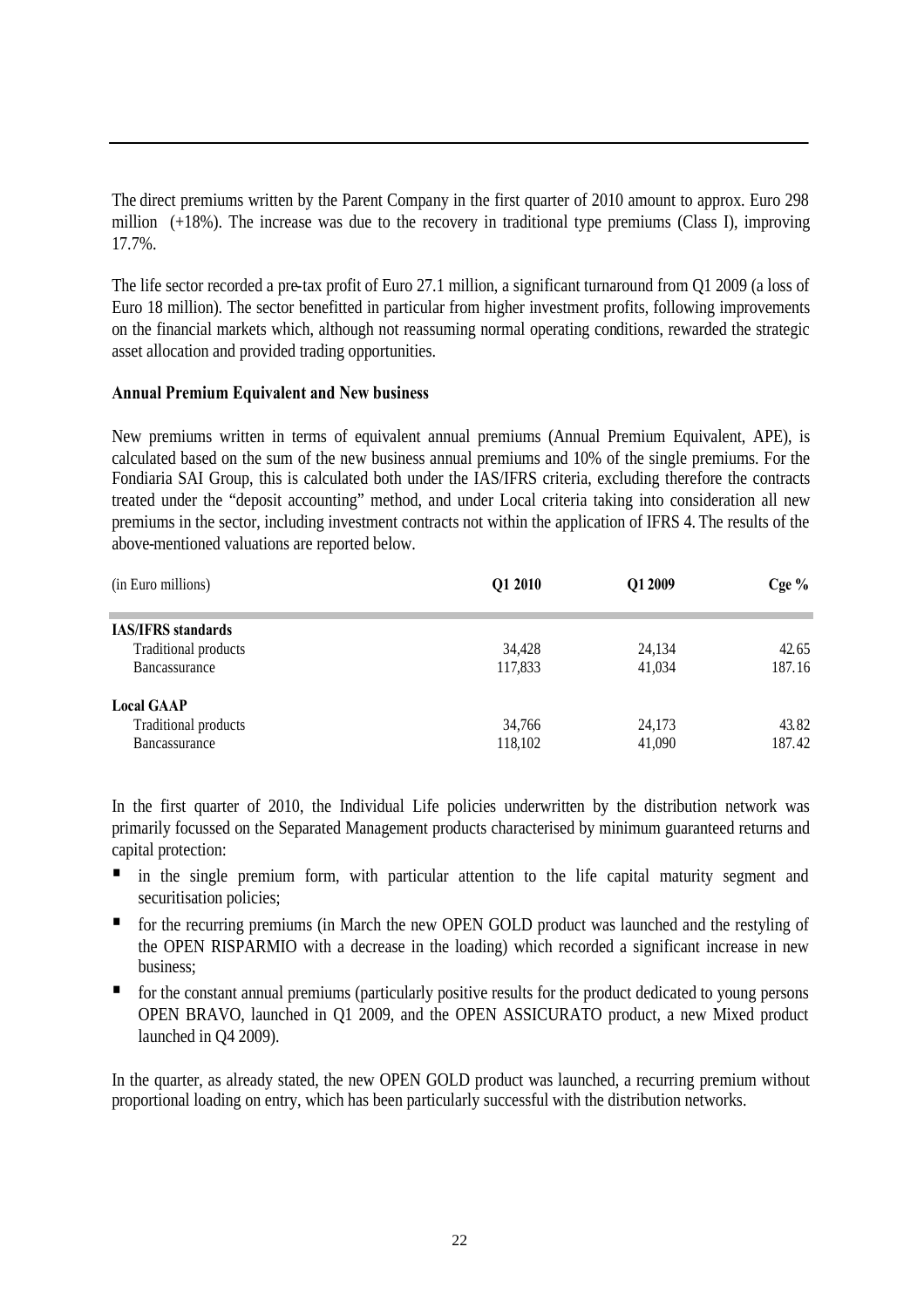In the first quarter of 2010, the generally hostile economic conditions – also seen through higher unemployment – continue to affect the premiums written in the "corporate" sector.

Despite this, the sector has remained stable and in some areas has seen some signs of recovery.

The securitisation products – for treasury management – confirm the reduced advanced redemptions and the recovery of new inflows and contracts, confirming renewed interest in this insurance instrument.

The insurance segment places particular attention on institutional contracts and, although generally remaining stable, they continue to underperform.

In the quarter, the "pre-existing" pension fund management activities - which centres on contributions from employee salaries and is therefore directly related to the number of employees and their relative level of salary - has remained stable despite the difficulties in the labour market.

A similar situation was experienced by the Open Pension Funds created by the Company, which have continued to attract new subscribers (although contained) and have seen a consolidation in contributions.

In relation to products connected to employee leaving provisions (Employee Leaving Indemnity and Agents' Leaving Indemnity) the economic conditions and more restrictive regulations continue to negatively influence the portfolio, which however remains substantially in line with the previous year.

The direct premiums written in the period by the **Milano Assicurazioni Group** amounted to Euro 156.4 million, an increase of 30.6% compared to Q1 2009 at like-for-like terms, therefore excluding Bipiemme Vita and considering it as a discontinued operation.

In the first quarter of 2010, the subsidiary **Popolare Vita S.p.A.** recorded premiums written, in accordance with IAS/IFRS accounting principles, of Euro 619 million (Euro 243 million in the first quarter 2009). The premiums in the first quarter were principally concentrated in new single premium re-valuable saving products of Class I and V in separated management (Euro 616 million); the premiums in the period also included periodic premiums deriving from the portfolio in force, relating to pure risk policies and individual and collective saving policies.

The net profit for the period was approx. Euro 8 million.

The distribution network of the Company consists of 2,041 bank branches belonging to the Banco Popolare Group and, in relation to the post-sales, 33 branches of Credito Emiliano.

Finally we report the strong performance of the subsidiary **Lawrence Life** with premiums written, according to IAS/IFRS accounting principles, of Euro 621 million through two index-linked single premium products with a duration of 6 years.

The premiums written are based on a distribution agreement signed with the Banco Popolare Group in 2009.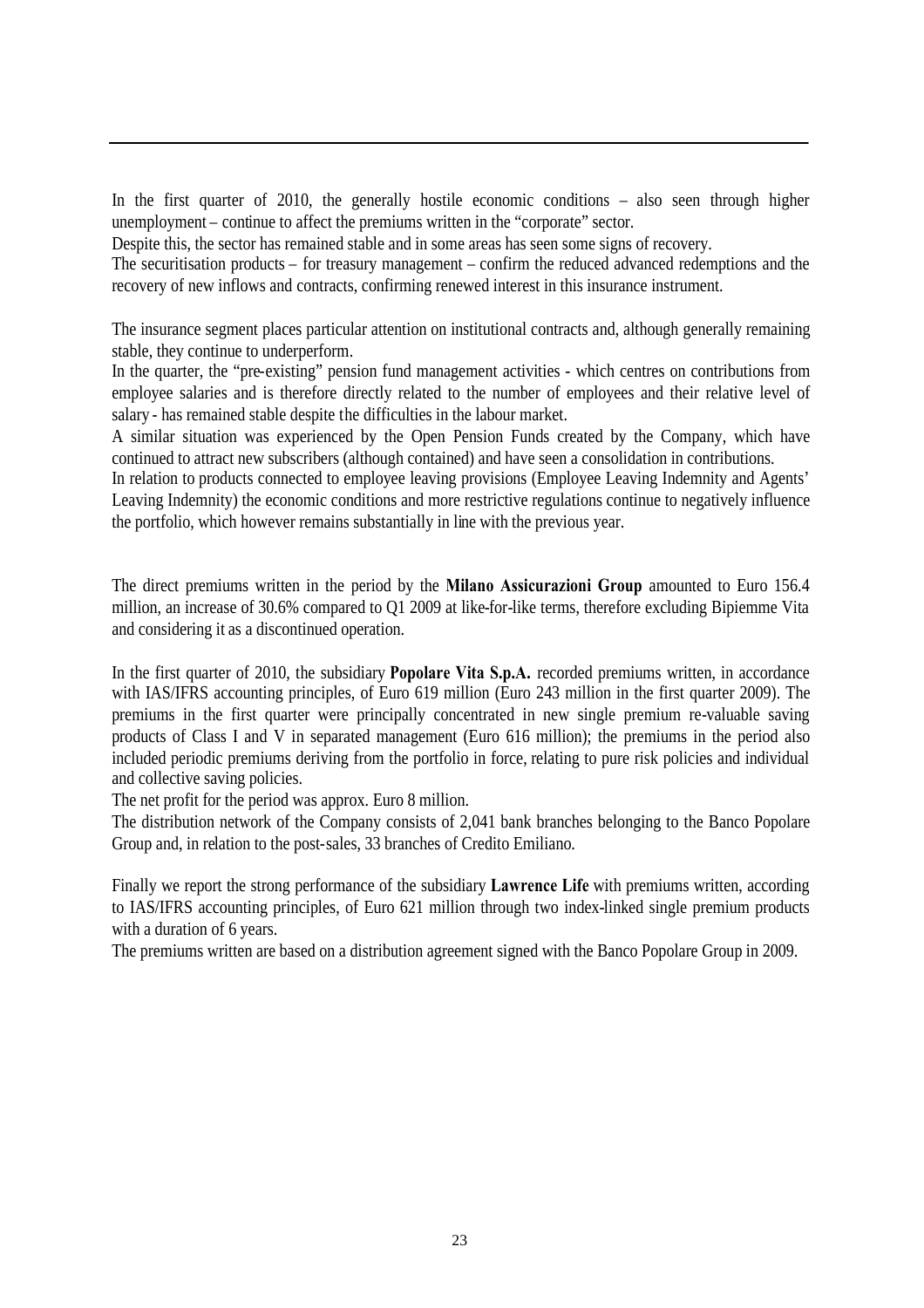#### **REAL ESTATE SECTOR**

Operators are in substantial agreement that in 2010 the real estate sector will stabilise, with properties holding their value or at worst decreasing in the order of 2%, with residential sales seeing a moderate increase. The sharp price correction seen in other countries is not expected, thanks to the lack of speculative buying in previous years which was a feature of the Anglo-Saxon markets.

Property prices in 2009 in the 13 major Italian cities, according to a survey carried out, reported a contraction of 4.1%, in addition to the widening of the differential between the average price asked and the final sales price (discrepancy of around 15%).

Further evidence that Italy is not experiencing a speculative "property bubble" is the fact that investments in new homes have not exceeded real accommodation demand: in 2010 in fact investments in new homes is expected to reduce by approximately 12% (compared to 19% in 2009): the data does not take into account however the positive contribution of the recent home plan, expected at approx. 6-7%.

The results of the real estate sector include **Immobiliare Fondiaria-SAI** and **Immobiliare Milano**, the subsidiary **Nit s.r.l.** and other minor companies, as well as the **Tikal R.E.** and **Athens** Closed Real Estate Funds.

| (in Euro thousands)          | Q1 2010    | Q1 2009    |
|------------------------------|------------|------------|
|                              |            |            |
| Profits realised             | 16         | 946        |
| Total revenues               | 31,943     | 33,298     |
| Interest expense             | 1,810      | 4,843      |
| Loss before taxes            | (10, 473)  | (7,895)    |
| (in Euro thousands)          | 31/03/2010 | 31/12/2009 |
|                              |            |            |
| Investment property          | 1,329,107  | 920,009    |
| <b>Financial liabilities</b> | 306,049    | 304,825    |

The key data of the real estate sector is summarised below:

The pre-tax result of the sector was a loss of Euro 10.5 million compared to a loss of Euro 7.9 million in 2009. The result includes the depreciation and interest expense for the period, not offset by any income from sales.

No significant matters arose in the limited operations of the quarter: the activities were limited to the management of the existing assets.

In relation to the changes in investment property in the sector, reference is made to the section on Asset and Financial Management.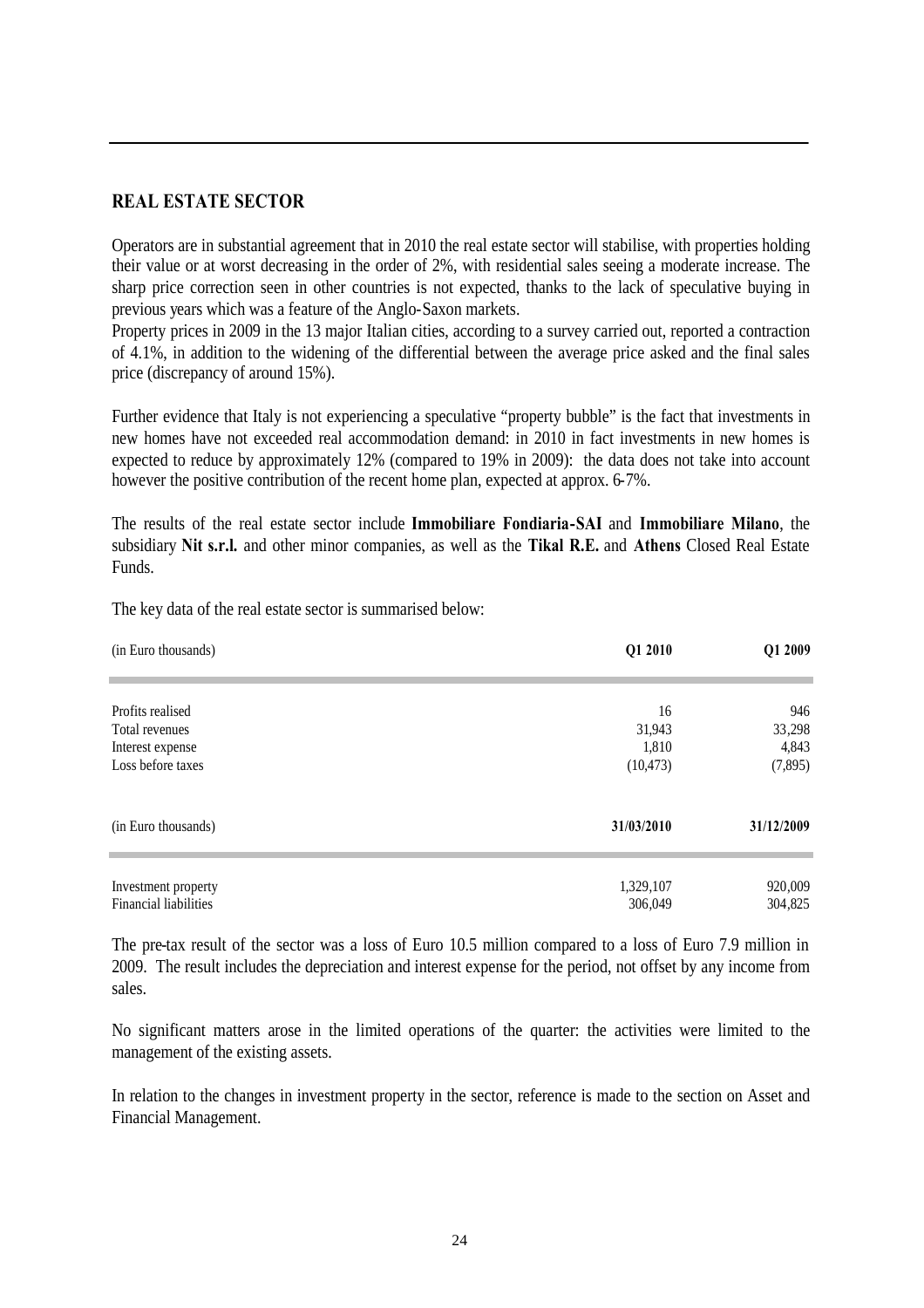# **OTHER ACTIVITIES SECTOR**

The sector includes the Group companies operating in the banking, hotel and diversified sectors. The pre-tax result of the sector was a loss of approx. Euro 10 million (loss of Euro 4 million in Q1 2009).

The contribution of the Atahotels Group with a loss in Q1 2010 of Euro 9.9 million negatively affected the result. This result relates in large part to the seasonality which characterises the sector, particularly in relation to tourism, and depreciation and amortisation in the period of over Euro 3 million.

**BancaSai** recorded a loss in the period of Euro 1.5 million (loss of 1.3 million in Q1 2009), offset by the profit of **Banca Gesfid** (Euro 1.5 million).

The other results of the companies in the sector are insignificant.

#### **Sale of the investment held in SAI Asset Management SGR.**

On March 17, 2010 - Fondiaria-SAI S.p.A. sold to third parties 450,000 ordinary shares, representing 90% of the share capital, of SAI Asset Management SGR – società di gestione del risparmio S.p.A. at a price of Euro 4.9 million.

The acquisition is conditional on the Bank of Italy's approval.

The Fondiaria-SAI Group intends to maintain a holding of 10% in the share capital of the asset management company in view of the industrial project of the buyers which is based upon, in addition to the development of the ordinary individual and collective asset management activities, the strengthening of consultancy activity on behalf of private and institutional investors.

The sale will result in a gain of Euro 0.6 million.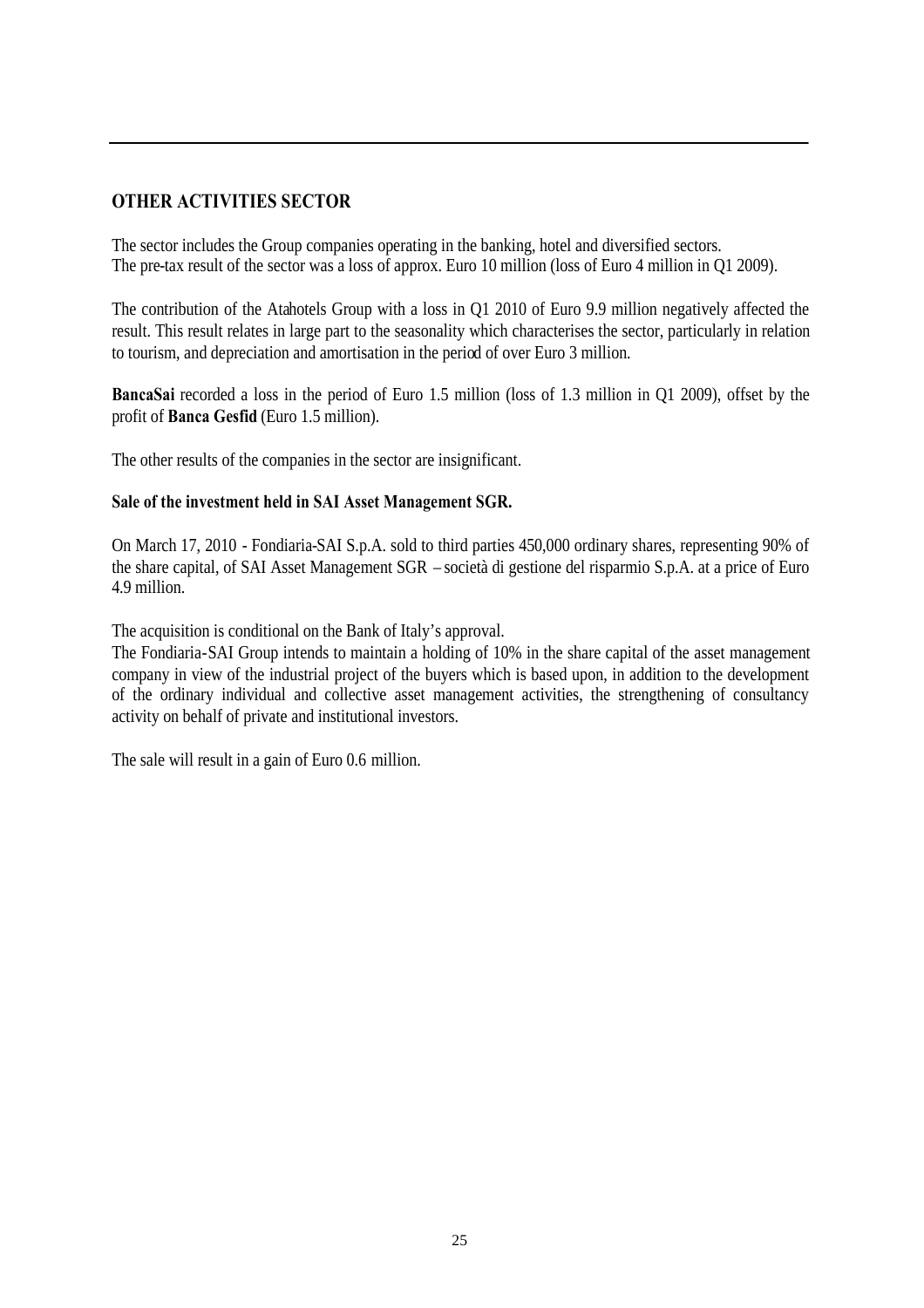# **ASSET AND FINANCIAL MANAGEMENT**

# **INVESTMENTS AND LIQUIDITY**

At 31/03/2010, the volume of investments amounted to Euro 36,104 million, compared to Euro 34,216 million at 31/12/2009, an increase of 5.52%. This increase refers for Euro 429 million to the reclassification to the investment property sector of the property held by the subsidiaries Fondiaria-SAI and Immobiliare Milano.

| (in Euro thousands)                                               | 31/03/2010   | 31/12/2009   | $C$ ge. $%$ | 31/03/2009 |
|-------------------------------------------------------------------|--------------|--------------|-------------|------------|
|                                                                   |              |              |             |            |
| <b>INVESTMENTS</b>                                                |              |              |             |            |
| Investment property                                               | 3,009,804    | 2,580,936    | 16.62       | 2,523,316  |
| Investments in subsidiaries, associated and joint venture         |              |              |             |            |
| companies                                                         | 387, 105     | 366,688      | 5.57        | 295,876    |
| Investments held to maturity                                      | 865,713      | 808,473      | 7.08        | 890,458    |
| Loans and receivables                                             | 2,776,079    | 2,908,010    | (4.54)      | 2,737,664  |
| Financial assets available-for-sale                               | 19,746,770   | 18,896,658   | 4.50        | 19,201,919 |
| Financial assets at fair value through the profit or loss account | 9,318,118    | 8,655,108    | 7.66        | 8,001,727  |
| <b>Total investments</b>                                          | 36,103,589   | 34,215,873   | 5.52        | 33,650,960 |
| Other fixed assets: buildings and other fixed assets              | 495,763      | 930.898      | (46.74)     | 1,251,921  |
| <b>Total non-current assets</b>                                   | 36,599,352   | 35, 146, 771 | 4.13        | 34,902,881 |
| Cash and cash equivalents                                         | 768.225      | 576,033      | 33.36       | 519,789    |
| Total non-current assets and cash equivalents                     | 37, 367, 577 | 35,722,804   | 4.60        | 35,422,670 |

The financial assets available-for-sale and the financial assets valued at fair value through profit or loss are as follows:

| (in Euro thousands)                                               | 31/03/2010 | 31/12/2009 | Cge. $%$ |
|-------------------------------------------------------------------|------------|------------|----------|
| Financial assets available-for-sale                               | 19,746,770 | 18,896,658 | 4.50     |
| Equity securities                                                 | 1,670,104  | 1,695,610  | (1.50)   |
| Fund units                                                        | 842,324    | 937,833    | (10.18)  |
| Debt securities                                                   | 17,232,333 | 16,261,242 | 5.97     |
| Other financial investments                                       | 2.009      | 1.973      | 1.82     |
| Financial assets at fair value through the profit or loss account | 9,319,118  | 8,655,108  | 7.66     |
| Equity securities                                                 | 117,475    | 97.859     | 20.05    |
| Fund units                                                        | 407.923    | 410.088    | (0.53)   |
| Debt securities                                                   | 8,125,994  | 7,470,196  | 8.78     |
| Other financial investments                                       | 666.726    | 676.965    | (1.51)   |

With regard to the financial assets at fair value through the profit or loss account, investments whose risk is borne by the policyholder amounted to Euro 8,904 million (Euro 8,323 million in 2009).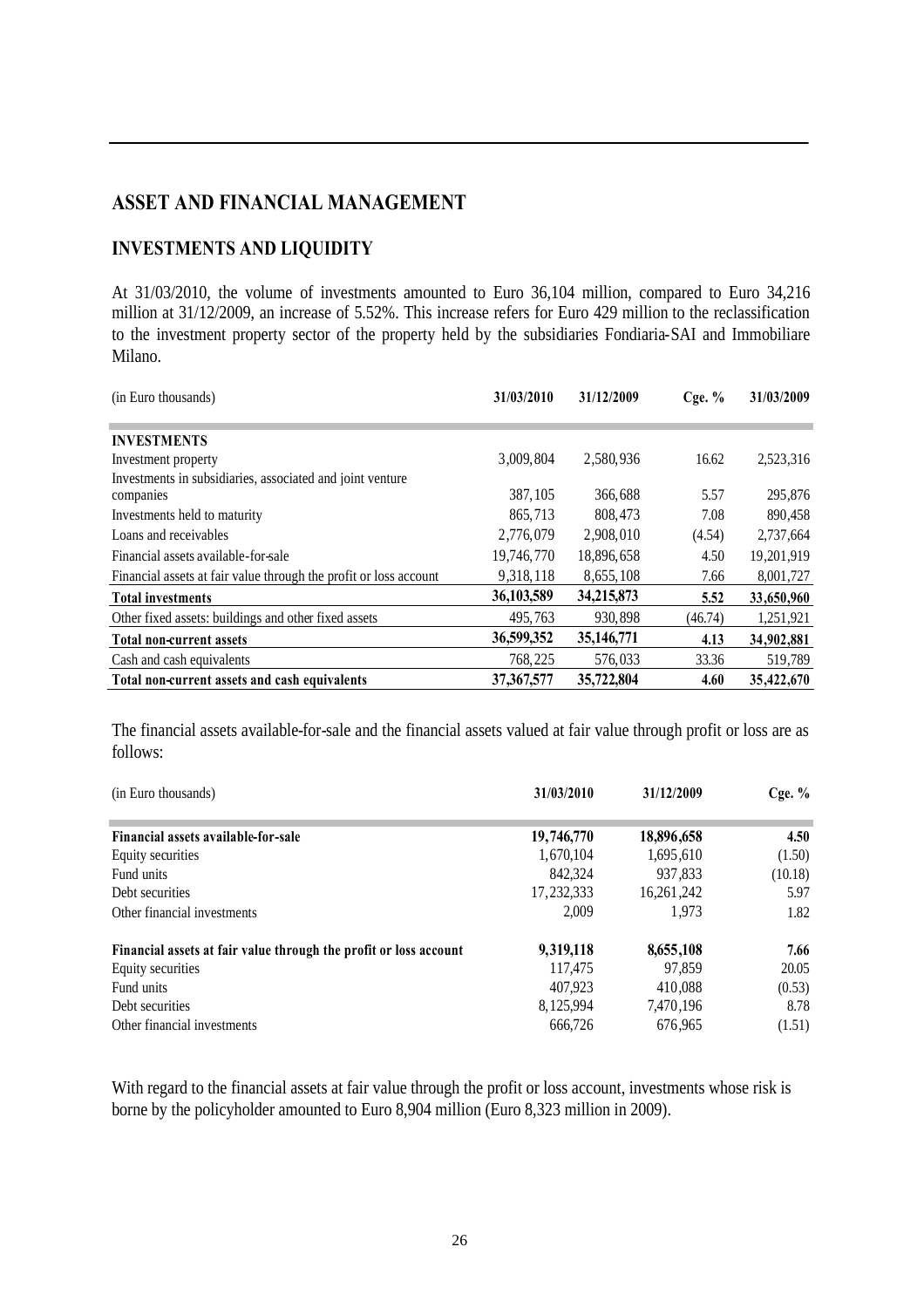The account **Investment property** includes the buildings held by the Group for investment purposes, therefore held for rental to third parties or for capital appreciation. The gross carrying value was Euro 3,346 million, of which Euro 879 million related to the land component, while the depreciation provision amounted to Euro 337 million. The increase in the first quarter of Euro 429 million is essentially due to the reclassification of the property held by the subsidiaries Fondiaria-SAI and Immobiliare Milano from the account "Property, plant and equipment" following the changes in the corporate scope of the companies.

The account **Investments in Subsidiaries, Associates and Joint Venture Companies** includes the investments in associated companies, which were valued under the equity method, in addition to the carrying value of some investments in subsidiaries which are not fully consolidated, either due to the insignificant value for the purposes of a true and fair presentation of the accounts or as the companies are under restructuring or are non operating.

The most significant investments included in the account are: Citylife (Euro 67.7 million), IGLI (Euro 56.3 million), Rho Property Fund (Euro 54.2 million), Finadin (Euro 43.7 million), Garibaldi s.c.s. (Euro 41.8 million) and Fin.Priv. (Euro 32.3 million).

The **Loans and Receivables** includes debt securities of Euro 1,040 million (Euro 1,021 million at 31/12/2009), time deposit operations for Euro 121 million (Euro 136 million at 31/12/2009) and loans on life policies of Euro 60 million (Euro 61 million at 31/12/2009). They also include the reinsurance deposits at the ceding companies for Euro 29 million (Euro 29 million at 31/12/2009) and receivables from sub-agents for the indemnities paid to the former agents for Euro 231 million (Euro 232 million at 31/12/2009).

The account also includes loans provided by Finitalia to its customers for Euro 212 million (Euro 210 million at 31/12/2009), as well as the receivables of the subsidiaries BancaSai and Banca Gesfid from other credit institutions for deposits and loans to the bank's customers for Euro 853 million (Euro 977 million at 31/12/2009).

The account also includes the receivable of approx. Euro 177 million (Euro 176 million at 31/12/2009) against the forward sale of Intesa Sanpaolo shares owned by the Parent Company through the mandatory convertible exclusively in Intesa Sanpaolo shares, issued by the subsidiary Sainternational in September 2004.

The **Investments held to maturity** amount to Euro 866 million (Euro 808 million at 31/12/2009) and include Euro 795 million of listed debt securities.

The **Available-for-sale financial assets** include bonds and equity securities not otherwise classified. In particular, the account includes debt securities of Euro 17,232 million (Euro 16,261 million at 31/12/2009), equity securities of Euro 1,670 million (Euro 1,696 million at 31/12/2009), as well as units in investment funds of Euro 842 million (Euro 938 million at 31/12/2009) and other financial investments of Euro 2 million (Euro 2 million at 31/12/2009).

The **Financial assets valued at fair value through profit or loss** includes the securities held for trading as well as those designated by the group in this category.

This account includes the investments and the financial instruments relating to insurance contracts or investments issued by insurance companies for which the investment risk is borne by the policyholder.

The account therefore includes debt securities of Euro 8,126 million (Euro 7,470 million at 31/12/2009), equity securities of Euro 117 million (Euro 98 million at 31/12/2009), units in investment funds of Euro 408 million (Euro 410 million at 31/12/2009) and other financial investments of Euro 667 million (Euro 677 million at 31/12/2009).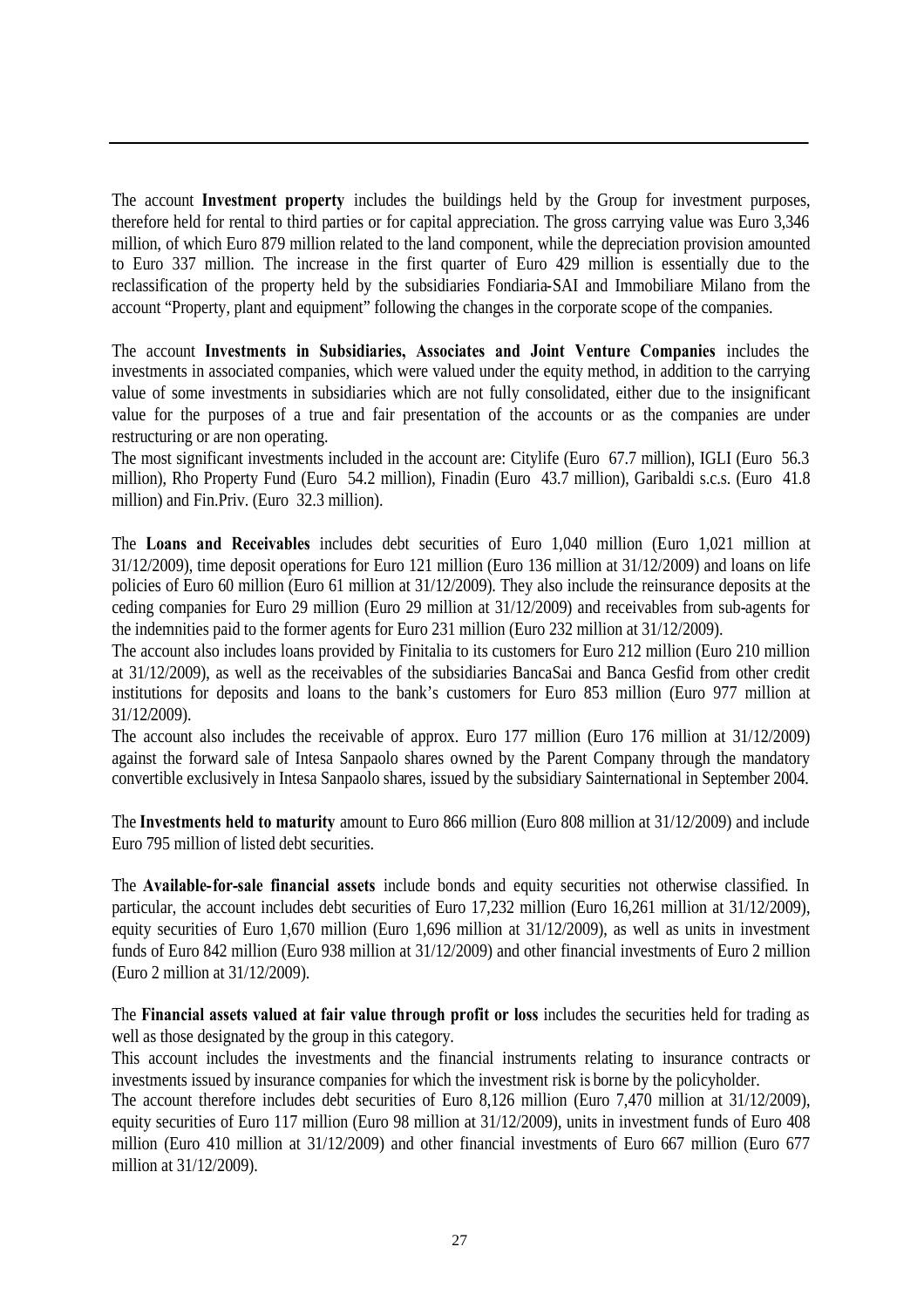**Property, plant and equipment** include property used for operational purposes: in relation to this reduction in the account reference is made to the "Property Investment" account.

The key results of the financial and real estate activities in the first quarter are shown below:

| (in Euro thousands)                                                         | Q1 2010 | Q1 2009 | <b>FY 2009</b> |
|-----------------------------------------------------------------------------|---------|---------|----------------|
| Net income from financial instruments recorded at fair value through profit |         |         |                |
| or loss                                                                     | 191,388 | 18,690  | 906,125        |
| Income from investments in subsidiaries, associates and joint ventures      |         |         | 14,212         |
| Income from other financial instruments and property investments of         |         |         |                |
| which:                                                                      |         |         |                |
| Interest income                                                             | 171,939 | 217,071 | 765,794        |
| Other income                                                                | 38,537  | 43,207  | 159,180        |
| Profits realised                                                            | 90,561  | 53,068  | 201,391        |
| Valuation gains                                                             | 645     | 65      | 4,591          |
| <b>Total income</b>                                                         | 493,070 | 332,101 | 2,051,293      |
| Charges from investments in subsidiaries, associates and joint ventures     | 1,287   | 1,311   | 83,540         |
| Charges from other financial instruments and property investments of        |         |         |                |
| which:                                                                      |         |         |                |
| Interest expense                                                            | 20,344  | 39,050  | 102,652        |
| Other charges                                                               | 15,892  | 29,432  | 65,698         |
| Losses realised                                                             | 21,410  | 41,059  | 110,428        |
| <b>Valuation losses</b>                                                     | 44,076  | 74,061  | 219,606        |
| <b>Total interest expense and charges</b>                                   | 103,009 | 184,913 | 581,924        |
| <b>TOTAL NET INCOME</b>                                                     | 390,061 | 147,188 | 1,469,369      |

The net income from financial instruments recorded at fair value through the profit and loss includes net income relating to contracts in the Life sector whose risk is borne by the policyholders for Euro 186,714 thousand (net income of Euro 30,262 thousand in 2009).

This increase is compensated by the corresponding change in the technical reserves of the Life sector relating to this class of activity.

In relation to the AFS assets, in the first quarter of 2010, in line with the impairment policy of the Group, adjustments in value were recorded of Euro 27.3 million (Euro 61.4 million in Q1 2009). These amounts are not definitive, considering that the "freezing" of these write-downs usually occurs in the preparation of the annual and half-year financial statements. Therefore a recalculation utilising a different time framework will be carried out.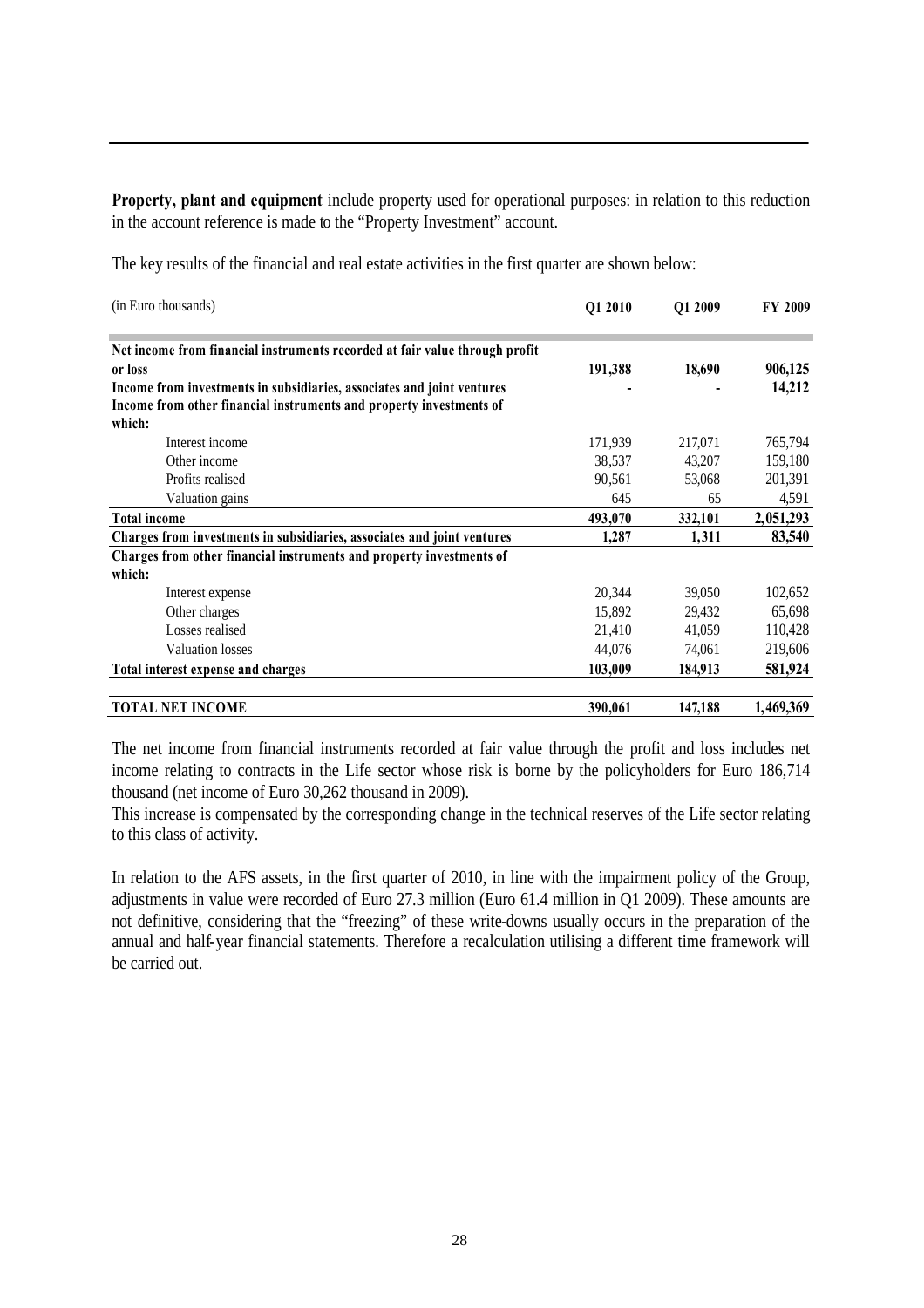# **INVESTMENT MANAGEMENT**

The first quarter of 2010 saw in many countries the continuation of the tentative economic recovery, featuring particularly strong exports and weak internal demand.

After a positive start, from the middle of January a significant correction took place on the stock markets triggered by renewed tensions in the Eurozone due to the ballooning of the Greek public deficit with fears of contagion affecting also the other peripheral countries such as Portugal and Spain. The first part of February saw a recovery based on strong American economic data (particularly in the manufacturing indices) while closing with a significant stock market correction due to the collapse in US consumer confidence. In March however, the Greek policies implemented along with the rescue plans drawn up at European level fostered a return to growth in both Europe and America, until the reaching of significant short-term resistance with the S&P500 experiencing large trading volumes, however decreasing as resistance was met.

The improvements in the financial markets is leading the Central Banks to disengage the "non conventional" policies implemented during the crisis - testament to the effective state of health of the markets. The combination of real economy and financial market stimuli have strongly increased the public debt of the western countries, reducing the room for manoeuvre if the real economy does not succeed in maintaining momentum by itself.

In monetary policy terms, no significant changes took place in the developed countries: it is likely that interest rates will stabilise at current levels for some time yet and the market expects that in Europe rates will not be increased before the beginning of 2011.

In Q1 2010, particularly heavy trading occurred in the Non-Life sector of the Group as a result of uncertainty regarding the sustenance of economic growth or even fears of a double dip recession, thus causing fluctuations in the market and presenting significant trading opportunities.

With a generally positive market outlook toward Italian bond risk, such investments have increased, benefitting also from the high degree of liquidity offered by Treasury Bonds (BTP) with the partial reduction in Treasury Certificates (CCT) favouring Treasury Bonds with maturity in 2012 and 2015 and Spanish and Belgian Government Bonds, which in terms of risk/return levels present an appropriate means of diversification. The "Core" component is made up principally of German bonds with a residual maturity of 2 years.

In the Life Division, greater focus was placed on the target returns of the individual separated management, moving away from the corporate sector which has already performed strongly and increasing, also in the Life Division, the Treasury Bond component and acquiring corporate bonds which are a strong fit for the ALM profile.

At operating level for the Life portfolio during the first quarter volumes traded amounted to approx. Euro 540 million, with a net balance between purchases and sales of Euro -70 million and with the January/February period seeing intense trading activity. Currently the equities percentage of the Life portfolio of the Group amounts to 7.8% at current market values with an ordinary return of 4%, while the mark to market performance in the first quarter was growth of 3.5%, with the Eurostoxx50 portfolio losing 1.14%.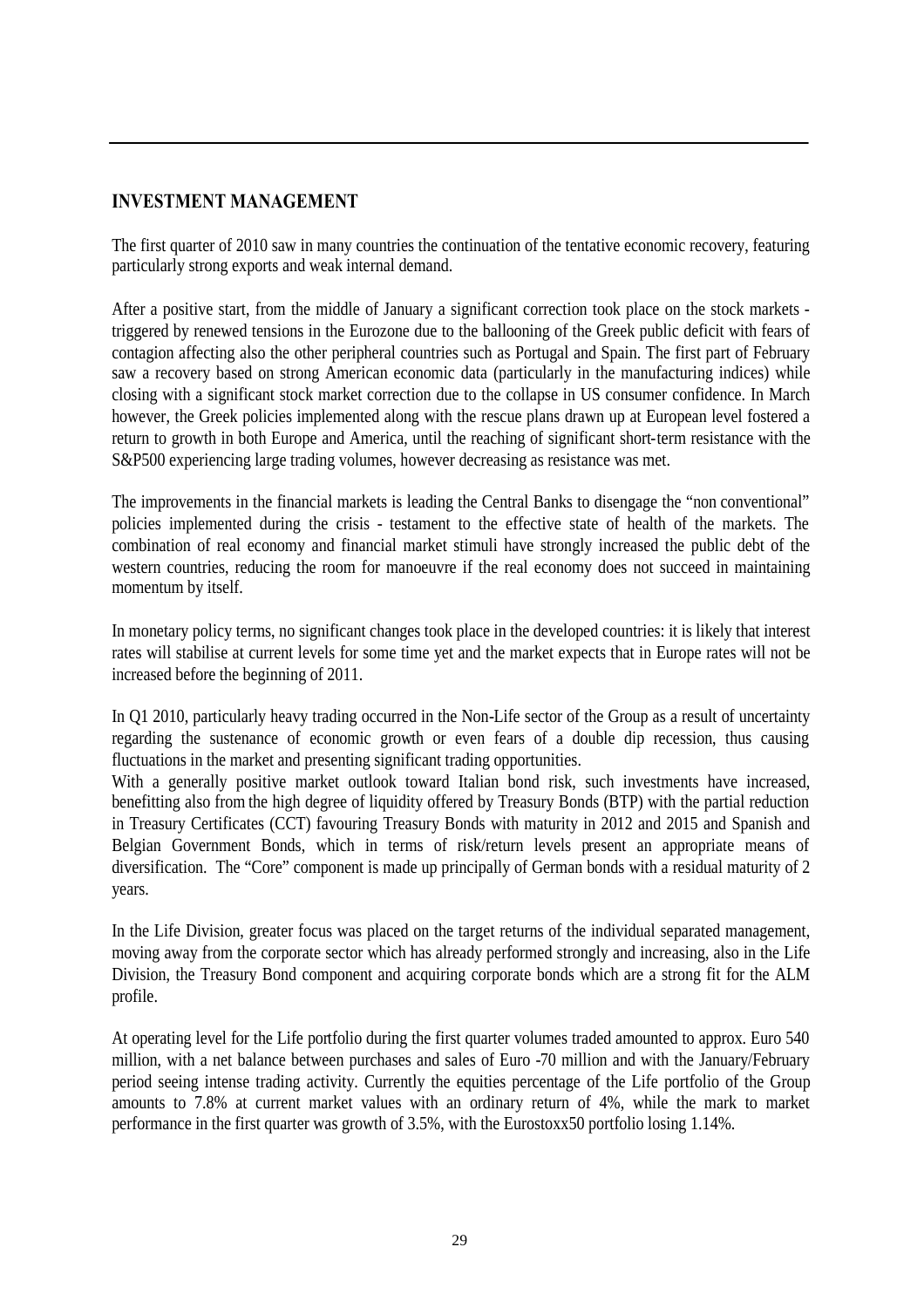The average holding of equities by the Fondiaria-SAI Vita separated management at March 29 was approx. 5%. In relation to exchange rate exposure, this principally relates to the Eurozone (89%), with a residual exposure in Swiss Francs of 3% and UK Sterling of 6%.

At sector level, greater weight has been given to the high dividend yield sectors such as Energy-Utilities and Telecoms, while the Financials exposure generally leans toward the Insurance sector and away from Banking. Since the beginning of the year, exposure was lessened in the Financials and in the non cyclical sectors. The average holding of equities by the Milano Vita separated management at March 29 was approx. 4.9%. In relation to exchange rate exposure, this principally relates to the Eurozone (86%), with a residual exposure in Swiss Francs of 4% and UK Sterling of 8%.

#### **Fondiaria-SAI**

The Non-Life Division is composed of 58.2% of fixed income bonds, 33.5% at variable rate and a residual 8.3% in Time Deposits and Cash.

The total duration of the portfolio is 2.2 years and the return on the Non-Life portfolio is equal to 1.99%.

The Life Division has a higher fixed rate asset bond allocation (84.2%), compared to the variable quota of the same class (14.5%) and a residual amount in time deposits and money (1.3%), with a total duration of the portfolio of 5.93 years and a return of 4.45%.

#### **Milano Assicurazioni**

The Non-Life Division is composed of 66.3% of fixed income bonds, 29.1% at variable rate and a residual 4.6% in Time Deposits and Cash.

The total duration of the portfolio is 2.19 years and the return on the Non-Life portfolio is equal to 2.30%. The Life Division has a higher fixed rate bond asset allocation (85.4%) compared to the variable quota (13.5%) with a residual in time deposits and cash (1.1%) and a total duration of the portfolio of 5.46 years and a return of 4.60%.

#### **Reclassification of financial instruments**

We recall that in accordance with IAS 39, and as enacted in October 2008 through the approval of EU Regulation No. 1725/2003, a financial asset classified as available-for-sale may be reclassified in the category "Loans and Receivables" provided it complies with the requisites contained in the definition of loans and receivables, and the Group has the intention and the capacity to hold the financial asset for the foreseeable future or until maturity.

Based on this option, it was decided to reclassify at January 1, 2009 some debt securities recorded in the accounts at December 31, 2008 for Euro 808,419 thousand from the category "Available-for-sale" to "Loans and Receivables". These securities, principally containing subordination clauses and issued by corporate parties, were measured at fair value at December 31, 2008 through mark to model, with the objective to provide maximum transparency and clarification in the valuations in the accounts. This intention does not easily reconcile with the nature of the securities and with the difficulties to define and, therefore, provide an objective fair value, in consideration of the current economic-financial crisis which does not permit normal pricing, in particular for these types of securities.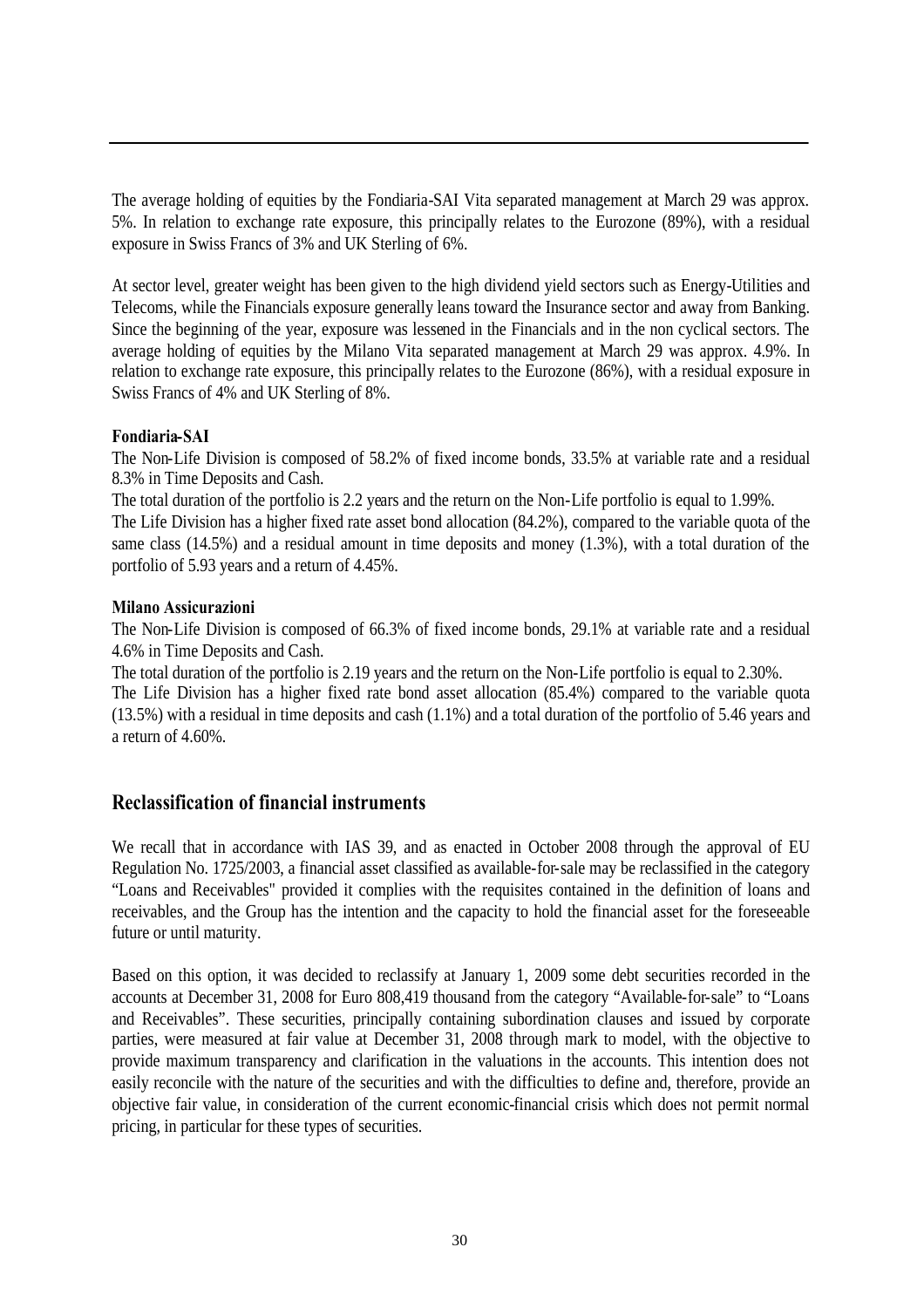The accounting value of the securities transferred at 31/03/2010 was Euro 806,834 thousand and the fair value at that date, determined on the basis of the above-mentioned mark to model method, substantially confirm the carrying value at the date of the present report. There was no permanent loss in value on any security and the effect of the amortised cost resulted in the recording of income of Euro 3,058 thousand. The residual negative AFS reserve recorded on these securities at 01/01/2010 amounts to Euro 69,527 thousand and is amortised in accordance with the provisions of IAS 39.

#### **Net technical reserves**

The net technical reserves are as follows:

| (in Euro thousands)                          | 31/03/2010 | 31/12/2009 | Cge. $%$ | 31/03/2009 |
|----------------------------------------------|------------|------------|----------|------------|
|                                              |            |            |          |            |
| <b>Non-Life technical reserves</b>           |            |            |          |            |
| Unearned premium reserve                     | 2,499,458  | 2,587,895  | (3.42)   | 2,546,789  |
| Claims reserve                               | 8,378,321  | 8,376,629  | 0.02     | 7,914,383  |
| Other reserves                               | 12,419     | 13,542     | (8.29)   | 14,157     |
| <b>Total Non-Life reserves</b>               | 10,890,198 | 10,978,066 | (0.80)   | 10,475,329 |
|                                              |            |            |          |            |
| Life technical reserves                      |            |            |          |            |
| Actuarial reserves                           | 14,095,568 | 13,339,830 | 5.67     | 13,873,372 |
| Reserve for sums to pay                      | 219,195    | 153,354    | 42.93    | 181,949    |
| Technical reserves where the investment risk |            |            |          |            |
| is borne by policyholders                    | 6,941,658  | 6,265,181  | 10.80    | 4,255,855  |
| Other reserves                               | 189,361    | 111,319    | 70.11    | (247, 192) |
| <b>Total Life Reserves</b>                   | 21,445,782 | 19,869,684 | 7.93     | 18,063,984 |
| <b>Total</b>                                 | 32,335,980 | 30,847,750 | 4.82     | 28,539,313 |

The technical reserves of the Non-Life Division at 31/03/2010 include the unearned premium reserve of Euro 2,499 million, calculated under the pro-rata basis, and the claims reserve of Euro 8,378 million.

The other technical reserves of the Non-Life Division include the ageing reserve of the health division, calculated in accordance with the national regulations: this is created against the greater insurance risk due to the ageing of the policyholders.

The technical reserves of the Life Division are those relating to insurance contracts and investment contracts with discretionary participation elements as per IFRS 4. This account does not include the liabilities relating to the policies (prevalently index and unit-linked) which, having an insignificant insurance risk, are governed by IAS 39 (Financial instruments) and are therefore recorded under financial liabilities.

In addition, the technical reserves of the Life Division increased, compared to the value calculated in accordance with Italian GAAP, by Euro 89 million due to the accounting of the deferred liabilities towards policyholders, consequent of the application of the shadow accounting technique as per IFRS 4 (Euro 8 million at 31/12/2009).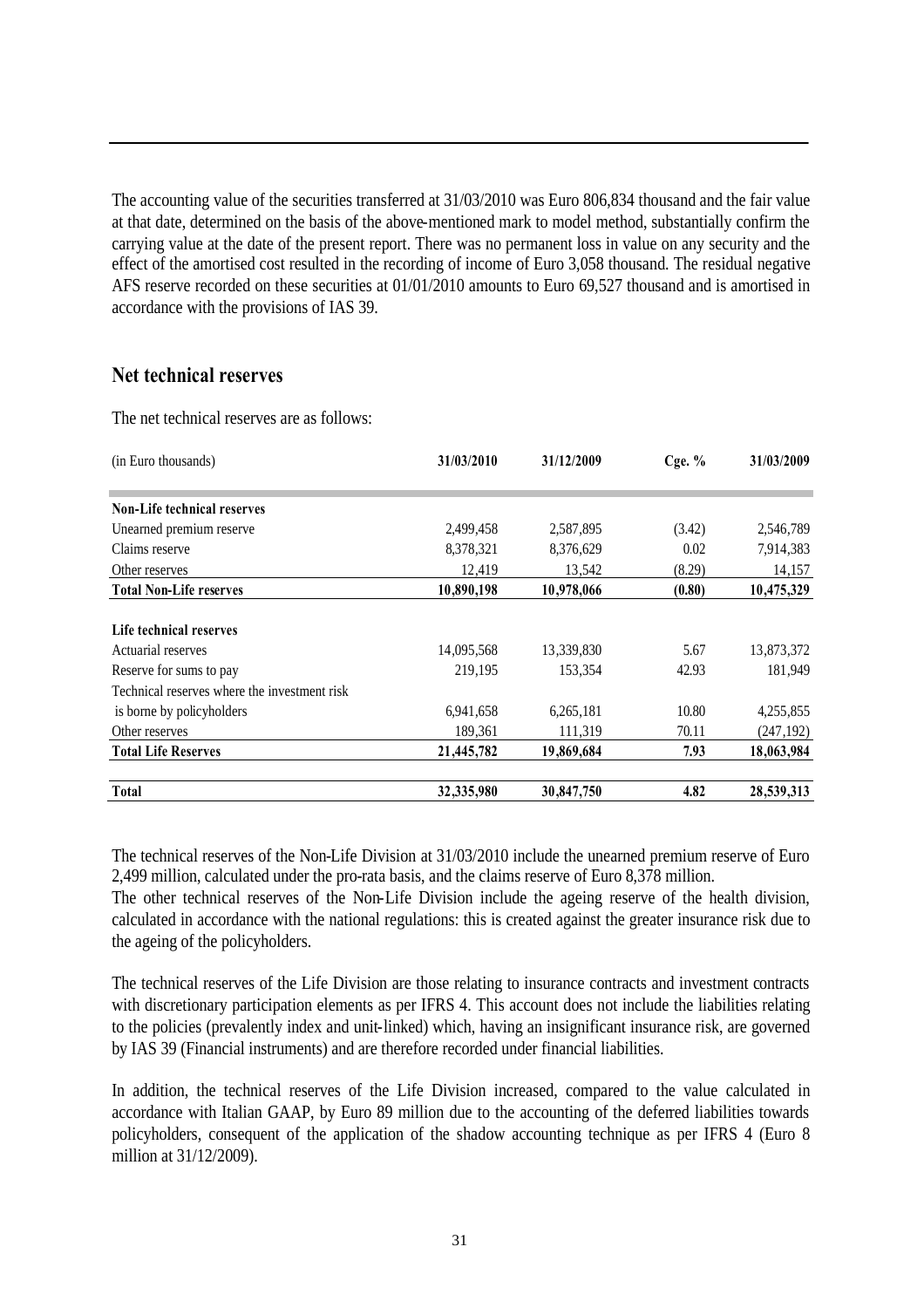# **Financial liabilities**

Within the financial liabilities a separation was made between operating debt and financial debt. In particular, the operating debt relates to the financial liabilities where there is a correlation with a specific asset account.

The breakdown of the financial liabilities is shown below:

| (in Euro thousands)                                                | 31/03/2010 | 31/12/2009 | $C$ ge. $%$ | 31/03/2009 |
|--------------------------------------------------------------------|------------|------------|-------------|------------|
| <b>Financial liabilities</b>                                       |            |            |             |            |
| Sub-ordinated liabilities                                          | 1,038,981  | 1,040,425  | (0.14)      | 1.047.769  |
| Financial liabilities at fair value through profit or loss account | 2,017,520  | 2,085,415  | (3.26)      | 3,352,534  |
| Other financial liabilities                                        | 1,554,594  | 1,624,620  | (4.31)      | 1,833,178  |
| <b>Total financial liabilities</b>                                 | 4,611,095  | 4,750,460  | (2.93)      | 6,233,481  |

For the **Subordinated liabilities** account, reference should be made to the section below on debt.

The account **Financial liabilities recorded at fair value through profit or loss** includes at 31/03/2010 Euro 1,968 million (Euro 2,058 million at 31/12/2009) relating to liabilities from financial contracts issued by insurance companies, treated under the deposit accounting method which, substantially, requires the recognition in the income statement of only the profit margins and the recording under financial liabilities of the premiums written.

The **Other financial liabilities** include Euro 468 million (Euro 579 million at 31/12/2009) relating to customer deposits at the subsidiaries BancaSai and Banca Gesfid, In addition, Euro 185 million (Euro 182 million at 31/12/2009 ) relates to the payable for a nominal amount of Euro 180.4 million by the subsidiary Sainternational and repayable exclusively in Intesa Sanpaolo shares owned.

Euro 254 million (Euro 266 million at 31/12/2009) relates to deposits with reinsurers.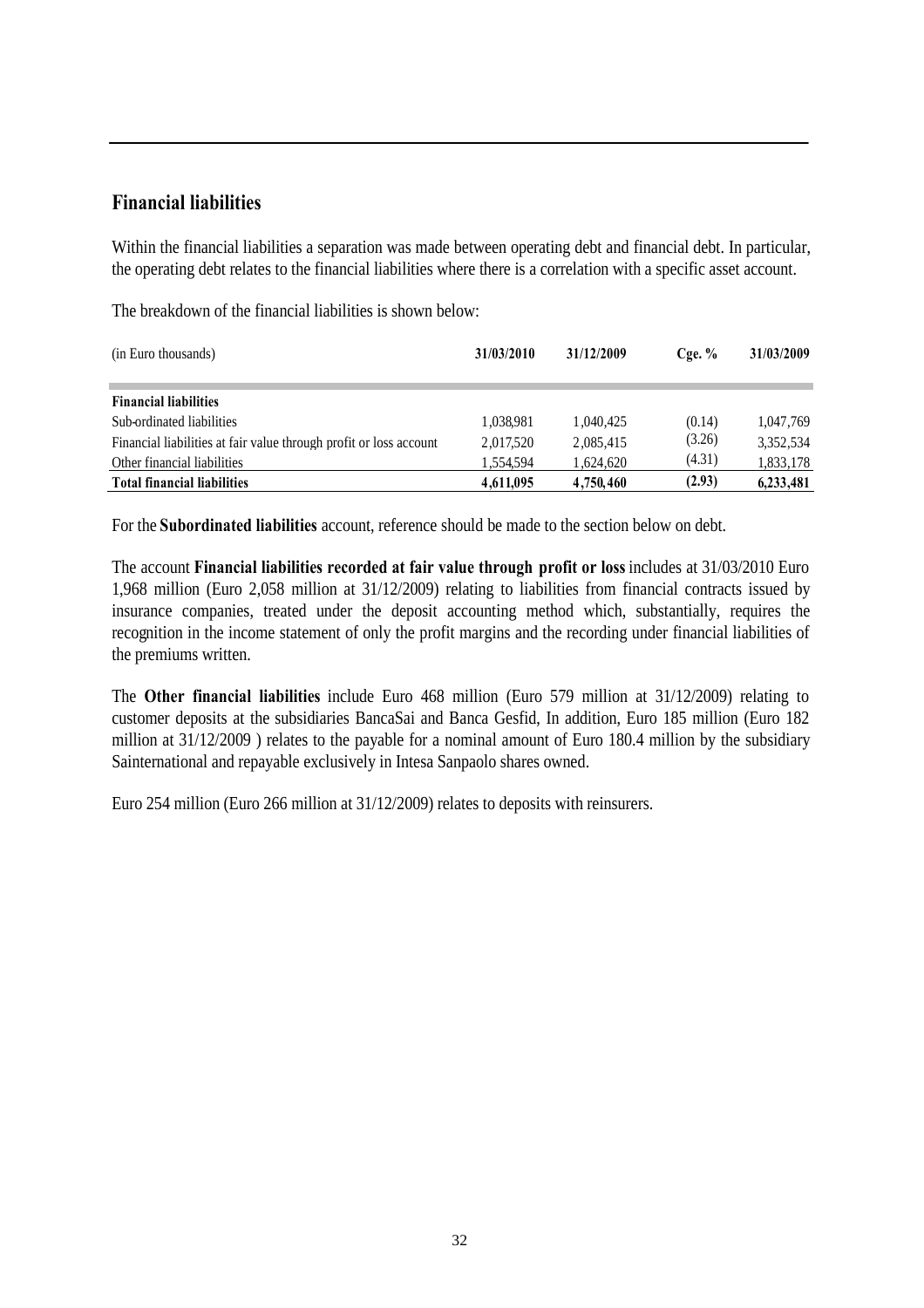# **FONDIARIA SAI GROUP DEBT**

In order for a correct representation of the accounts under examination, information is provided below of the financial payables, which is the total amount of the financial liabilities for which it is not possible to establish a correlated specific asset account.

The situation is summarised in the table below:

| (in Euro millions)        | 31/03/2010 | 31/12/2009 | <b>Changes</b> |
|---------------------------|------------|------------|----------------|
| Subordinated loans        | 1,039,0    | 1,040,4    | (1,4)          |
| Mandatory SAInternational | 185,3      | 182,5      | 2,8            |
| Bank and other borrowings | 514.6      | 447.9      | 66,7           |
| Total debt                | 1,738,9    | 1,670,8    | 68,1           |

The account **Subordinated loans** include the following loans of the Parent Company and Milano Assicurazioni with Mediobanca, with ISVAP authorisation. For a summary of the amounts and the characteristics, reference is made to the 2009 Financial Statements with no significant changes taking place. The same considerations are valid for the mandatory Sainternational.

In relation to subordinated bonds, against a nominal Euro 950 million, Interest Rate Swaps were subscribed of Euro 800 million. The mark to market of these positions at March 31, 2010 was negative for Euro 29.7 million.

With reference to **Bank and other lenders**, amounting to Euro 514.6 million, the most significant amounts are reported below:

- Euro 140.2 million refers to the loan of the Tikal R.E. Closed Real Estate Fund with Intesa SanPaolo, with this latter as Bank Organiser, Agent and Lender. The purpose of the loan is to improve the return on own capital and therefore the capital invested by the participants. The amount involves a total credit line of Euro 280 million, utilised for investments in new projects and to undertake improvements in view of future sales and increase profitability. The cost of the loan is Euribor plus a variable credit spread between 70 and 110 b.p. The Fund, since the previous year, has utilised interest derivative instruments, of which only two still in place at year-end, in application of a hedging policy on the potential risk of an increase in interest rates on the loan granted;
- Euro 69.4 million refers entirely to the debt of the subsidiary Immobiliare Milano Assicurazioni. This relates to the re-negotiation of the debt of Immobiliare Lombarda in 2005. The interest rate on the loan is Euribor plus a spread of 0.9%. The maturity dates are variable up to December 31, 2012. In the first quarter of 2007, Immobiliare Lombarda agreed a loan of approx. Euro 38 million with Efibanca, in order to acquire the investment in IGLI. The interest rate on the latter loan is at Euribor plus a spread of 0.83% and the expiry date is 31/12/2012;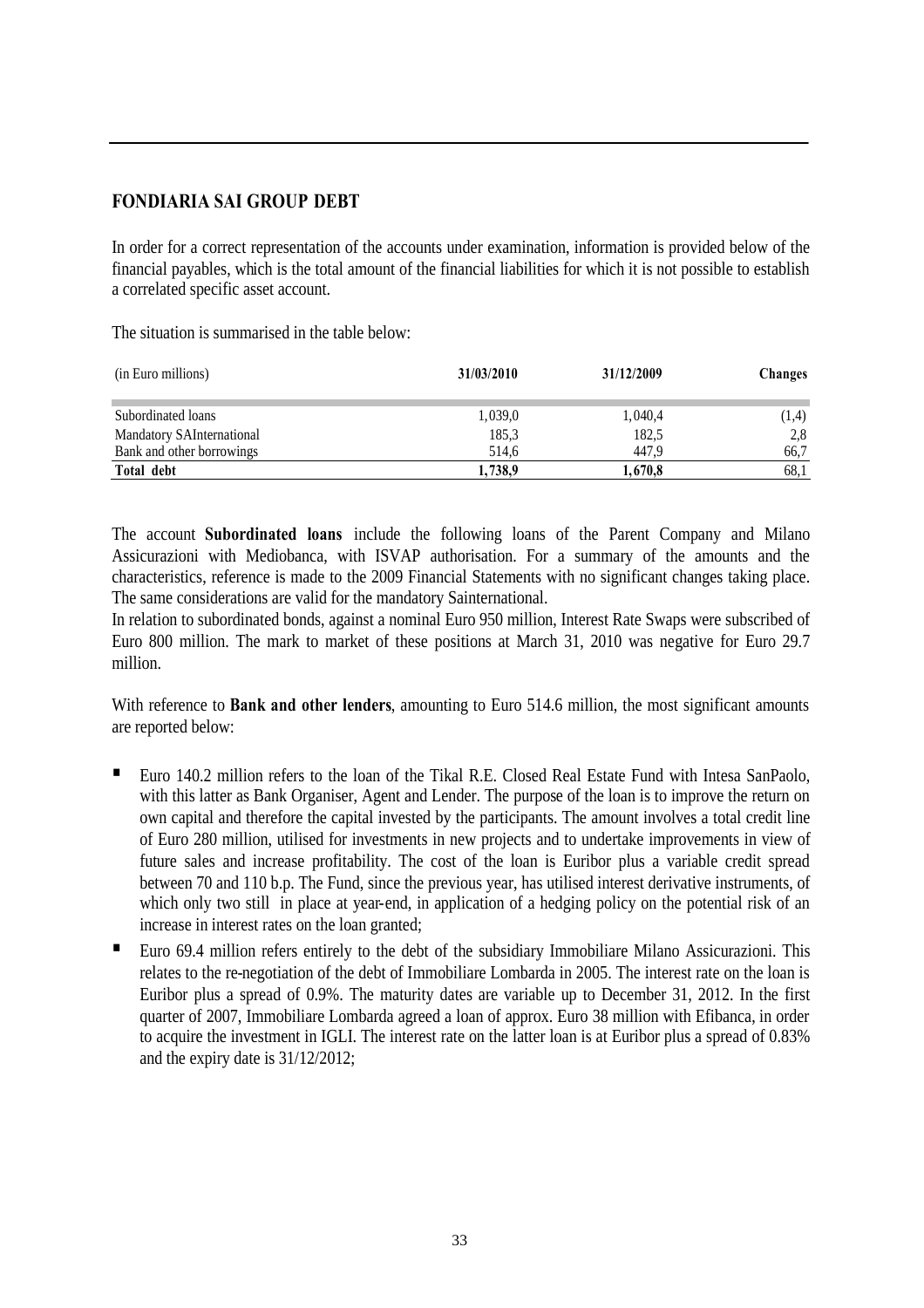- Euro 89.0 million refers entirely to the debt of the subsidiary Immobiliare Fondiaria-SAI. This refers principally to the bank loan signed by Marina di Loano with Intesa SanPaolo with maturity on 17/03/2014 and an interest rate of Euribor at 3 months increased by 300 basis points. The company utilised a derivative instrument, in application of a hedging policy on the potential risk of an increase in interest rates on the loan granted. There are also two mortgages in place. The first in relation to the subsidiary Crivelli with maturity on 27/06/2017 at an interest rate of Euribor at 6 months increased by 90 basis points; the second for the subsidiary Meridiano Secondo with maturity on 25/09/2012 at an interest rate of Euribor at 3 months increased by 90 basis points;
- Euro 750 million relates to a senior loan contract concluded on 11/01/2008 between Fondiaria-SAI S.p.A. and Mediobanca with issue date of 25/1/2010 and repayment date of 31/1/2011, applying a spread of Euribor at 12 months plus 200 bps;
- Euro 62.9 million refers to short-term loans for fixed use (so-called "hot money") obtained by the subsidiary Finitalia from various credit entities;
- Euro 78.1 million refers to the bonds issued in 2009 by BancaSai in part variable interest rate and in part fixed interest rate, with variable expiry from 2011 to 2014.

#### **TREASURY SHARES, SHARES OF THE HOLDING COMPANIES AND ITS SUBSIDIA RIES**

At 31/03/2010 and at 31/12/2009, the Parent Company held treasury shares and shares in the parent company Premafin Finanziaria as shown in the table below:

| (in Euro thousands)                    | 31/03/2010    |                   | 31/12/2009               |                   |  |
|----------------------------------------|---------------|-------------------|--------------------------|-------------------|--|
|                                        | <b>Number</b> | <b>Book value</b> | <b>Number</b>            | <b>Book value</b> |  |
| Treasury shares held by:               |               |                   |                          |                   |  |
| Fondiaria-SAI                          | 3,200,000     | 64,366            | 3,200,000                | 64,366            |  |
| Milano Assicurazioni                   | 9,982,557     | 229,261           | 9,982,557                | 229,261           |  |
| Sai Holding                            | 1,200,000     | 28,306            | 1,200,000                | 28,306            |  |
| Total                                  | 14,382,557    | 321,933           | 14,382,557               | 321,933           |  |
| Saving treasury shares held by:        |               |                   |                          |                   |  |
| Fondiaria-SAI                          |               |                   | $\overline{\phantom{0}}$ |                   |  |
| Total                                  |               |                   | -                        |                   |  |
| Shares of the holding company held by: |               |                   |                          |                   |  |
| Fondiaria-SAI                          | 18,340,027    | 18,529            | 18,340,027               | 19,189            |  |
| Milano Assicurazioni                   | 9,157,710     | 9,252             | 9,157,710                | 9,582             |  |
| Saifin – Saifinanziaria                | 66,588        | 67                | 66,588                   | 70                |  |
| <b>Total</b>                           | 27,564,325    | 27,848            | 27,564,325               | 28,841            |  |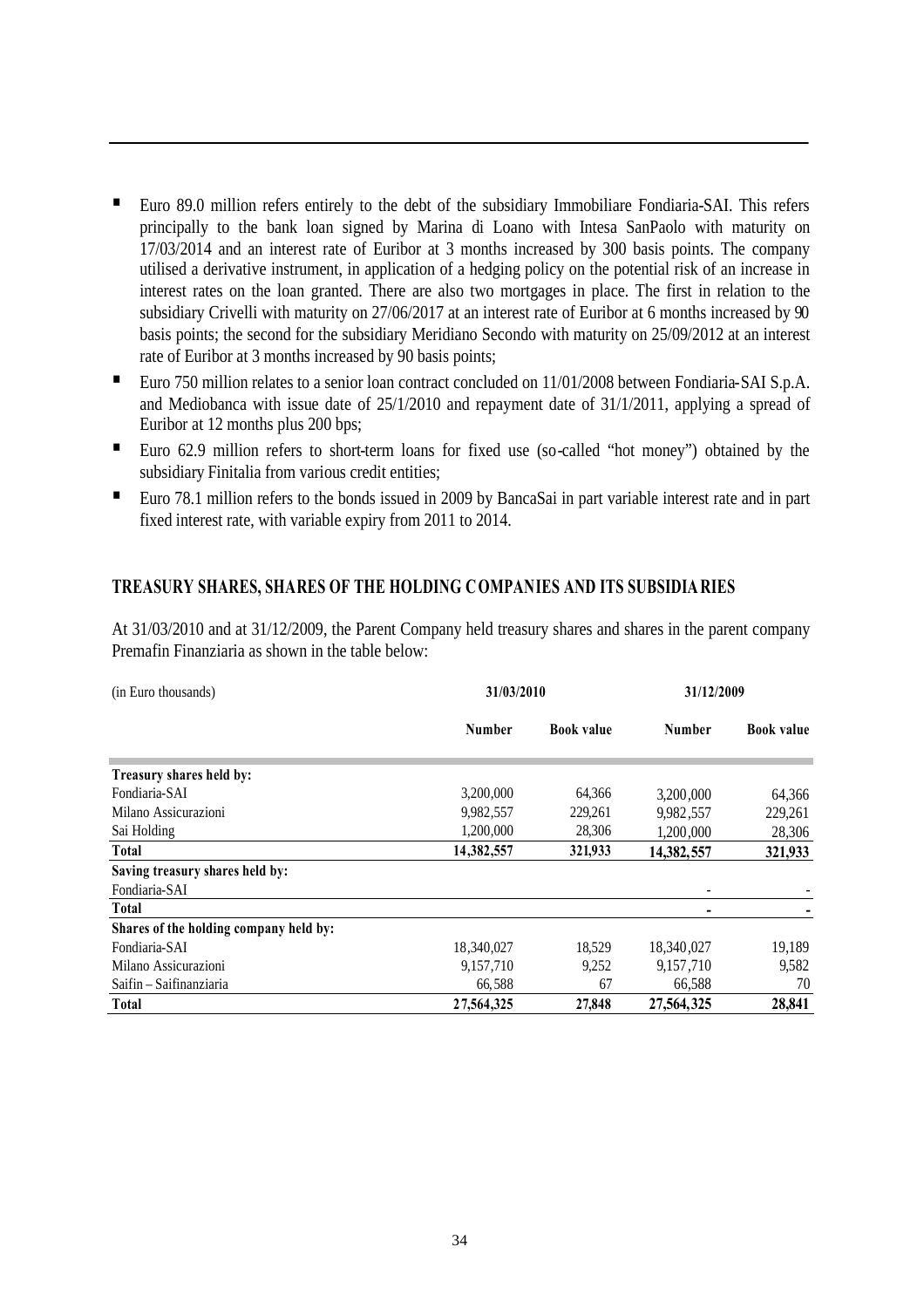### **OTHER INFORMATION**

### **Sales organisation and personnel**

The personnel of the Fondiaria SAI Group at 31/03/2010 is as follows:

|                          | 31/03/2010 | 31/12/2009 |
|--------------------------|------------|------------|
|                          |            |            |
| Italian companies        | 6,676      | 6,531      |
| of which Parent Company: | 2,651      | 2,659      |
| Foreign entities         | 1.918      | 1,886      |
| Fondiaria-SAI Group      | 8,594      | 8,417      |

In addition, the employees of the foreign companies include 740 brokers.

With reference to the first quarter of 2010, the national distribution of the Fondiaria-SAI Agents was as follows:

|              | Mandate<br><b>SAI</b> | Mandate<br>Fondiaria | <b>Total</b><br>at 31/03/2010 | <b>Total</b><br>at 31/12/2009 |
|--------------|-----------------------|----------------------|-------------------------------|-------------------------------|
| North        | 400                   | 202                  | 602                           | 607                           |
| Centre       | 136                   | 189                  | 325                           | 333                           |
| South        | 208                   | 167                  | 375                           | 366                           |
| <b>TOTAL</b> | 744                   | 558                  | 1,302                         | 1,306                         |

With reference to the Group, it is noted that the sales agencies at the end of the first quarter of 2010 amounted to 3,478 agencies (3,490 at 31/12/2009), operating through 2,862 sales points (2,875 at 31/12/2009) representing the traditional distribution channel.

#### **Information on dividends**

We recall that on May 27, 2010, following the allocation of the 2009 net profit as approved by the Shareholders' Meeting on April 23, 2010, the dividend of Euro 0.40 per ordinary share and Euro 0.452 for each saving share will be paid.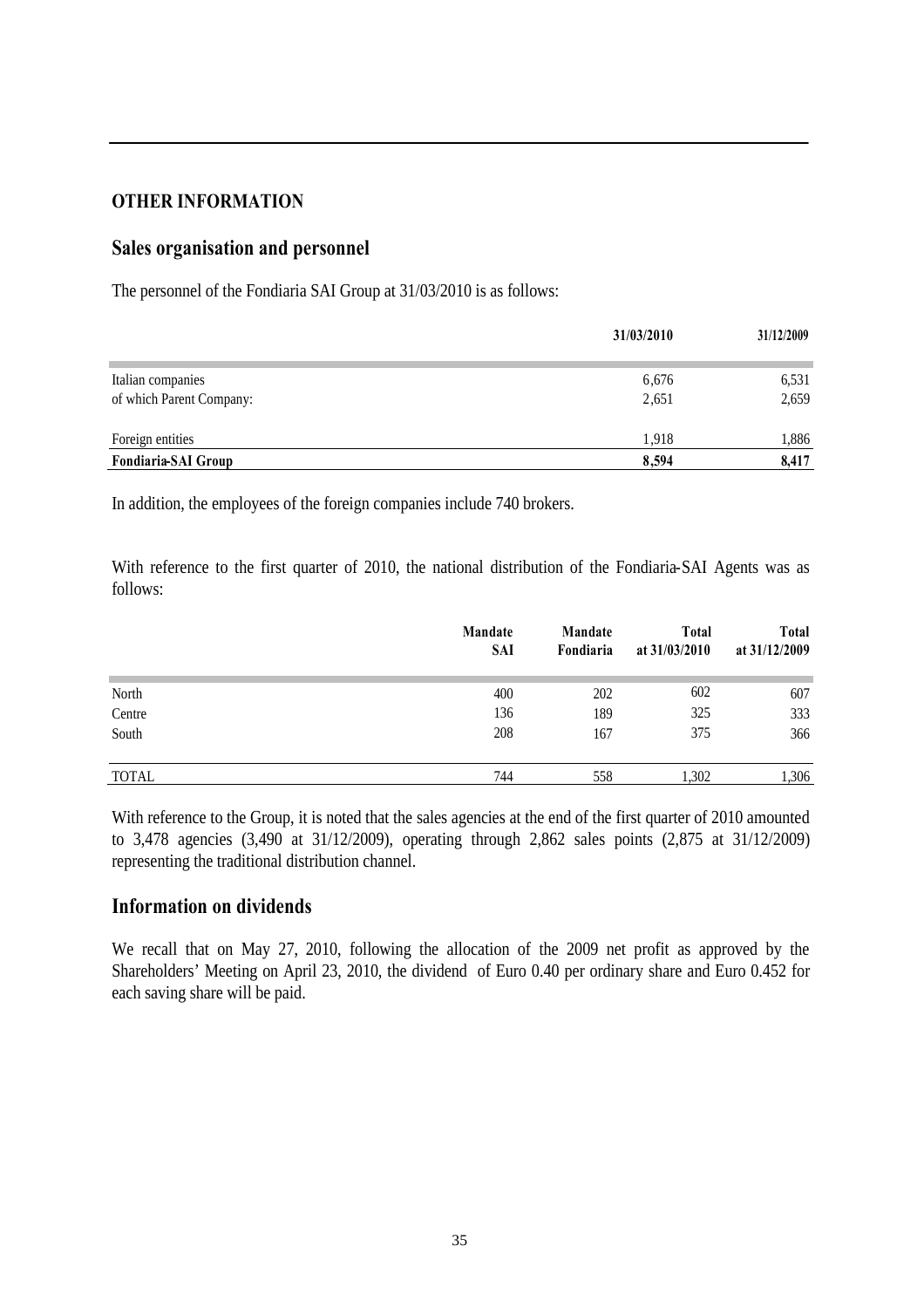# **Standard & Poor's rating**

On March 26, 2010, the rating agency Standard & Poor's, within a general review of the Italian insurance market, revised the rating of the Fondiaria-SAI Group and its principal subsidiary Milano Assicurazioni, from A- to BBB+. This change in the rating is related to the deterioration in the operating performance as well as the reduced financial and capital flexibility.

The outlook is confirmed as negative, due to concerns on the capacity of the Group to return profitability to its historical levels. However the report underlines the solid leadership position held in the Non-Life sector in Italy and the continued improvement of the ERM.

S&P's rating reflects the current difficult market conditions within the Non-Life sector. The Group remains confident that the actions implemented can, in the medium term period, return the profitability of the business to satisfactory levels.

### **Banca Sai Network Project**

With prior authorisation by ISVAP on February 9, 2010 the company SAI NETWORK S.p.A. was incorporated with a share capital of Euro 2 million, subscribed and paid-in for 51% by BancaSai and for 24.5% each by Fondiaria-SAI and Milano Assicurazioni.

This company, previously transformed into a Bank through the procedure with the Bank of Italy, is a vehicle company established for the implementation of a project created to improve the interaction between the insurance and banking channels of the Group, establishing for agents another bank – BANCA SAI NETWORK, to develop together a project which provides for, among other matters, the entry of the agents into the share capital of the future bank.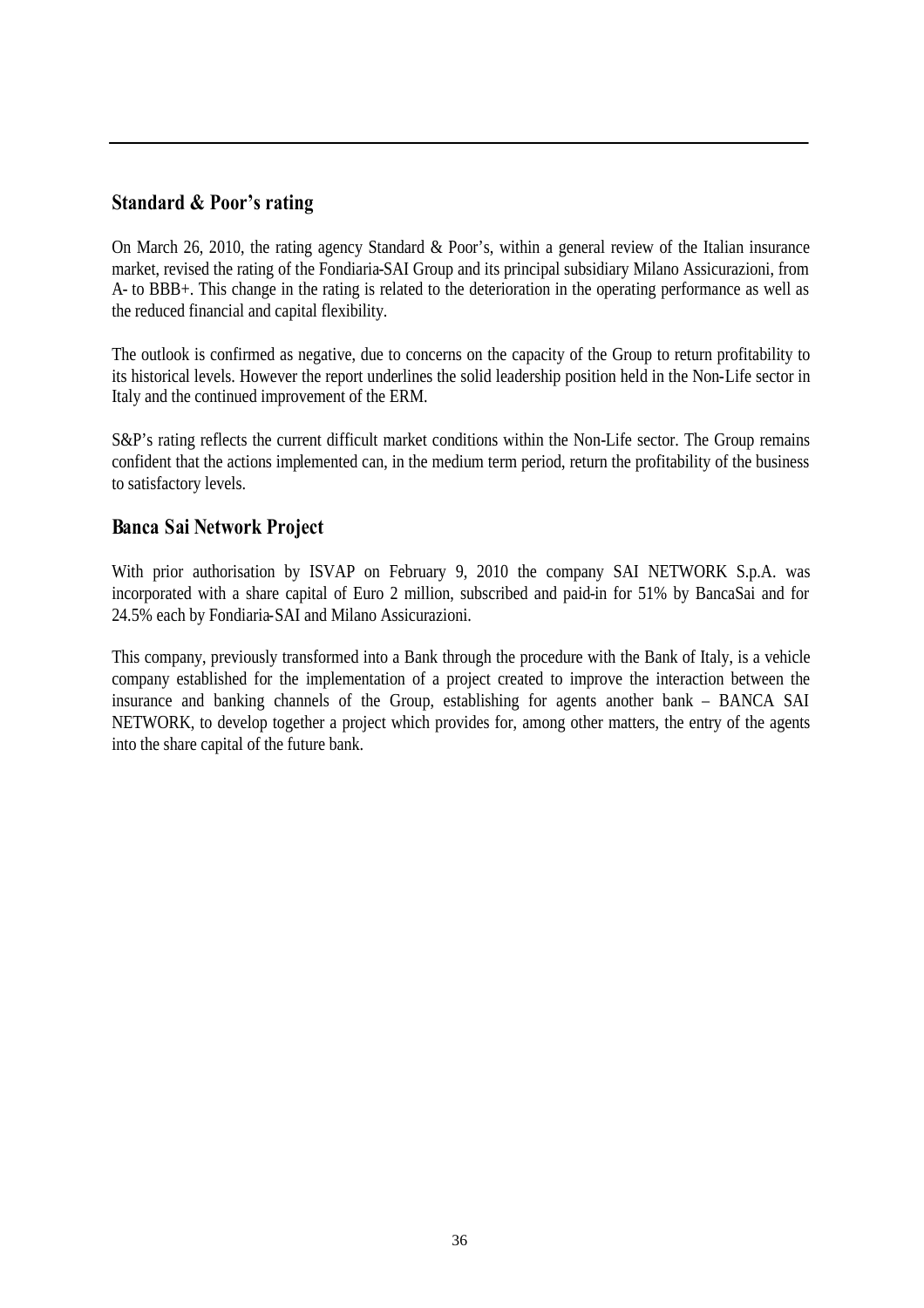# **SIGNIFICANT EVENTS AFTER THE END OF THE QUARTER**

# **Corporate/industrial restructuring project**

On April 29, 2010, the Boards of Directors of Fondiaria-SAI S.p.A., of Milano Assicurazioni S.p.A. and of its subsidiaries Liguria Assicurazioni S.p.A. and Liguria Vita S.p.A. approved a corporate/industrial reorganisation project, to be implemented through a share capital increase of Liguria and Liguria Vita in accordance with article 2441, paragraph 4 of the Civil Code, reserved to Milano Assicurazioni, through conferment of the Milano business units dedicated to the agency networks which distributes brand products, respectively SASA and SASA VITA.

The re-allocation of the predominantly multi-mandate agency networks premium portfolio to a single entity, legally independent, will allow a more effective and efficient management of the organisational, communicative and commercial strengths in the various types of distribution networks and opens up a series of potential advantages (greater competitiveness, simplification of operational management, optimisation of group costs) in a market context still characterised by an uncertain macroeconomic scenario and high levels of competition.

The Sasa business unit combines the activities of Sasa Assicurazioni e Riassicurazioni S.p.A. and Sasa Vita S.p.A., long-established Trieste-based insurance companies founded in 1923 and merged by incorporation into Milano Assicurazioni in 2008. The business unit employs 204 persons principally in the Trieste headquarters and operates prevalently in the non-life sector with a presence throughout Italy thanks to a network of 425 agents, mainly "multi mandate". The business unit also relies on a strong relationship with over 100 brokers. In 2009, total premiums of approx. Euro 501 million were recorded (Euro 424 million Non-Life, Euro 77 million Life).

Liguria and Liguria Vita, founded in Genoa in 1883, have headquarters in Milan and operate both in the Non-Life and Life divisions (Liguria Vita is held 100% by Liguria). The Liguria Group operates prevalently in the Non-Life Motor TPL sector and throughout Italy thanks to a network of 319 agencies concentrated in the centre-north of the country and in particular in the smaller municipalities. The Liguria Group reported total premiums written in 2009 of Euro 295 million (Euro 273 million Non-Life, Euro 22 million Life) and employs 180 people.

The operation will therefore create the  $10<sup>th</sup>$  largest insurance group in Italy, operating both in the Non-Life and Life sectors, with total premiums of approx. Euro 0.8 billion, principally in the Non-Life sector and a net equity of approx. Euro 0.2 billion, 384 employees and a distribution network of approx. 750 agencies located throughout Italy, but principally in Northern Italy (45%).

The creation of a single commercial and organisational entity, as well as creating a significant force within the domestic market, will also allow the Group to take advantage of any combined entity valuation opportunities.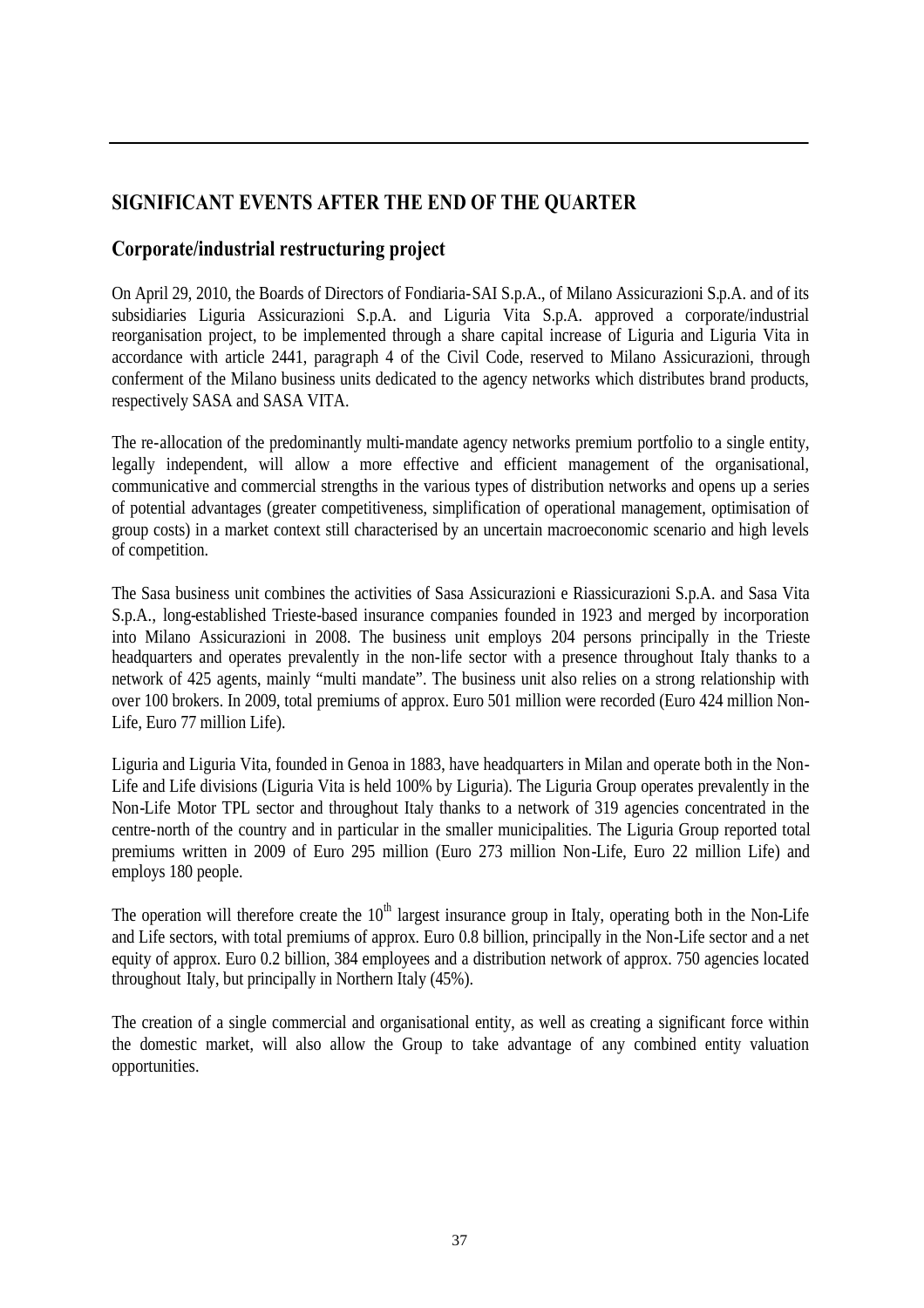The two share capital increases which will be presented to the relative extraordinary shareholders' meetings of LIGURIA and LIGURIA VITA will be carried out through the issue of:

- with regard to the conferment to Liguria of the Sasa Business Unit, of 70,941,075 ordinary Liguria shares of a nominal value of Euro 1 each, for a total nominal value of Euro 70,941,075, as well as Euro 61,800,087 share premium reserve and therefore for a total value of Euro 132,741,162;
- with regard to the conferment to Liguria Vita of the Sasa Vita Business Unit, of 2,608,704 ordinary Liguria Vita shares of a nominal value of Euro 5 each, for a total nominal value of Euro 13,043,520, as well as Euro 1,141,935 share premium reserve and therefore for a total value of Euro 14,185,455.

The execution of the entire operation, subject to prior authorisation by Isvap, will take place in the second half of the current year.

KPMG Corporate Finance, a division of KPMG Advisory S.p.A., was appointed financial advisor by the Board of Directors.

The audit firm Pricewaterhouse Coopers was appointed as the expert pursuant to article 2343 ter of the civil code for the preparation of the sworn report on the estimate of the conferments. The issue price of the new shares for the conferments will, in accordance with article 2441, paragraph 6 of the civil code, be subject to a fairness opinion by the audit firm appointed by Liguria Assicurazioni, Reconta Ernst & Young.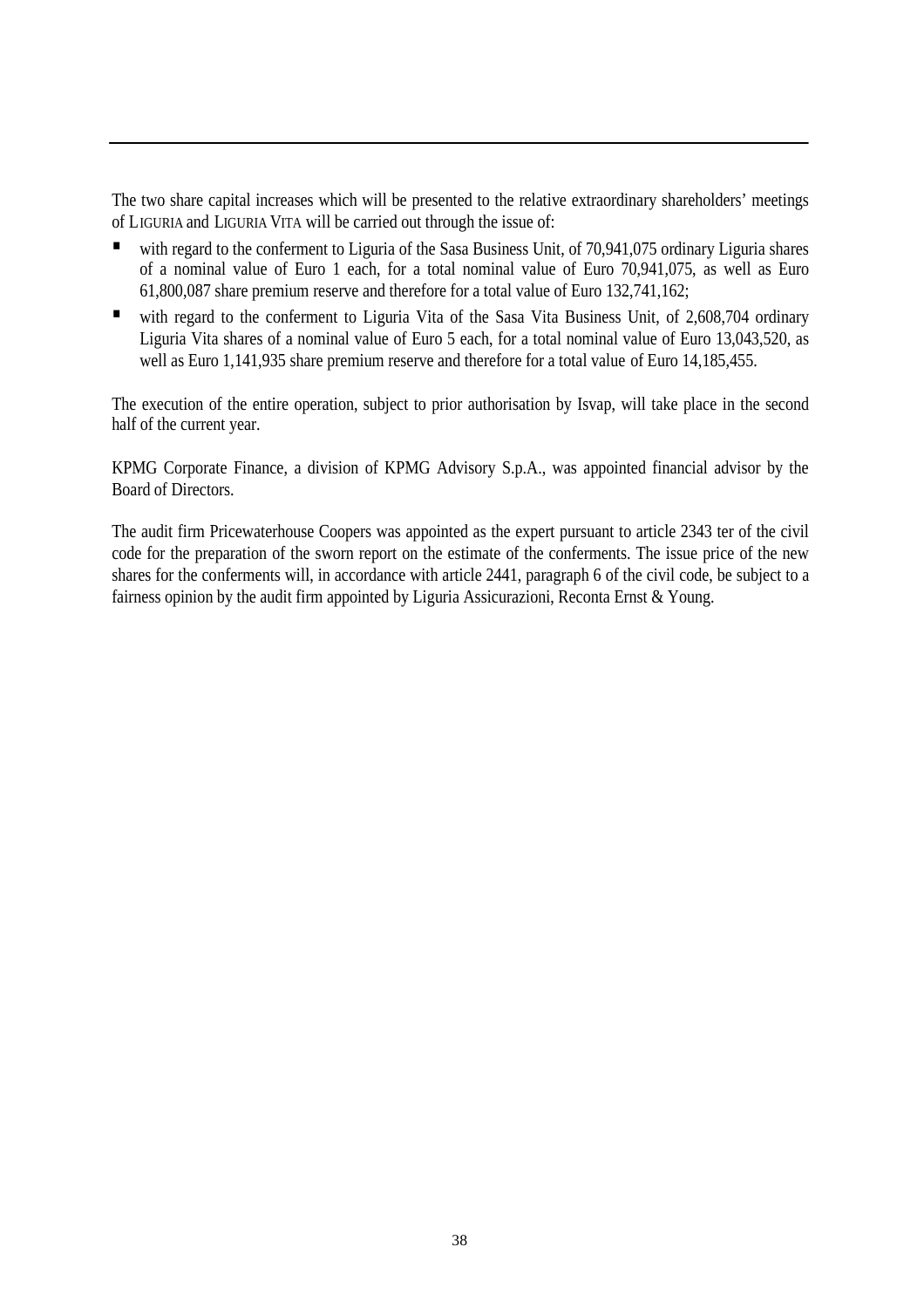# **OUTLOOK**

The Fondiaria SAI Group objective is to offset, in the current year, the reduction in the technical account, while safeguarding industrial management equilibrium and maintaining a policy to ensure balance sheet solidity in the medium-long term.

2010 will be a difficult year in which stabilisation will be established. In order to obtain greater management efficiencies, in the coming months the Fondiaria SAI Group will implement an industrial reorganisation, while not altering the market position nor the Group profile. In particular some policies, such as international expansion, will be revised and rationalised, due to the substantial capital requirements to carry out such initiatives.

Within an overall financial scenario still featuring low interest rates and highly volatile equity markets, the financial management will continue with its normal prudent approach, with the objective of optimising the risk-yield profile, alongside the commitments undertaken towards our Policyholders, through rigorous valuation of the creditworthiness of new investments and the introduction of coverage against share price risks.

The rebalancing of the investment portfolio asset allocation will continue through both reducing the percentage of equities and also the exposure to the real estate sector in line with the Industrial Plan.

*Milan, 12/05/2010*

*For the Board of Directors The Chairperson*

Ms. Jonella LIGRESTI